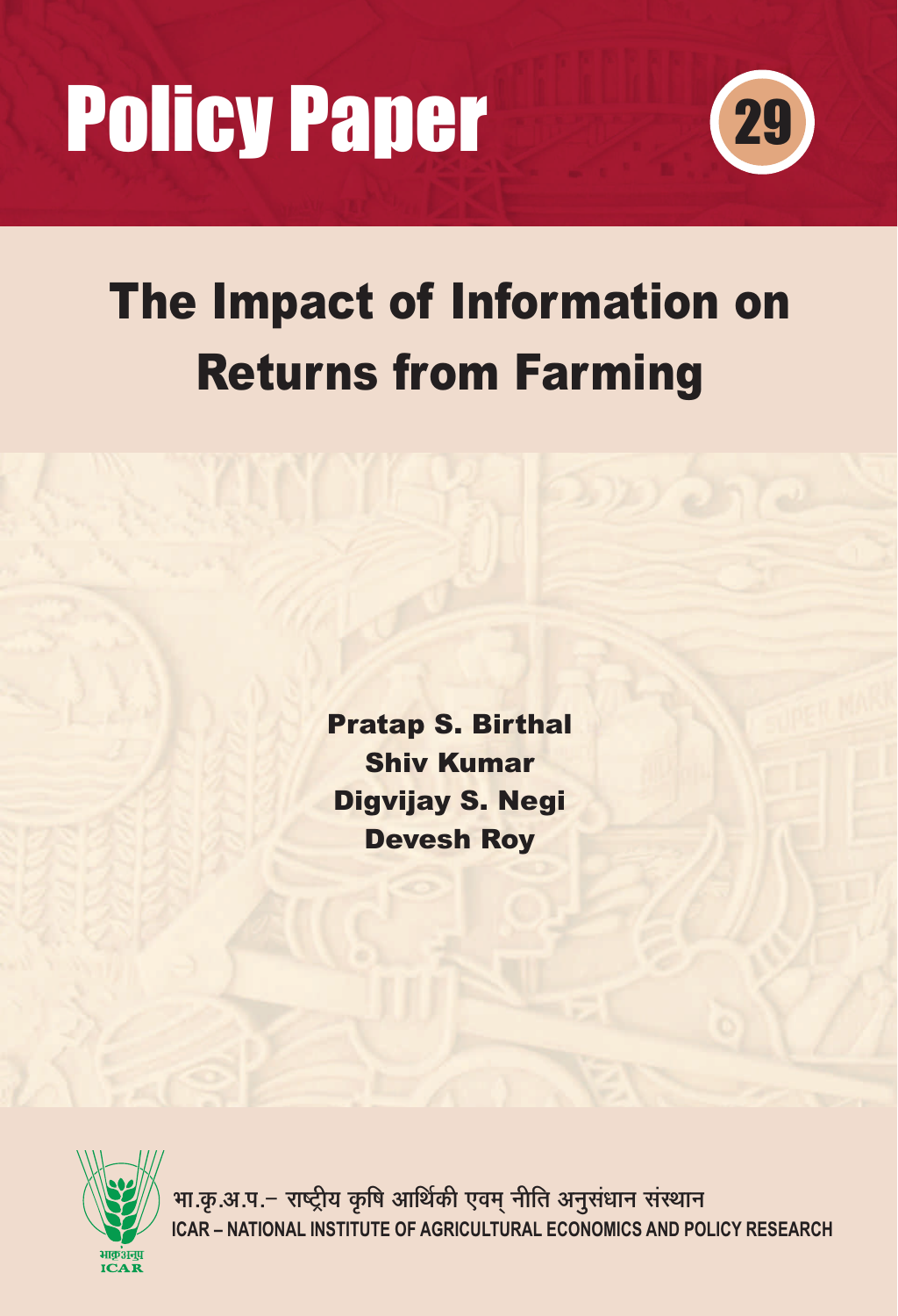# **NIAP Publication Committee**

Pratap S. Birthal S. S. Raju N. P. Singh Raka Saxena

NIAP was established by the Indian Council of Agricultural Research (ICAR) to strengthen agricultural economics and policy research in the National Agricultural Research System comprising network of ICAR institutions and State Agricultural Universities. The mandate of the Institute is:

- Policy-oriented research in network mode on (a) technology generation, diffusion and impact; (b) sustainable agricultural production systems; and (c) interaction between technology and other policy instruments like incentives, investments, institutions and trade, and (d) agricultural growth and development with focus on the role of technology.
- Strengthen capacity in agricultural economics and policy research in the national agricultural research system
- Enhance ICAR participation in agricultural policy decisions through policy-oriented research and professional interactions

NIAP has emerged as a think tank in the area of agricultural economics and policy research and it has considerably increased ICAR participation in policy making. Besides ICAR, the Institute regularly provides research based input to Planning Commission, various Ministries at Centre and States and to many other stakeholders for policy decisions in diverse areas related to agriculture.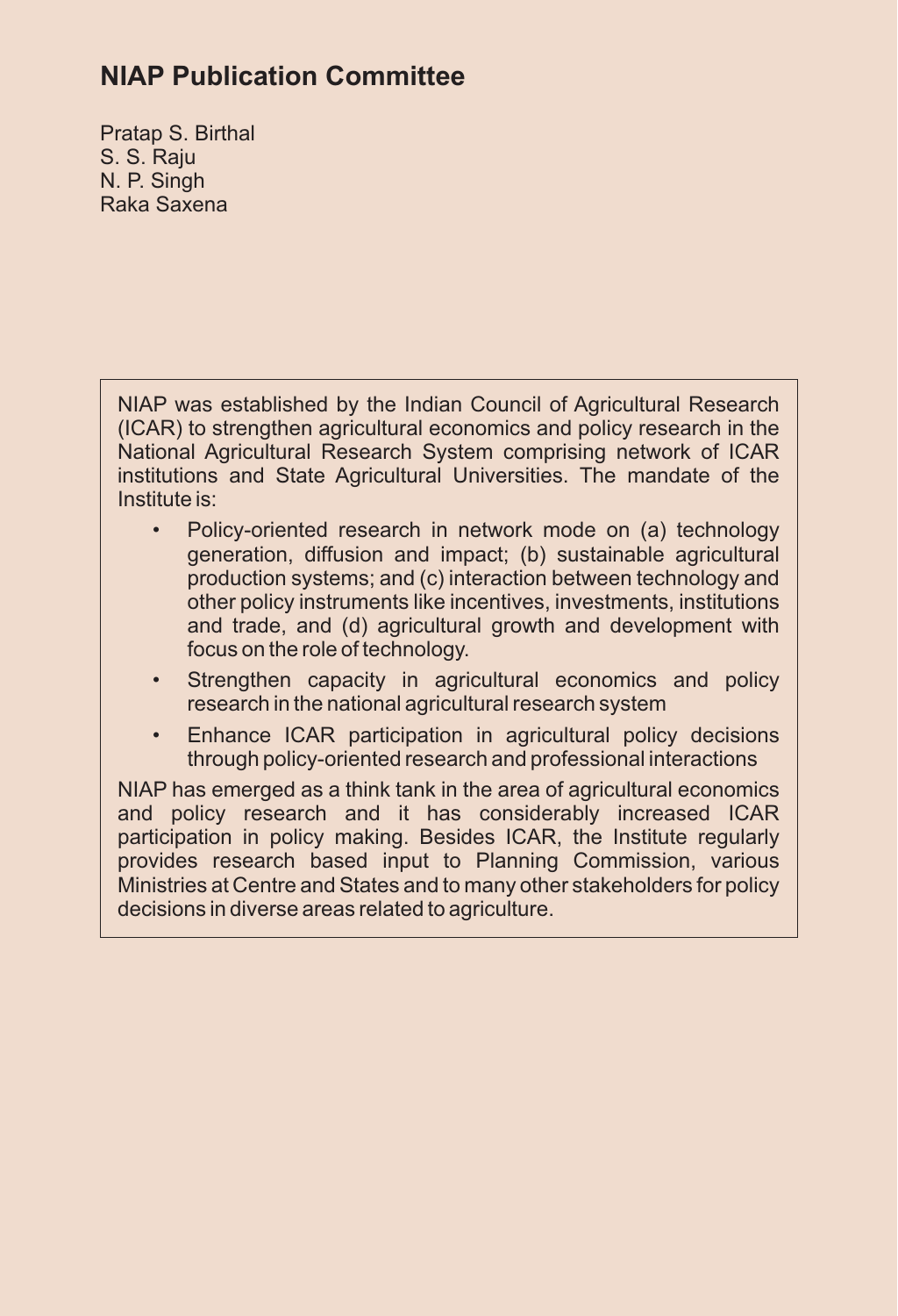**Policy Paper 29**

# **The Impact of Information on Returns from Farming**

**Pratap S. Birthal Shiv Kumar Digvijay S. Negi Devesh Roy**



**ICAR – National Institute of Agricultural Economics and Policy Research New Delhi - 110 012**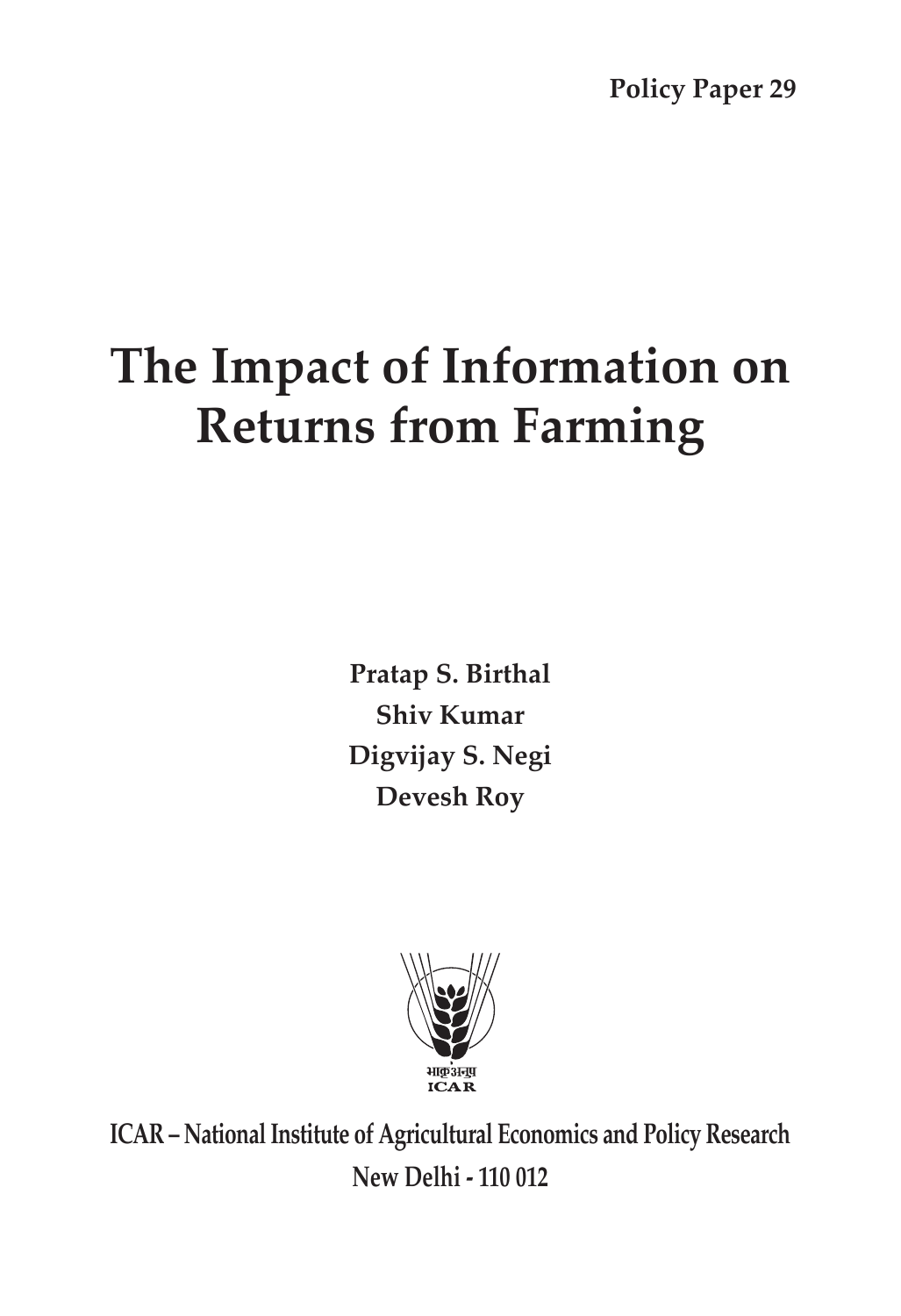# **The Impact of Information on Returns from Farming**

**Pratap S. Birthal Shiv Kumar Digvijay S. Negi Devesh Roy**

# **Published**

October, 2015

#### **Published by**

**Dr. P. S. Birthal**

*Acting Director* ICAR – National Institute of Agricultural Economics and Policy Research New Delhi - 110 012

© 2015, NIAP, New Delhi

The views expressed by the authors in this policy paper are personal and do not necessarily reflect the official policy or position of the organization they represent.

#### **Printed at**

National Printers, B-56, Naraina Industrial Area, Phase II, New Delhi-110028; Phone No.: 011-42138030, 09811220790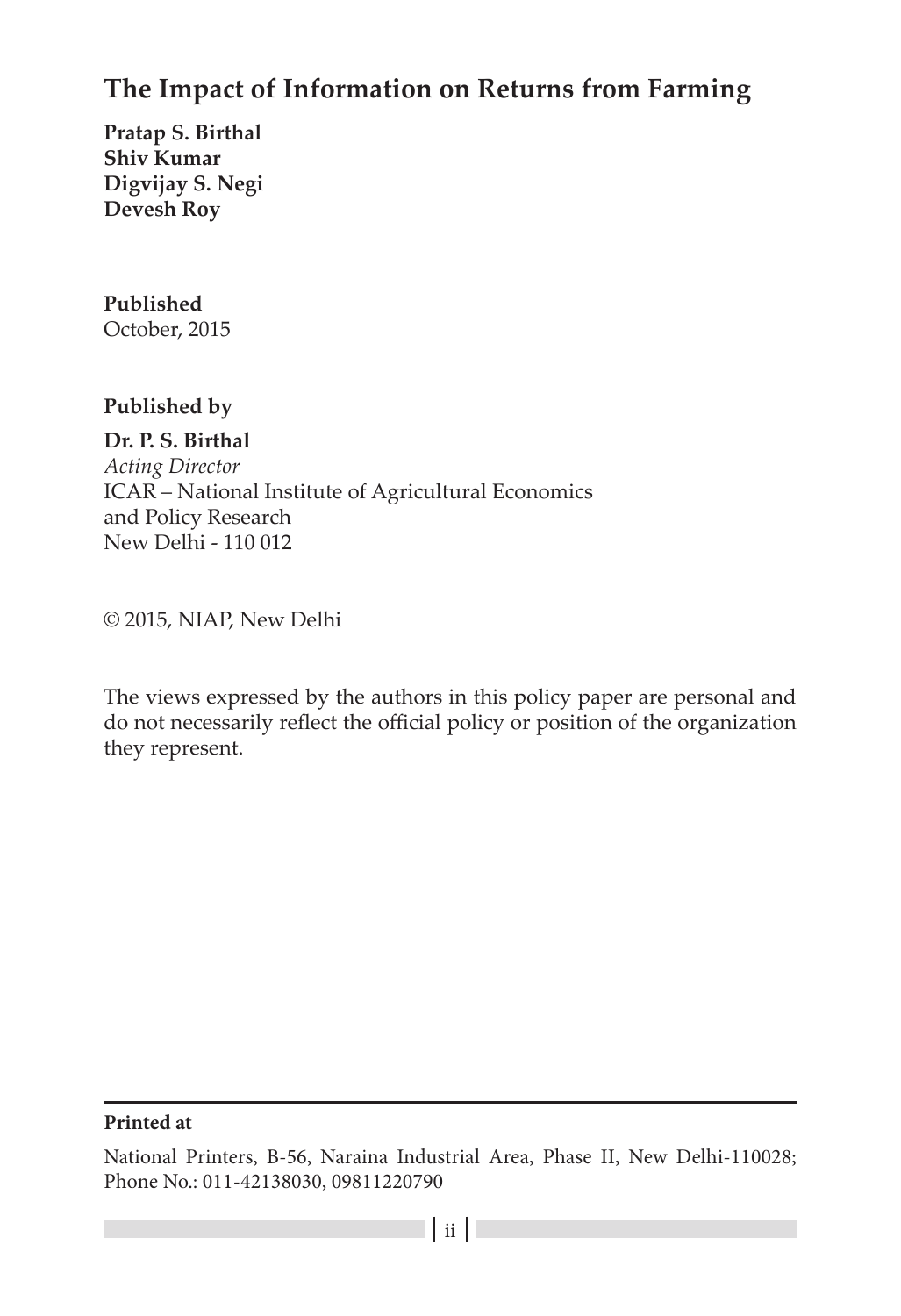Information has considerable potential to influence agricultural outcomes, *i.e.*, agricultural productivity, farm incomes and ultimately farmers' welfare. It is vital input in agricultural production. Through its interaction with other factors of production, such as land, labour, capital and managerial ability, it improves production efficiency. The evidence presented in this study shows that information raises farm income by about 12%; the impact being bigger in the diversified cropping systems.

The need for information is more pronounced in smallholderdominated agricultural systems as in India where farmers struggle to produce more to meet the growing demand for food, feed and fibre under resource constraints of land, water and energy that have already reached their extensive limits. Moreover, climate change is emerging as a big threat to agriculture. At the same time, demand for diverse, safe and quality food is becoming stronger in domestic as well in international markets. Future agriculture, thus, will become more information-intensive.

Agricultural research generates new technologies and agricultural practices that need to be disseminated to farmers and other stakeholders in right form and at right time. There are various means, such as public extension systems, mass media, social networks, and private agribusiness and marketing firms, through which the information can be disseminated. These information nodes, however, may differ in their outreach and efficiency. This study finds that formal information sources though are limited in their outreach; these have a larger impact on farm incomes. However, in a vast country, as India with considerable agro-ecological and social heterogeneity the need for a pluralistic information system cannot be undermined. The newer sources of information, such as mobiles and internet that are cost-effective and faster means of information dissemination, can fill the gap. The findings of this research will be useful in designing digital information system for Indian agriculture.

> **Pratap S Birthal** *Acting Director*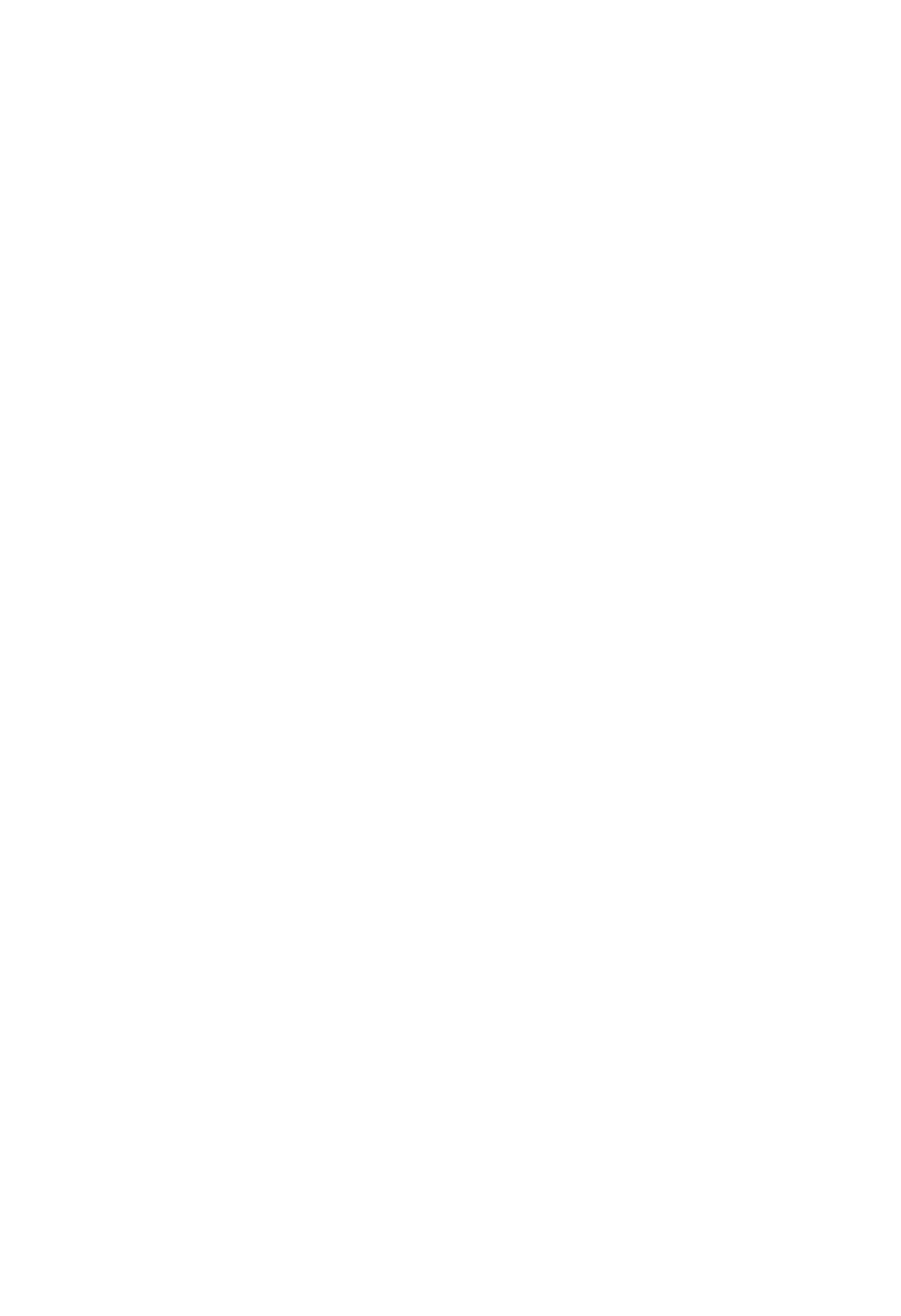This study has benefitted from comments and suggestions from many peers and professionals. These include Prof. Ramesh Chand, former Director of NIAP and now Member, NITI AYOG, Government of India; Dr. P.K. Joshi, Director-South, Asia, International Food Policy Research Institute (IFPRI), New Delhi Office; Prof. Bharat Ramaswami, Indian Statistical Institute (ISI), New Delhi; Dr Srijit Mishra, Indira Gandhi Institute of Development Research (IGIDR), Mumbai and Dr Shalendra Kumar, International Crops Research Institute for the Semi-Arid Tropics (ICRISAT), Patancheru. We thank all of them.

**Authors**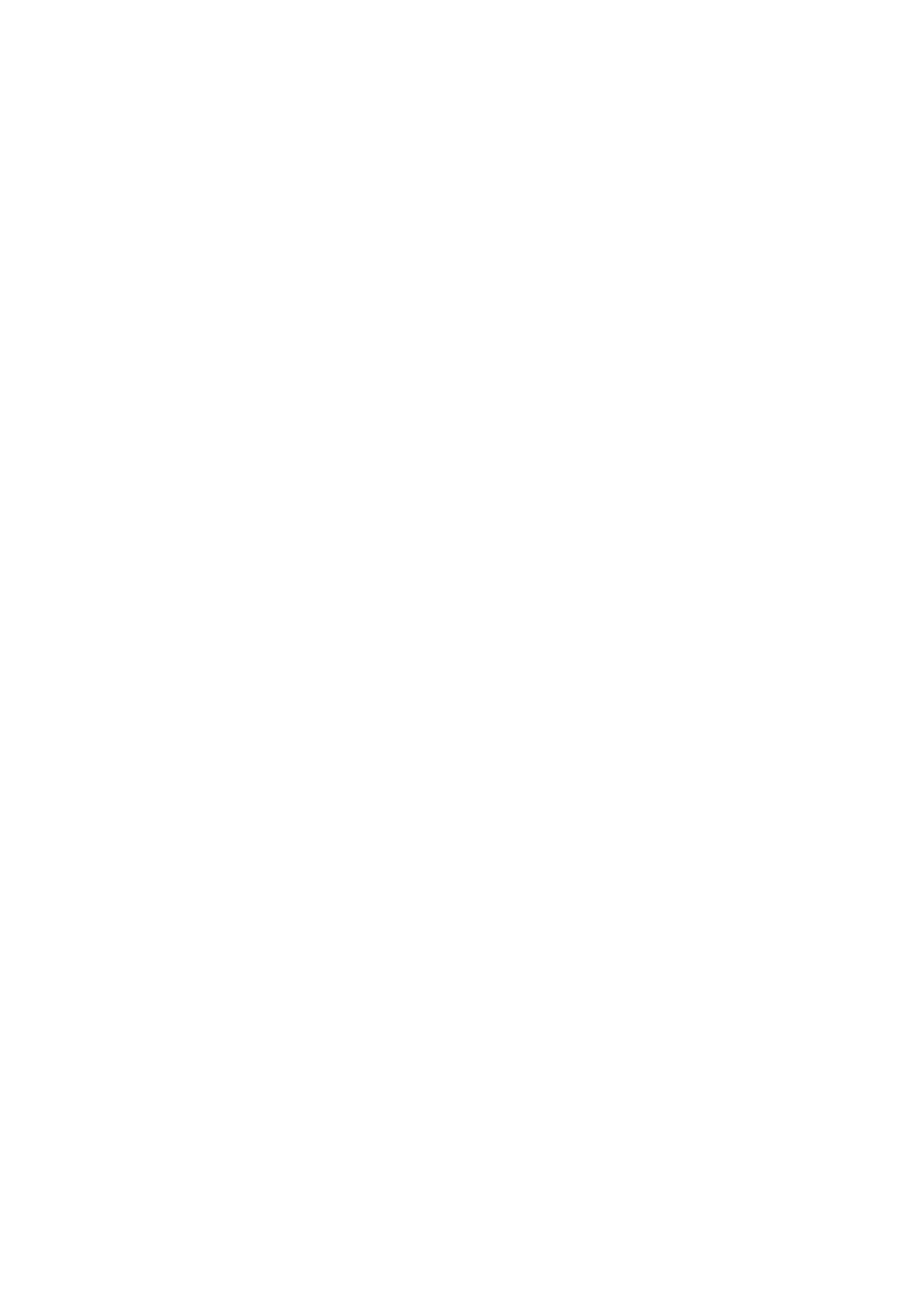| Preface                                         |                |
|-------------------------------------------------|----------------|
| Acknowledgements                                |                |
| Executive summary                               |                |
| 1. Introduction                                 | $\mathbf{1}$   |
| 2. Data                                         | 3              |
| 3. Empirical Strategy                           | $\overline{4}$ |
| 4. Information Sources and Their Pattern of Use | 11             |
| 5. Impact of Information on Farm Income         | 23             |
| 6. Conclusions and Policy Implications          | 35             |
| References                                      | 39             |
| Appendices                                      | 43             |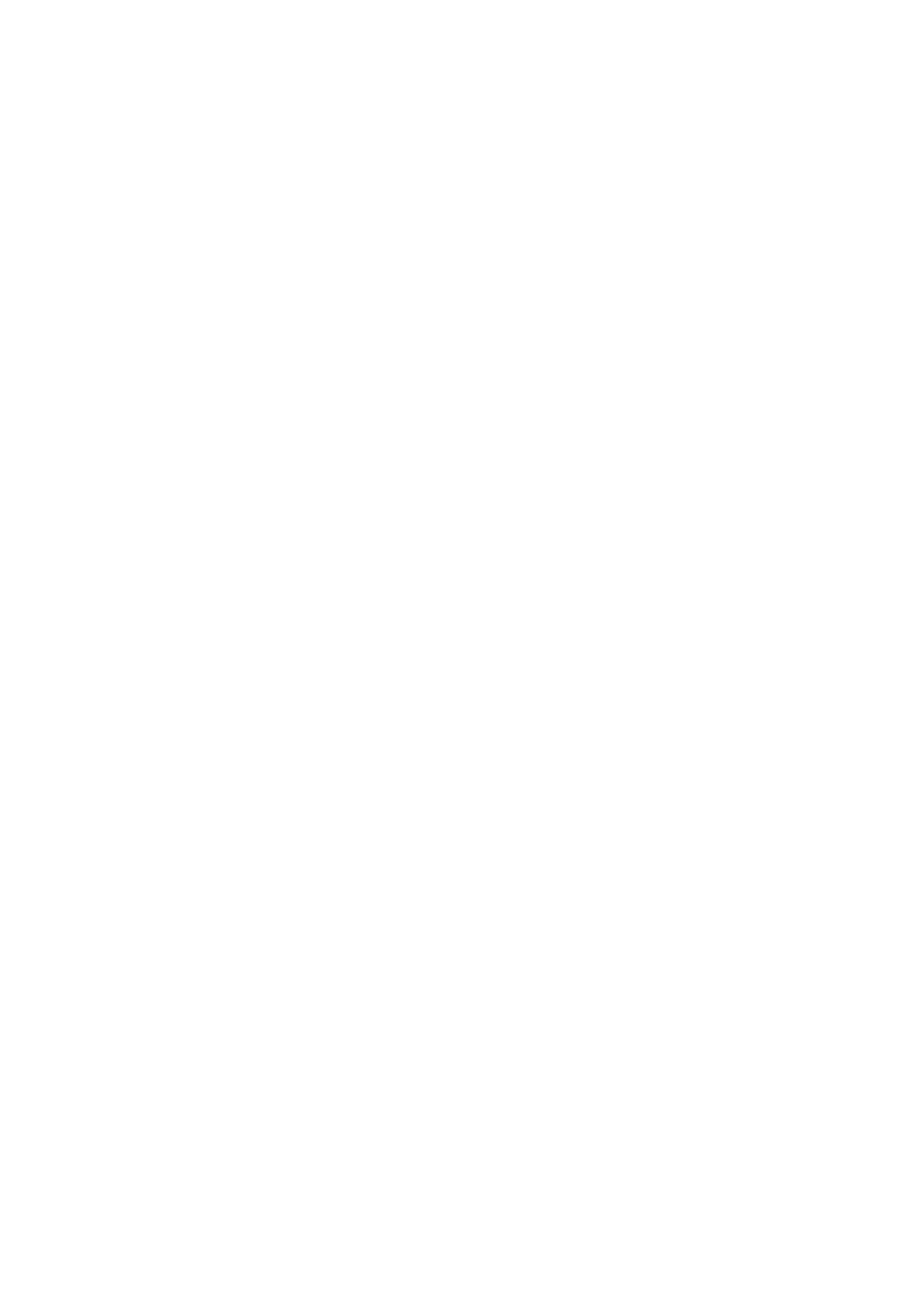# **Tables**

| Table 1:       | Percent farm households using information from<br>different sources                              | 10 |  |  |  |  |
|----------------|--------------------------------------------------------------------------------------------------|----|--|--|--|--|
| Table 2:       | Comparison of selected characteristics of users and non-<br>users of information                 | 14 |  |  |  |  |
| Table 3:       | Sources of information by farm type (percent)                                                    | 16 |  |  |  |  |
| Table 4:       | Sources of information by caste (percent)                                                        | 17 |  |  |  |  |
| Table 5:       | Intensity of information use                                                                     | 18 |  |  |  |  |
| Table 6:       | Selected characteristics of users and non-users of<br>information by intensity of use            | 20 |  |  |  |  |
| Table 7:       | Net returns by farm size and number of information<br>sources used (rupees per hectare)          | 24 |  |  |  |  |
| Table 8:       | Reduced form relationship between impact variable and<br>the instrument                          | 27 |  |  |  |  |
| Table 9:       | (a) Ordinary least squares estimates for the effect of<br>use of information on net farm returns | 29 |  |  |  |  |
|                | (b) Instrumental variable regression for the effect of<br>use of information on net farm returns | 30 |  |  |  |  |
| Table 10.      | Impact of formal and informal sources of information on<br>returns from farming                  | 31 |  |  |  |  |
| <b>Figures</b> |                                                                                                  |    |  |  |  |  |
| Figure 1:      | Relationship between farm size and net returns per hectare                                       | 25 |  |  |  |  |

Figure 2: Kernel density of land holding size and net returns 25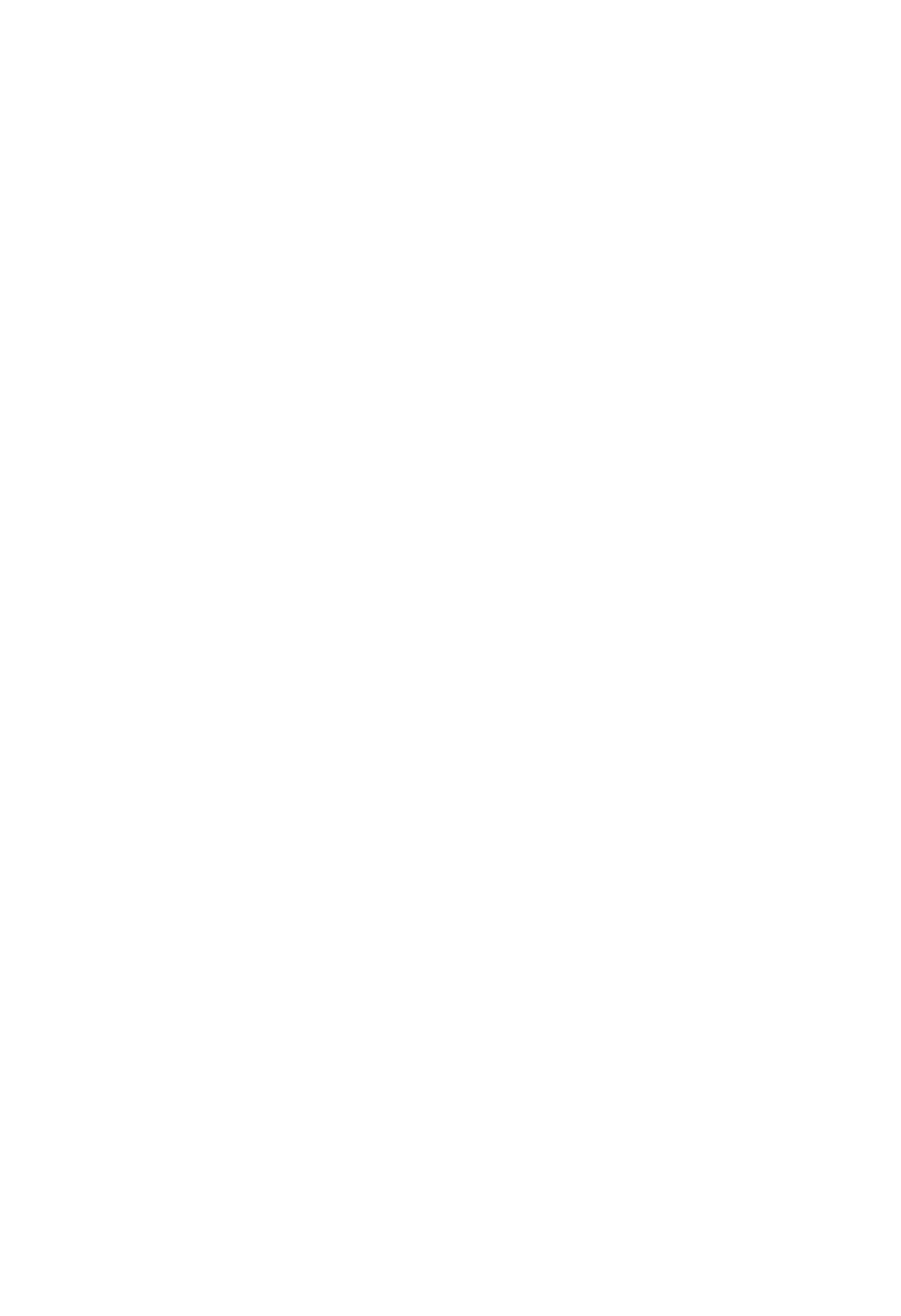Owing to several changes, such as shifts in food consumption away from staples towards high-value food products, growing stresses on natural resources, and climate change, Indian agriculture is becoming increasingly knowledge-intensive. Farmers need different types of information ranging from weather forecasts and advisories, inputs, agronomic practices, pest management, markets and prices. The demand for information has amplified as farmers are tasked with not only enhancing agricultural productivity and conserving natural resources but also other requirements, such as complying with market preferences for diverse, safe and quality food. Adjusting to these changes requires a variety of information, the access to which can differentiate farm households, in terms of returns from farming.

While the role of information is becoming increasingly important in improving efficiency of agricultural production, there have been limited efforts towards a rigorous impact assessment of the access to and use of this vital input on the outcomes of farming. In this paper, using data from a nationally representative survey, conducted by the National Sample Survey Organisation (NSSO) of the Government of India, we examine farm households' access to and use of information, and its effects on farm income.

Approximately 40% of the farm households in India have access to information on fertilizer application, crop varieties, pest management, marketing, etc. However, only 75% of those who access information, use it in their farming decisions. The distribution of users of information by its source indicates that the government information sources including public extension workers, Krishi Vigyan Kendras (agriculture science centres), farm demonstrations, farmers' trainings and study tours organized by the government agencies, comprise a source of information for only 14% of the farm households. Farmers meet most of their information needs from other sources, including mass media, private sources and social networks. The social networks (progressive farmers, primary cooperative societies and village fairs) are utilized by 29% of the farm households, with progressive farmers being a prominent source. About 23% of the farm households depend on private sources, mainly on input dealers, for their information needs. Mass media sources, such as radio, television and newspaper are utilized by one-third of the farm households.

A number of socio-economic characteristics differentiate users of information from its non-users. The users of information have relatively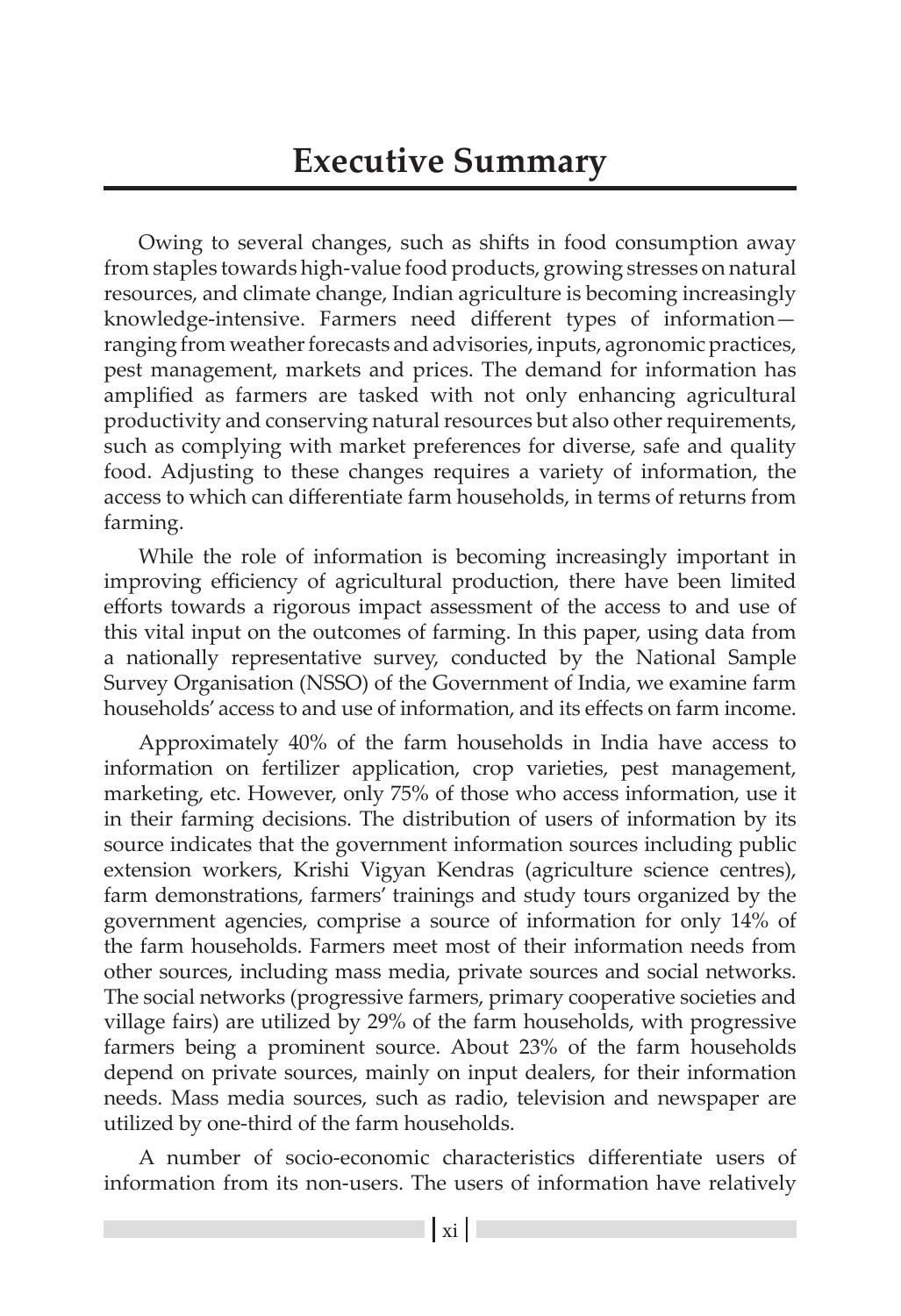larger landholdings, higher endowment of labour and greater access to institutional credit. They are also more educated and better informed about the government policies. Further, the information use also differs by farm size and social status. About 41% of the large farmers (>4ha) use information compared to 20% of the sub-marginal farmers (<0.5ha). In rural areas, caste is an important indicator of social status, with scheduled caste and scheduled tribe being at the bottom of caste hierarchy. About 35% of the upper caste households use information as against 23% and 20% of the scheduled caste and scheduled tribe households, respectively. Further, smaller farmers and those at the bottom of social hierarchy (scheduled castes and scheduled tribes) use fewer information sources. Also, they are more dependent on informal information sources, *i.e.*, social networks and private sources. Larger farmers and those from upper castes use information from multiple sources, relatively more from mass media. These indicate toward a potential bias in access to information, which probably could be due to differences in observable (farm size, caste, age, education, etc.) and unobservable (skill, attitude towards risk, etc.) characteristics of the farm households that may simultaneously influence returns from farming.

The analysis of net income from cultivation by farm size and number of information sources used indicates that users of information (except sub-marginal farmers) realize significantly higher income per unit of land, and it increases with intensity of information use, *i.e.*, number of sources used. After controlling for the potential selection biases, the study finds that users of information realize 12% more income than the non-users. The impact is bigger in diversified cropping systems (cash crops along with foodgrains). The income effect of information sources also differs; the formal information sources, though their outreach is smaller, have a larger impact on farm income—almost twice of that of the informal sources possibly due to qualitative differences in information content and its delivery systems.

These findings are crucial for informed policy decisions regarding development of information delivery system. The agricultural extension policy should aim at developing information dissemination systems that are cost-effective, efficient in delivery and motivate farmers for a greater uptake of information on modern technologies and other practices irrespective of farm size and social status. Indian agriculture is diversifying towards higher-value crops; suggesting a need for developing information systems that cater to the needs of farmers growing these crops. Indeed, several government programs in India have relied on channels, such as radio, to implement large-scale agricultural programs without any scale or social bias. Our results suggest that returns on investment in extension services are quite attractive, and certainly there is a scope for improving outreach of such information sources for spread of agricultural technologies and practices in a heterogeneous rural society.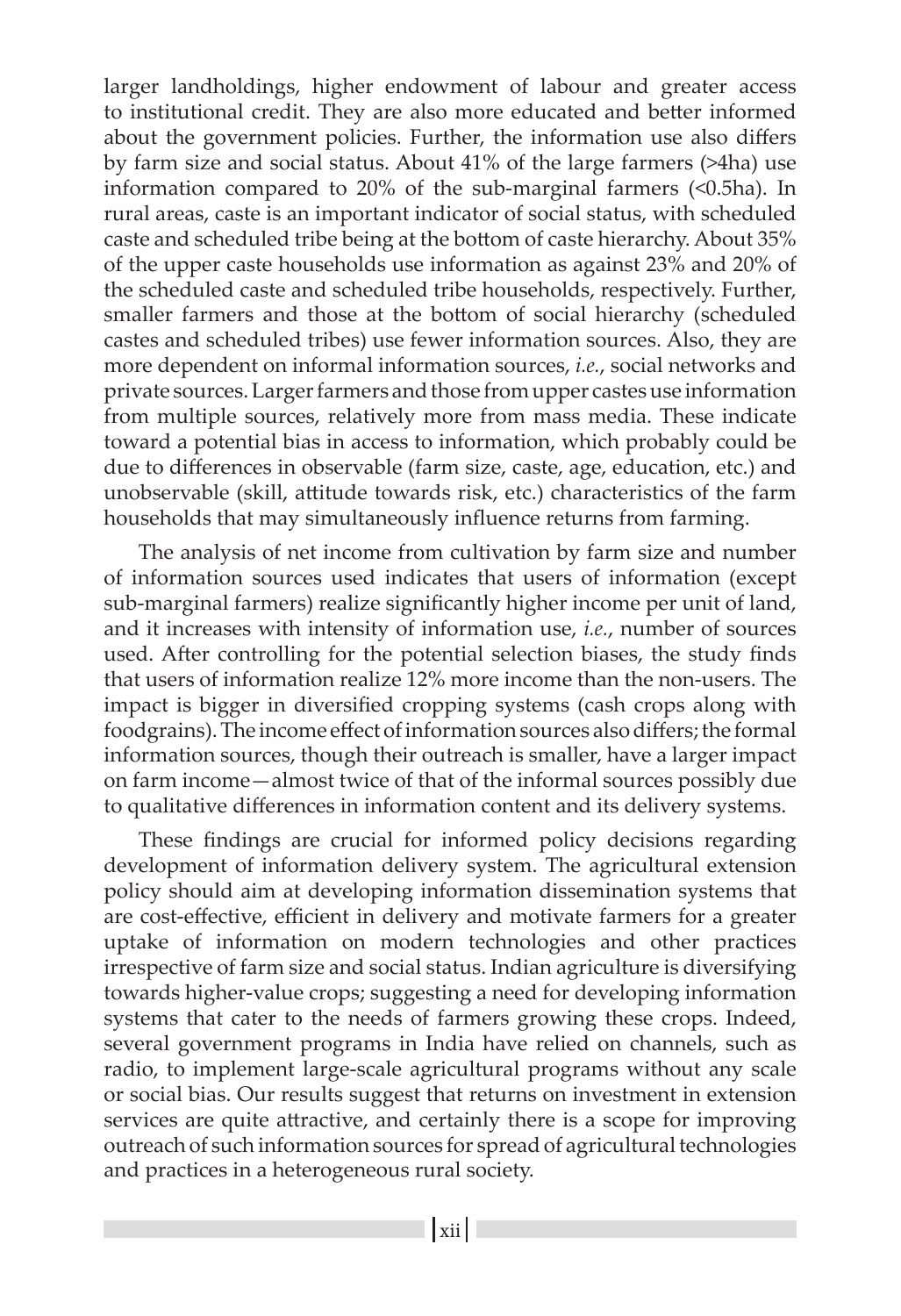Investment on agricultural research and development has considerable potential for enhancing farm productivity and poverty reduction. A 12% higher net income for information users translates into an additional Rs 1140 per hectare of cropped area (at 2002-03 prices). This is much higher than the expenditure on public extension services (Rs 29 per hectare), and also on the research and education (Rs 157/ha). This indicates that investment in public extension services has not kept pace with the rising demand for information by the farmers, and implies that under-investment in public extension may limit realization of the potential gains in agricultural productivity from spending more on agricultural research.

Mobiles, internets and inter-linked arrangements, such as contract farming and producer organizations are emerging as alternatives to traditional extension systems, and these are claimed to be more efficient in information dissemination. The need is to collect and collate the contextand location-specific right information and disseminate it in right time and in a right form through such cost-effective channels. There is also a need to create awareness among farmers about the benefits of using information, to provide bundled services (technological, financial and non-financial), and to create effective linkages of service providers with research organizations, public extension systems, and market places.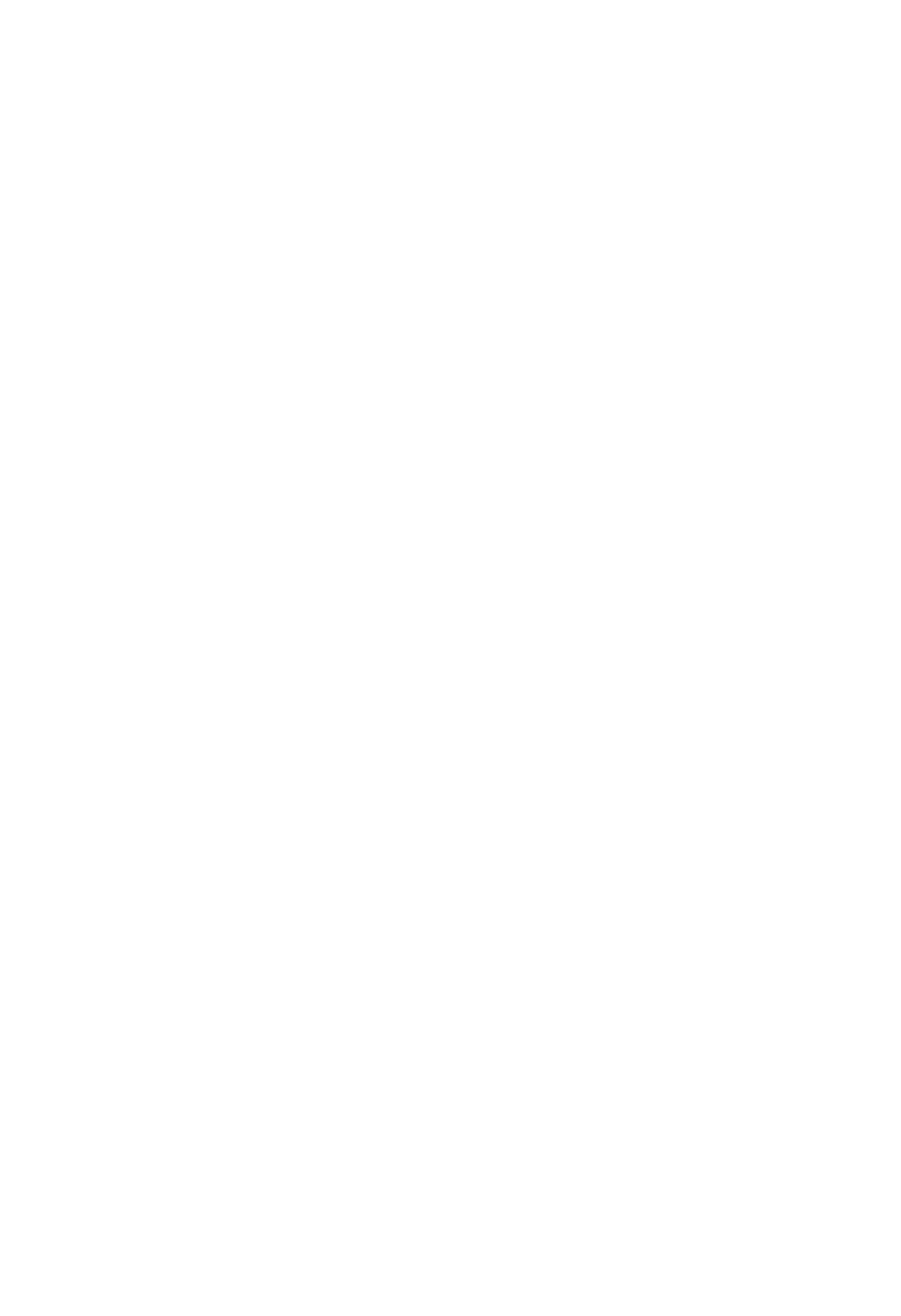# **Introduction** *Chapter* **1**

Technological changes in agriculture and allied sectors, supported by investments in irrigation, infrastructure and institutions, have propelled India from a syndrome of food insecurity in the 1960s towards food selfsufficiency or even an occasional exporter of some food commodities. The growing population, however, keeps the challenge of producing more food as significant as in the past. Not only that, sustained income growth and a fast-growing urban population are causing changes in food consumption patterns, away from low-value staples towards high-value food commodities, implying that the agri-food production systems must change to address the growing food demand and changing consumer preferences for diversified and safe food.

Nonetheless, agri-food production systems are facing a number of biotic and abiotic pressures. Land, water and energy, the critical factors in agricultural production, have reached their extensive limits of exploitation. India's net cropped area has almost stagnated at around 140 million hectares, indicating little scope to bring additional area under cultivation. Groundwater resources have been over-exploited, especially in the intensively-cultivated north-western region comprising Punjab, Haryana and western Uttar Pradesh. Agriculture is also becoming energy-intensive. Not only that, the competition for these resources will intensify with their growing demands for residential and industrial purposes. Climate change is emerging as a big threat to sustainable development of agriculture. Future increases in agricultural production will, thus, crucially be determined by the technological breakthroughs, improvements in resource-use efficiency and innovations in service delivery systems.

Owing to such changes in demand for agricultural products and growing stresses on natural resources, agriculture is becoming increasingly knowledge-intensive. Farmers face different types of information needs ranging from weather forecasts and advisories, inputs, agronomic practices, pest management, markets and prices (Aker 2011). The demand for information has also amplified as farmers are tasked with not only improving agricultural productivity and conserving natural resources but also a host of other requirements, such as complying with market preferences for diverse, safe and quality food (Ferroni and Zhou 2012). To adjust to the changes farmers require information, the access to and use of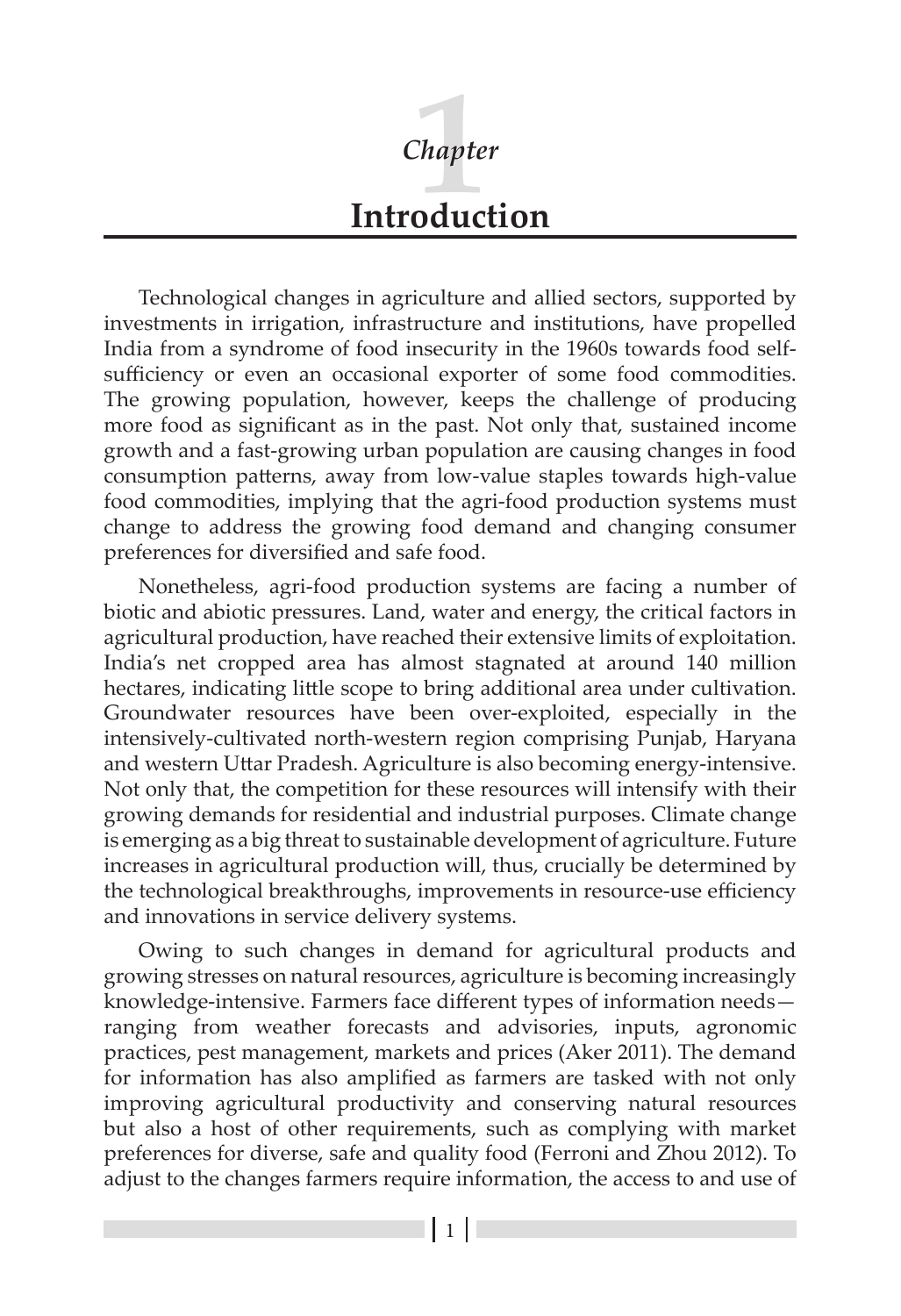which can differentiate them, in terms of returns from farming. Information is vital input in agricultural production. Through its interaction with other factors of production, such as land, labour, capital and managerial ability it enhances production efficiency.

Historically, public or government extension system has been one of the important channels for information dissemination for farmers in India, especially during the green revolution period. Its outreach, however, has remained limited to only about 7% of the farm households (GoI 2005a). Thus, the government extension system alone cannot provide all the information that a farmer needs, and to all the farmers. Further, the public extension system in India has not been able to keep pace with the changes in global technological and economic environment (Birner and Anderson 2007). Feder and Slade (1986) conclude that free markets for agricultural services do not fully satisfy farmers' information needs, and the government support in provision of agricultural services is justified. Nevertheless, with upcoming of newer sources of information, such as radio, television, mobile and internet India's agricultural information dissemination system has become pluralistic over time.

The importance of information in agricultural performance is widely recognized, but there have been limited efforts towards a rigorous analysis of the impact of information on the outcomes from farming (Feder *et al.* 1999, Birkhaeuser *et al.* 1991, Godtland *et al.* 2004, Davis *et al.* 2010, Goyal 2010, Fafchamps and Minten 2012). In this paper, we empirically assess the impact of information on returns from farming. While analysing the linkages between information and agricultural performance we take into account several nuances of Indian agriculture. Indian agriculture is dominated by smallholders and also there is a significant social fragmentation along the lines of religion, caste and ethnicity. Since information search and acquisition usually involve fixed costs, smaller farmers are often disadvantaged in access to information. Further, social fragmentation can make some information sources exclusionary, *i.e.*, less accessible to the disadvantaged sections of the society and not to others. This indicates a need for multiple sources of information to make up for less accessible information channels.

The paper is structured as follows. Next chapter describes data used to examine linkages between information use and farm incomes. Chapter 3 describes the empirical approach followed to isolate the causal effect of information on farm income. Sources of information for different farm and social classes are discussed in chapter 4. In chapter 5, we present estimates of the impact of information on farm income. Conclusions and policy implications are discussed in the last chapter.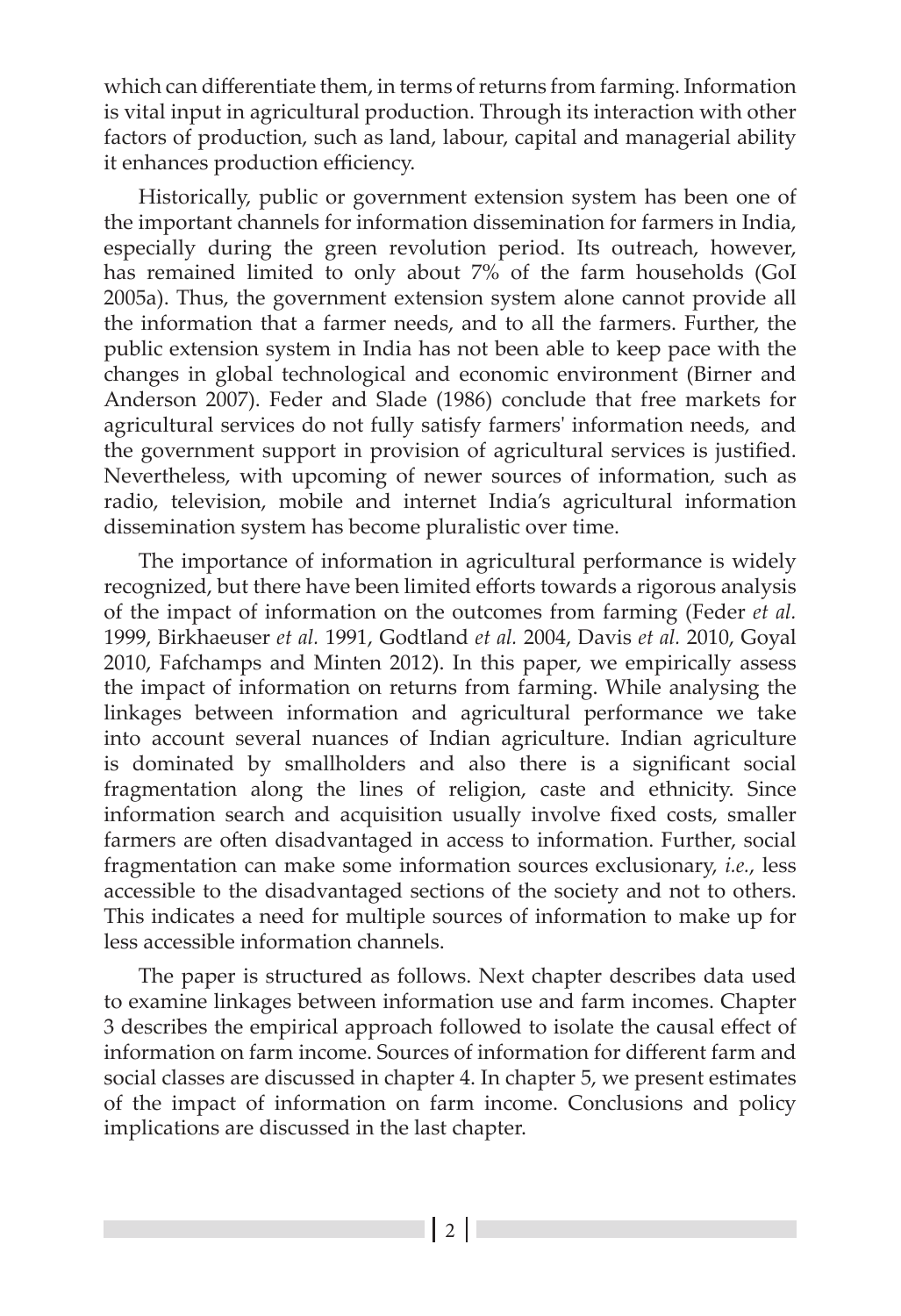

To examine outreach and impact of information on returns from farming we use data from a nationally representative survey conducted by the National Sample Survey Organisation (NSSO) in 2003 as a part of a larger survey that aimed at assessing the status of farmers and farming in India (GoI, 2005a, 2005b).<sup>1</sup> The survey contains information on social, economic, institutional and organizational aspects of farming from a sample of 51, 770 households spread over 6, 638 villages across the country. This data-set is comprehensive in terms of information sources including the subject on which information is sought from different sources. Subject to minimizing the biases, the nationally representative sample also mitigates the problem of potential lack of external validity.

Some salient features of this survey are as follows. First, the survey contains data on access to and use of information on modern agricultural technologies and practices, by its type and source. Second, data are available on the costs and returns in crop production that enables us to associate use of information with farm incomes. Third, besides providing data on various personal and household characteristics, the survey also contains information on some important policy and institutional dimensions of farming, such as farmers' association with institutional networks (for example, self-help groups), and their awareness regarding the government-determined minimum support prices of foodgrains and the agencies involved in their procurement.

This survey focuses on three main agricultural enterprises crop husbandry, animal husbandry and fisheries. In this paper, we assess the impact of information on returns from crop production only. The raw data were scrutinized for errors and outliers. We encountered two problems in the data-set. One, for some of the farm households, information on land, owned or leased-in, was missing. Another problem was of outliers as some farmers had reported unusually low or high income from crops in relation to the land they cultivated. In the analysis, we have dropped such observations that comprise less than 2% of the total sample.

<sup>1</sup> NSSO has used a mutli-stage stratified random sampling design for this survey, the details of which are available in GoI (2005a, 2005b).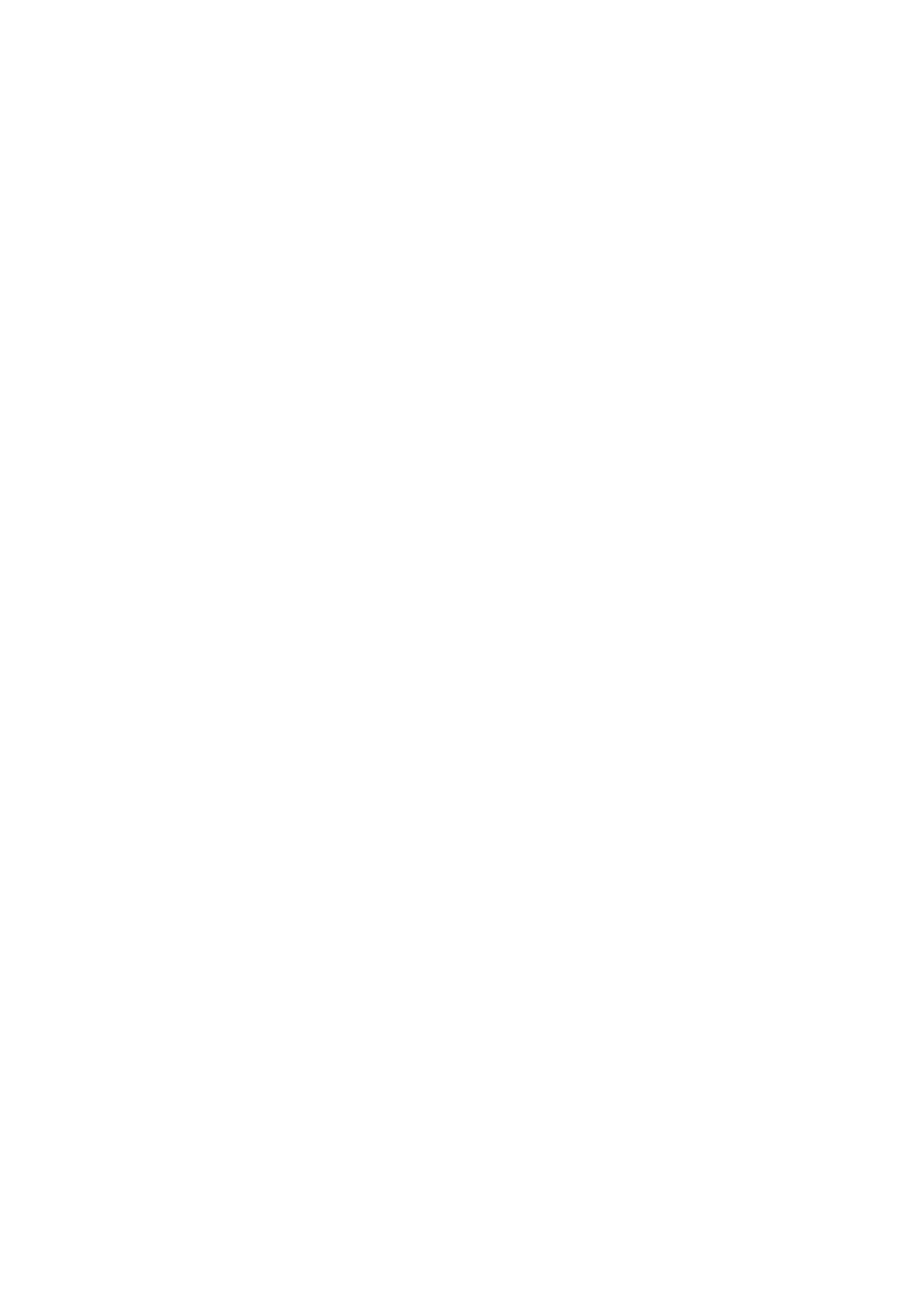

# **Empirical Strategy**

Several factors, such as farm size, caste, education and cropping pattern simultaneously determine the use of information and its outcome, *i.e.*, net farm income. An empirical assessment of the effect of information on farm income, thus, might be prone to selection biases. Hence, our empirical strategy aims to overcome potential biases in estimation of the impact of information on farm income.

There are several challenges in identifying a causal relationship between use of information and farm outcomes. First, measuring outcome variables, such as net farm income is difficult and can introduce measurement errors. As Aker (2011) has argued 'while such errors may not introduce bias, these, however, can reduce precision, thereby making it more difficult to detect a statistically significant effect.' Feder *et al.* (1999) and Birkhaeuser *et al.* (1991) note that an ideal simulated experimental design is rarely available to evaluate the impact of information, and the second-best approaches are vulnerable to various biases emerging from targeting and self-selection.

More importantly, the observable and unobservable farmer and farm characteristics that are simultaneously correlated with the use of information and farm income can lead to selection biases. The first source of selection bias could be due to the significant differences in the observed characteristics of the users and non-users of information. These differences could be along several observed factors, such as farm size, age, education and social identity. These characteristics could be important in determining the farm income as well. With the differences in observed characteristics between users and non-users of information, part of the difference in farm income could be due to the differences in these characteristics and not due to the effect of the use of information. Second, the selection bias may also result from unobservable characteristics of farmers, community or location. It is possible, for example, that smarter farmers are also more gregarious and seek out information. The farm income that one realizes, then, could be a product of unobserved smartness rather than a result of information use *per se*.

Owing to possible selection issues we employ instrumental variable methods to isolate the effect of information on returns from farming. To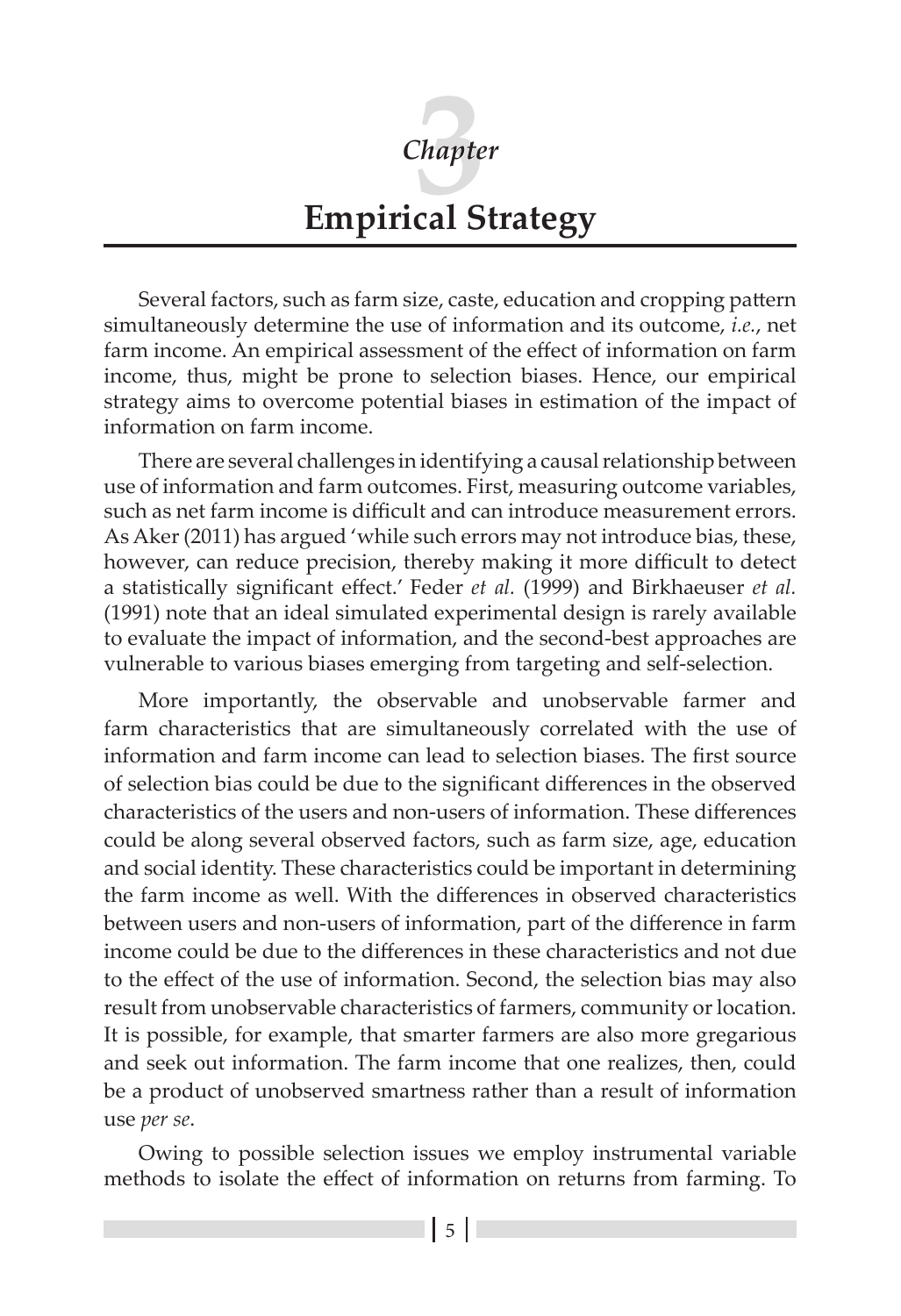take into account the selection bias due to unobserved factors in the farm income regression we estimate the following instrumental variable (IV) regression:

 $\Pi_i = \alpha + \delta d_i + \gamma X_i + \varepsilon_i$  (1)

Where,  $\Pi$ <sub>*i*</sub> denotes the net income per hectare of the  $i<sup>th</sup>$  farmer;  $d$ <sub>*i*</sub> is a dummy variable that takes a value of 1 if the farmer has used information, and zero otherwise; and  $X_i$  is a vector of farmer and farm characteristics. If  $X_i$  includes all the variables that influence use of information and if these variables are uncorrelated with the error term  $\varepsilon_{i'}$ , then the OLS estimates of equation (1) will be consistent, and  $\hat{\delta}$  can be treated as the true effect of information on farm income.

However, the OLS estimates can suffer from omitted variable bias. Unobserved ability or characteristics, like reputation or skill that cannot be controlled for, will lead to a bias, as  $\delta$  would capture the effect of such factors and not the effect of information. Suppose, for example, that farmers who use information have a poorer prospect without it, owing to their lower ability. In this case,  $\delta$  estimate would be affected by the omitted variables, leading to a downward bias. Similarly, it is possible that smarter farmers are also more gregarious and seek information that would lead to a higher productivity effect of information (a source of upward bias). For example, Evenson and Mwabu (2001) show a U-shaped pattern of the productivity effect of extension services across yield quintiles. Their finding suggests that for a given level of extension input (information), unobserved factors, for example farm management abilities, influence crop yields differently. Other examples of unobserved variables include farmers' risk preferences and social ties. For example, Liu (2013) finds that Chinese cotton farmers who are more risk averse adopt Bt variety later.

To correct for the selection bias, we need an ideal instrument such that it is correlated with use of information but not with farm income as measured. Here, in finding an appropriate instrument we appeal to the role of local networks in information transmission. A vast body of literature exists on the role of social networks in determining the farm outcomes (e.g., Bandierra and Rasul, 2006; Conley and Udry, 2010). The nature of the data at hand does not allow this analysis to account for all information sources embedded in the social networks (such as a network of less frequent interactions with friends and family located far away). In general, such factors as ability, reputation, social ties that affect the use of information and also the farm incomes can result in omitted variable bias, implying that  $d_i$  will be correlated with  $\varepsilon$ <sub>i</sub> in (1).

Given the potential biases emanating from the observed and unobserved factors, this analysis uses instrumental variable (IV) techniques in estimating the impact of information on farm income. The ideal instrument, Z*i* , is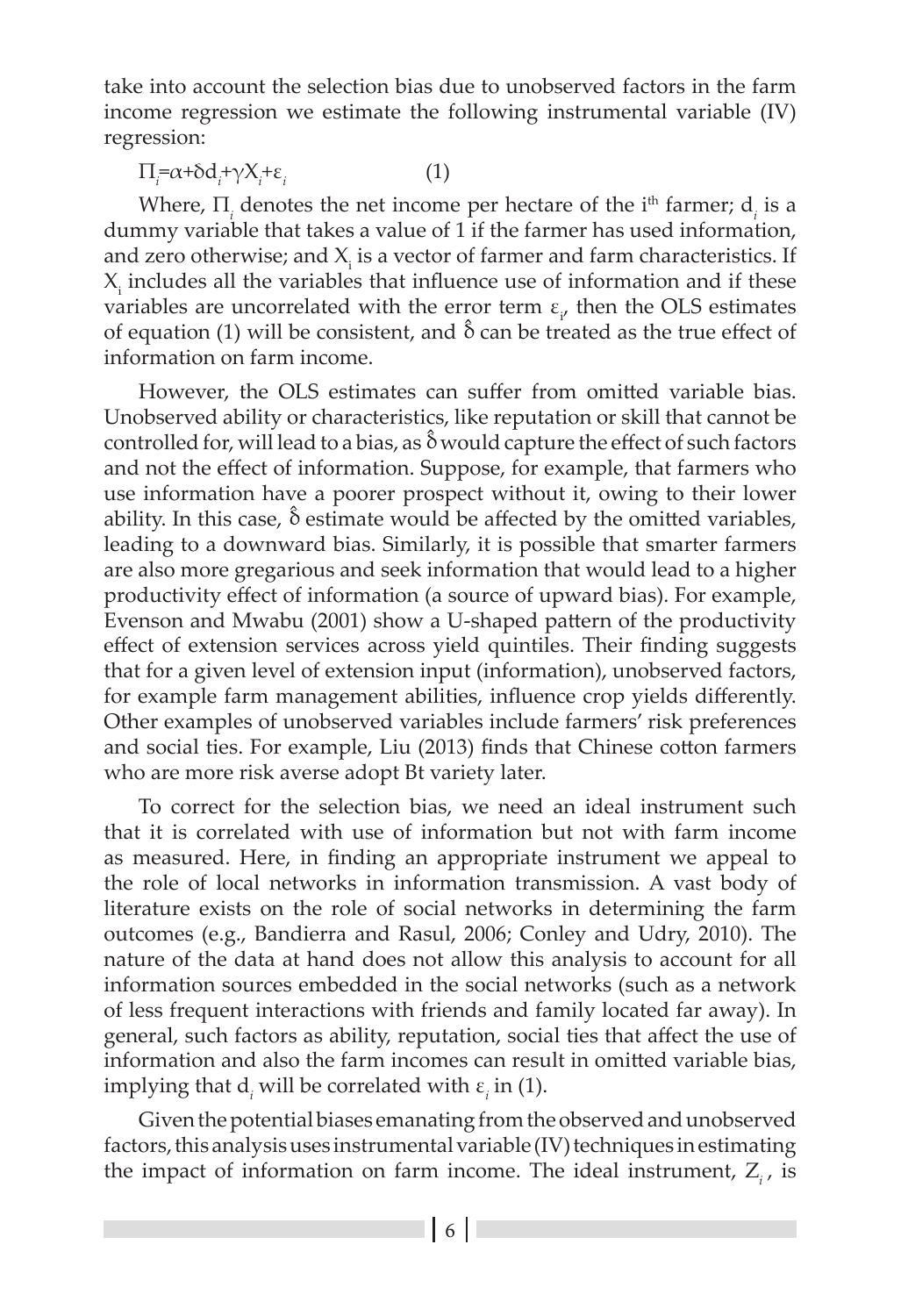such that it is correlated with the use of information and not correlated with the returns (net income profits from farming). For Z*i* to qualify as an instrument, the following conditions should hold:

- (i)  $Z_i$  is related to  $d_i$  and
- (ii)  $Z_i$  has no direct effect on  $\Pi_i$ .  $Z_i$  has an effect on  $\Pi_i$  only through  $d_i$ .

Since the instrument is correlated with treatment and is uncorrelated with outcome, an ideal instrument can effectively randomize subjects across treatment and, in effect, can achieve equal distribution of both the characteristics and the pre-treatment outcomes. The instrumental variable method is, thus, aimed at addressing both overt and unobserved biases in estimating the average treatment effect. The exclusion restriction is the conditional independence assumption, *i.e.*, the instrument is independent of the potential outcome. With instrumental variable regression, the IV estimator should capture only the effects on  $\Pi$ <sub>*i*</sub> of shifts in  $d$ <sub>*i*</sub> induced by  $Z$ <sub>*i*</sub> whereas the OLS estimator captures not only the direct effect of d<sub>*i*</sub> on Π<sub>*i*</sub> but also the effect of the included measurement error and/or endogeneity.

In finding an appropriate instrument, this analysis appeals to the role of local networks in information transmission. The descriptive statistics, presented in the next chapter, shows a large number of farmers obtaining information from other farmers. It is not only the farmers who provide information to each other; social networks could also be useful in creating links with organizations which in turn could become a source of information. The idea is that if a higher proportion of farmers in the network is informed, the likelihood of that particular farmer being informed himself would be greater, *i.e.*, condition (i), above, is likely to be satisfied. Further, the proportion of informed farmers in the network should not have a direct effect on the operating profits of a particular farmer, *i.e.*, condition (ii) should hold. With these conditions in mind, consider the following equation that determines whether the farmer uses information or not.

d*i =*β+θZ*<sup>i</sup>*  $+u_i$  (2) Combining (1) and (2) yields  $\Pi_i = \Theta + \gamma Z_i + \gamma X_i + \varepsilon_i$  (3)

Where  $\theta = \alpha + \delta \beta$  and  $\tau = \delta \theta$ . Hence, the estimate  $\hat{\delta}$  can be obtained as  $\frac{\tau}{\delta}$ . The instrumental variable estimator is an unbiased estimator of  $\delta$  in large samples, *i.e.*, it is consistent.

Finally, a note about the network for each farmer based on which the instrument is constructed. In general, the definition of peer group or network is open-ended and is subject to the researcher's discretion. Broadly, the reference group for a person is defined by the individuals whose mean outcome and characteristics influence the individual's own outcome and characteristics. In the specific context of rural India, reference groups for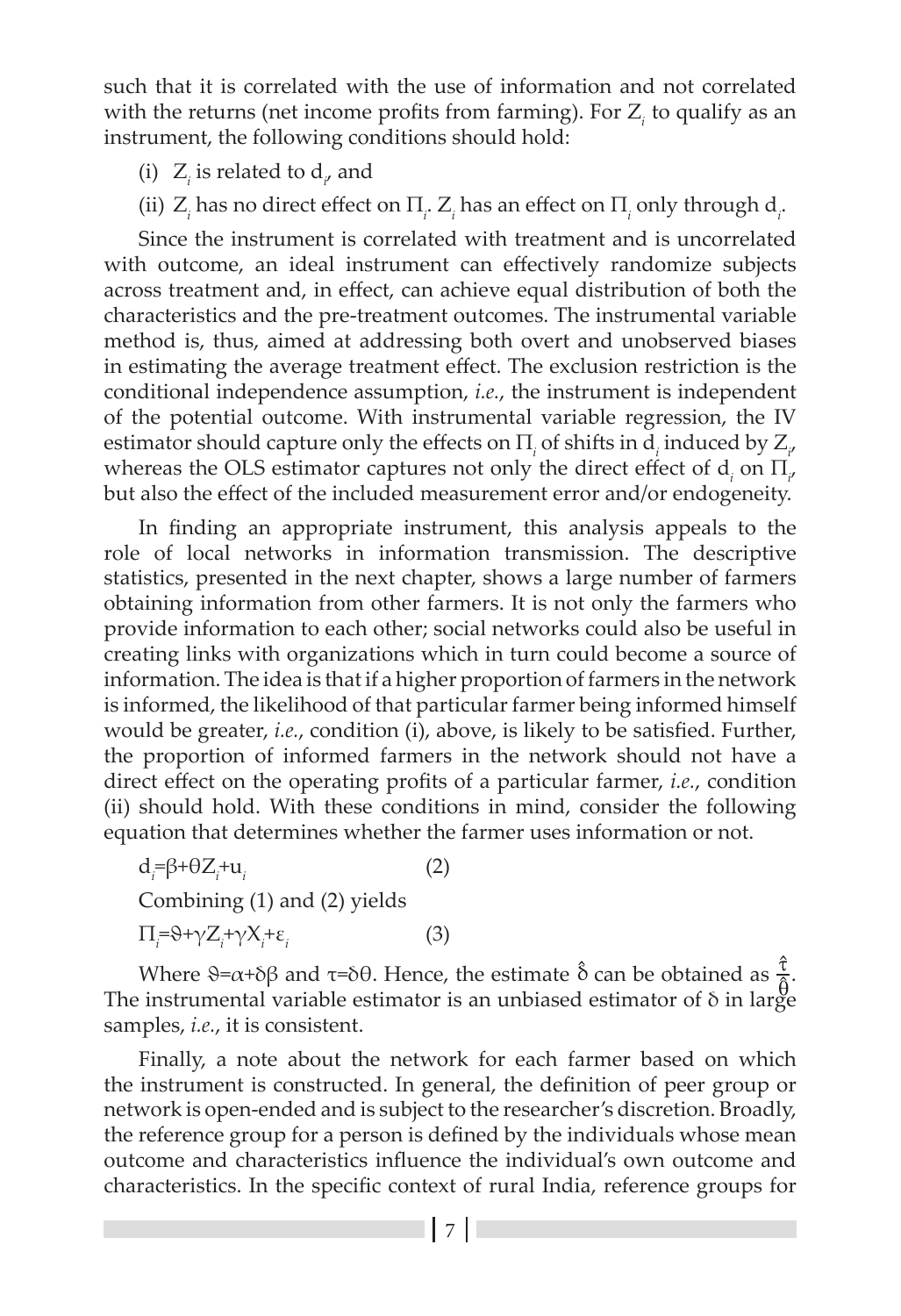a farmer could comprise of farmers who may not be geographically most proximate but are socially nearest to the farmer by belonging to the same or a similar caste, religion or ethnic group. Hence, this analysis constitutes a reference group for each farmer, based on geographical proximity (same village) and social identity (similar caste).

This construction of social network is along the lines of Fontaine and Yamada (2011), who define reference groups in the Indian context based on education, age, geographical proximity and caste. For each farmer, the instrument (*i.e.*, the proportion of informed farmers in the network) is derived after excluding that individual farmer. Note that, the instrument can suffer from some measurement error, as the survey randomly selects some households in a village, and the actual proportion of households using information within a social group in a village may or may not equal the proportion estimated from the sample, *i.e.*,  $Z_i = Z_i^* + v_i$ . Since this will lead to attenuation bias in  $\hat{\theta}$ , this analysis will actually estimate a lower bound of  $\theta$ . The estimated treatment effect will be unbiased, so long as the  $v_i$  is uncorrelated with  $d_i$  and  $\varepsilon_i$ .

Next, we assess whether the impact of an information source on net returns is heterogeneous. To do so we club various information sources into formal and informal categories based on the extent to which the information sources are registered or their dissemination activities conducted by the agents affiliated to a formal sector. Then, using instrumental variable strategy similar to the one discussed above we assess the impact of formal and informal sources of information on returns from farming.

A farmer may use information from both formal and informal sources simultaneously; hence, we deal with these in conjunction while estimating their impacts on farm outcomes. We employ additional instrumental variables where the use of information from formal sources and informal sources is predicted using instruments, viz. local social network for formal sources, and local social network for informal sources. Technically, it amounts to estimation of equation (4) below.

$$
\Pi_i = \alpha + \delta^F d_i^F + \delta^I d_i^F + \gamma X_i^+ \epsilon_i \tag{4}
$$

Where  $\Pi$ <sub>*i*</sub> and  $X$ <sub>*i*</sub> are defined as before. The main outcome equation has indicator variables for information through formal  $(d_i^F)$  as well as informal sources  $(d_i)$ . Since both the treatment variables are endogenous, we need at least two instruments for identification. Using the same idea for constructing the instrument as before, we use (i) the proportion of farm households within a social group in the village utilizing information from formal sources, and (ii) the proportion of farm households within a social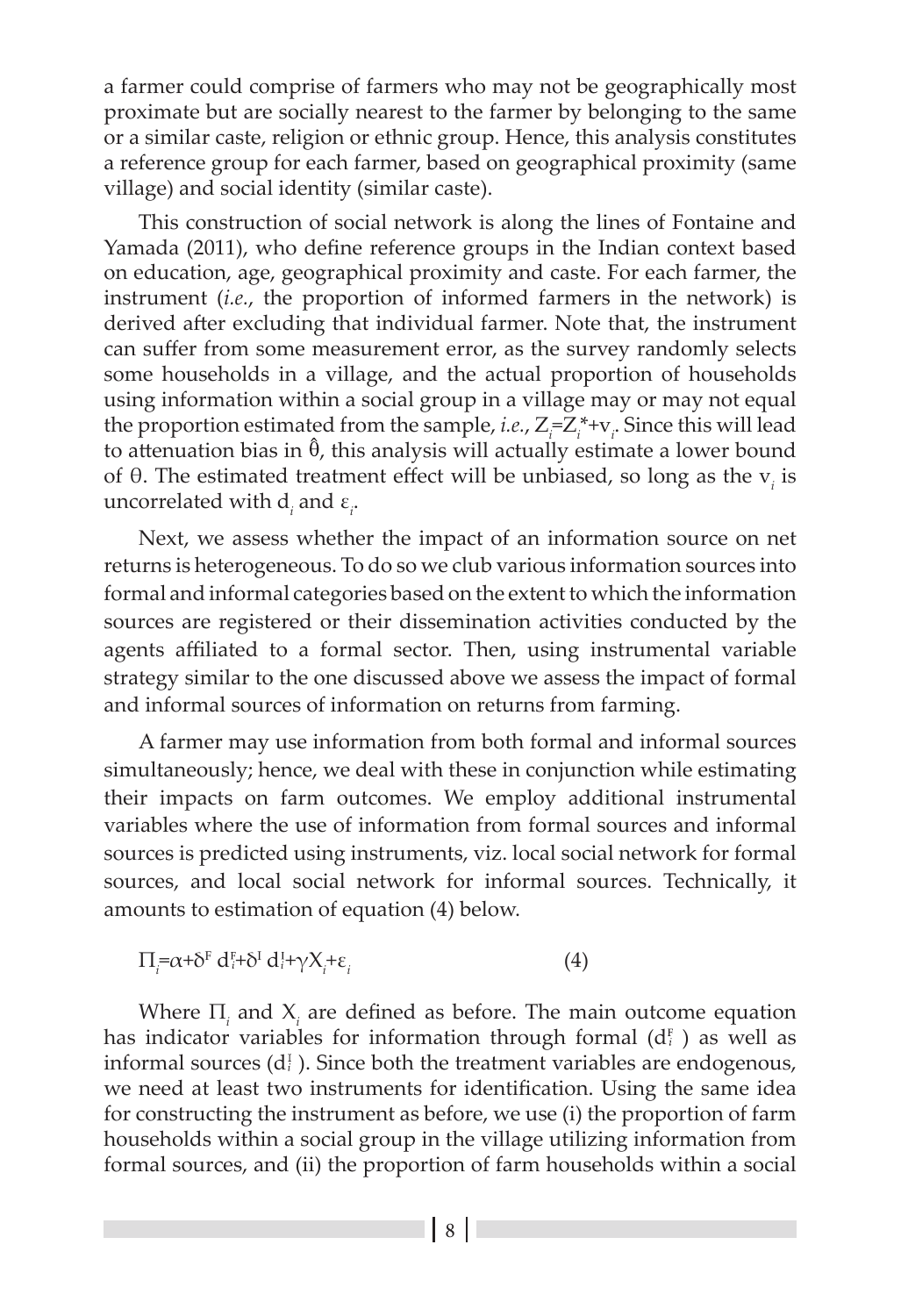group in the village utilizing information from informal sources, excluding the farmer in question.<sup>2</sup>

Imbens and Angrist (1994) show that with a dummy endogenous variable, instrumental variable (IV) method estimates causal effects for those whose behaviour would be changed by the instrument if it were assigned in a randomized trial. That is, the effect is estimated for subjects who take the treatment if assigned to the treatment group, but do not take the treatment otherwise. This parameter is known as local average treatment effect (LATE). If each subject in the population has the same response to a particular intervention or treatment, the distinction between LATE and other parameters does not matter. But with "heterogeneous treatment effects", the parameter identified by IV method may differ from the average treatment effect of interest. As there could be farm-level heterogeneity, the IV method measures the LATE and not the average treatment effect necessarily.

<sup>2</sup> These instruments are constructed following equation (3).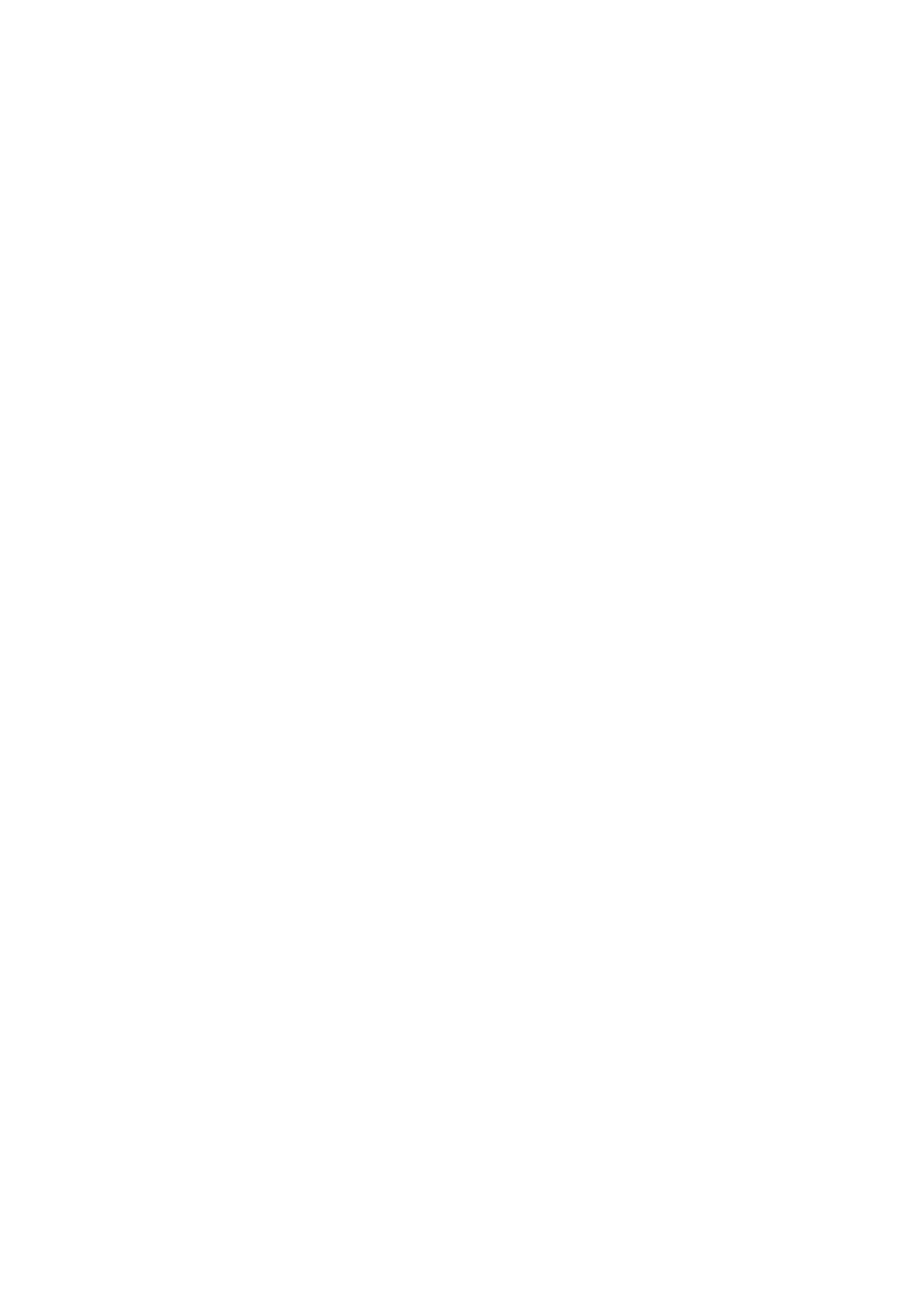

# **Information Sources and Their Pattern of Use**

### **4.1 Information sources and their outreach**

Approximately 40% of the farm households in India have access to information on modern crop technologies and practices; and 75% of them (or 28% of the total farm households) use it in their agricultural decisions. Farmers use information from a number of sources representing the government, the mass media, the private sector and the social networks.

By aggregating across source categories<sup>3</sup>, table 1 presents the distribution of farm households using information from different channels (table A. 1 in the appendix for details of information sources). The government

| Source of<br>information    | Impro-<br>ved<br>seeds | Ferti-<br>lizer<br>appli-<br>cation | Plant<br>Protec-<br>tion | Farm<br>machi-<br>nery | Harves-<br>ting/<br>marke-<br>ting | <b>Others</b> | All       |
|-----------------------------|------------------------|-------------------------------------|--------------------------|------------------------|------------------------------------|---------------|-----------|
| Mass Media                  | 35.4                   | 31.6                                | 38.5                     | 36.7                   | 28.9                               | 27.0          | 33.8      |
|                             | [3, 554]               | [2, 571]                            | [1, 603]                 | [98]                   | [546]                              | [384]         | [8, 756]  |
| Government                  | 15.6                   | 11.8                                | 13.3                     | 23.2                   | 7.8                                | 20.4          | 13.8      |
|                             | [1, 570]               | [958]                               | [551]                    | [62]                   | [148]                              | [290]         | [3, 579]  |
| Private                     | 20.7                   | 28.1                                | 21.1                     | 8.2                    | 27.9                               | 16.5          | 23.3      |
|                             | [2, 077]               | [2, 289]                            | $[877]$                  | $[22]$                 | [526]                              | [235]         | [6, 026]  |
| Social networks             | 28.3                   | 28.5                                | 27.1                     | 31.8                   | 35.4                               | 36.1          | 29.2      |
|                             | [2, 839]               | [2, 322]                            | [1, 128]                 | [85]                   | [667]                              | [514]         | [7, 555]  |
| Total                       | 100.0                  | 100.0                               | 100.0                    | 100.0                  | 100.0                              | 100.0         | 100.0     |
|                             | [10, 040]              | [8, 140]                            | [4, 159]                 | $[267]$                | [1, 887]                           | [1, 423]      | [25, 916] |
| Pearson $chi^2(15) = 490.2$ |                        |                                     |                          |                        |                                    |               |           |
| Any source                  | 38.7                   | 31.4                                | 16.0                     | 1.0                    | 7.3                                | 5.5           | 27.6      |

**Table 1: Percent farm households using information from different sources**

Figures in parentheses are frequencies.

<sup>3</sup> Different information sources were categorised into (i) mass media, (ii) government, (iii) private, and (iv) social networks following Anderson and Feder (2007) and Aker (2011).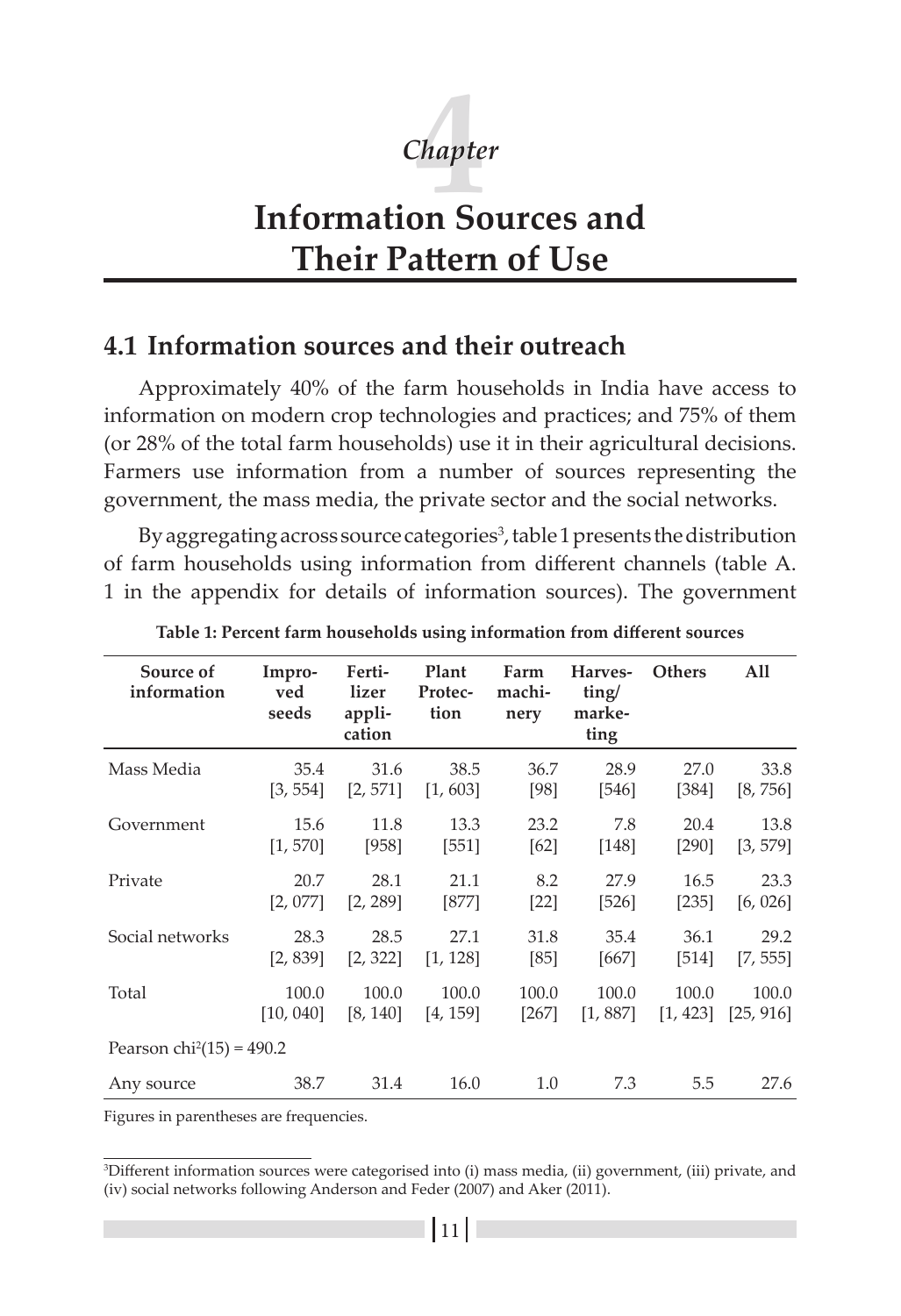information sources comprise the government extension workers, Krishi Vigyan Kendras (agriculture science centres), credit agencies and farm demonstrations, trainings and study tours organized by the governments. Private information sources include input dealers, non-governmental organizations/private agency/para-technicians, and traders/processors. Radio, television and newspaper represent mass media. Primary cooperative societies, other progressive farmers, farmers' organizations and village fairs comprise social and institutional networks.

Mass media is the most important source of information as more than one-third of the farm households use information disseminated through radio, television and newspaper. Radio and television are utilized by 15% and 11% of the farm households, respectively (table A.1 in the appendix). Newspaper is an important information source for 8% households. Use of modern sources of information, such as telephones, mobiles and internet, however, is extremely limited<sup>4</sup>. The outreach of the government information sources is also not extensive as these are utilized only by 14% of the farm households. Notably, amongst government sources, the extension workers serve only about 7% of the farm households.

Farmers meet most of their information needs from other sources. Amongst these, farmer-to-farmer exchange of information is the most prominent with 23% of farm households using information from other progressive farmers. Feder and Slade (1986) have also reported a wider prevalence of farmer-to-farmer exchange of information in northern India. Using data from several surveys, Foster and Rosenzweig (1995) also found information from fellow farmers being as important as the information from public extension workers. The domineering role of progressive farmers in information provision has also been reported by Singh *et al*. (2003) and Bhagat *et al*. (2004). Since the list of providers of information used in this analysis is comprehensive, the effect of information can be ascertained in a way that is not likely to be driven by the "source effect".

The rural environment in India characterized by social fragmentation and dominance of smallholders, the prominent role of a progressive farmer in the neighbourhood as a source of information can be expected. When both the seekers and providers of information are from similar socio-cultural backgrounds, and information from these sources is locally available, it makes search and acquisition costs smaller. Input dealers emerge as the second most important source of information. About 18% farm households

<sup>4</sup> The use of information and communication technology (ICT) in agriculture has risen over time. The tele-density in India has increased more than ten-fold, from 7% in 2004-05 to 76% in 2011. The rural tele-densitystands at 36.8% (GoI 2011).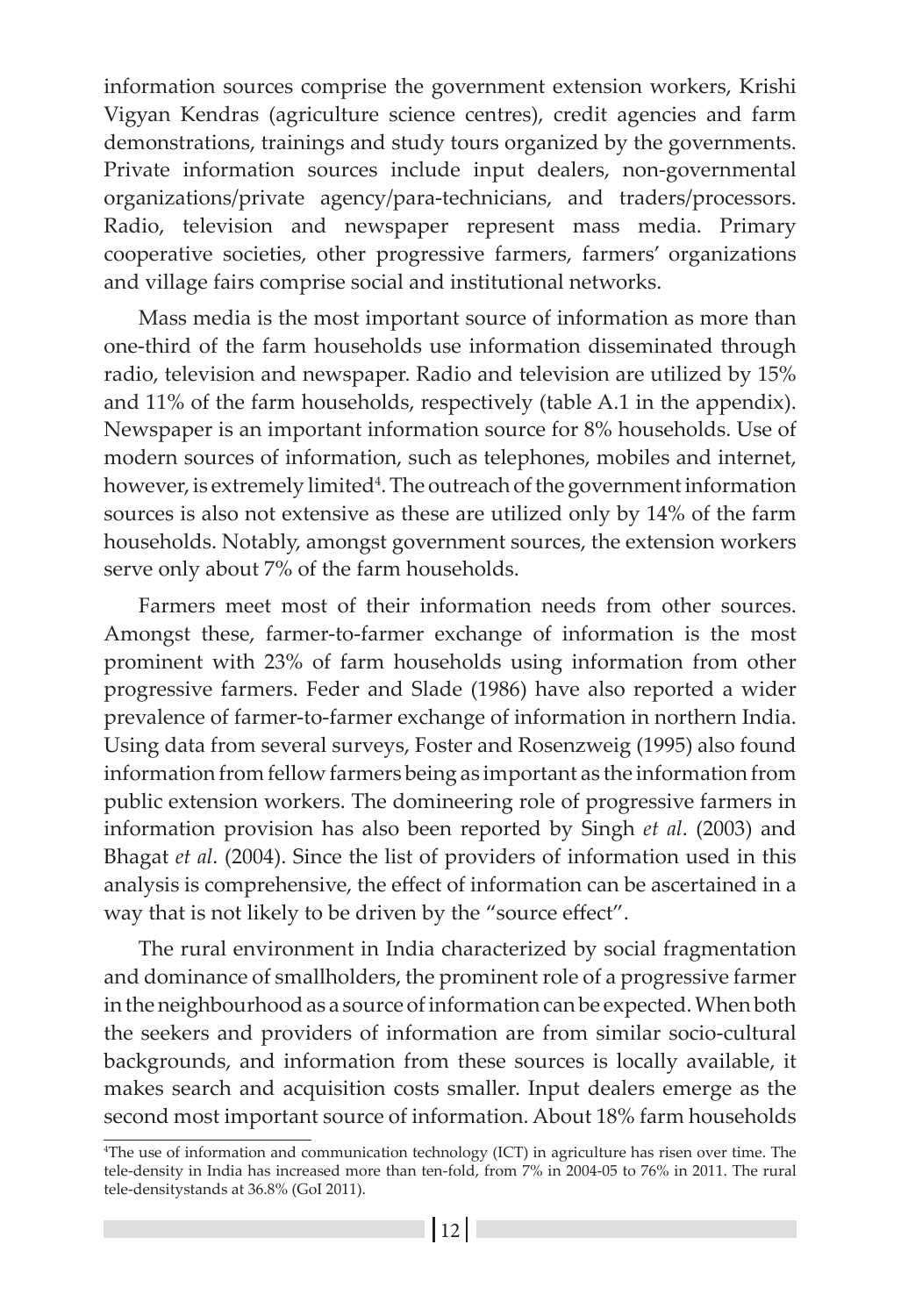seek information from them (see table A1 in the appendix). This is expected, as the input suppliers have first-hand information on the availability of new crop varieties/seeds, fertilizers, pesticides and other inputs, and also they sell inputs on credit. From a survey in Tamil Nadu, Babu *et al.* (2011) find input dealers an important source of dissemination of agricultural information because a sizable proportion of farmers purchase their input requirements on credit. Information provided by the input dealers, as expected, largely pertains to the inputs, *i.e.*, seeds, fertilizers and pesticides they sell. However, with this link, the potential of bias in information cannot be ruled out. If it turns out to be so, the impact of information on farm income could be lower.

Information on markets and prices is obtained largely from traders and agro-processors and also from newspapers (see table A1 in the appendix). Overall, the commodity traders and agro-processors are a source of information for a small proportion of farm households. Note that, some of them procure raw materials from farmers through linked arrangements, such as contract farming. As part of this arrangement, they also provide information to farmers on various aspects of production and marketing of agricultural commodities.

Farmers' information needs are wide-ranging. They need information on technologies, inputs, prices, markets, and machinery for a variety of crops they grow and also on post-harvest management including on prices. The most sought information relates to seeds, followed by fertilizers, plant protection, harvesting/marketing and farm machinery. The relative importance of the information sources also varies by type of information the farmers demand. The mass media is the most important source of information on seeds, fertilizers and pest management. Information on markets and machinery are generally accessed through social networks.

## **4.2. Characteristics of users and non-users of information**

Literature identifies a number of factors that influence access to and use of information by the farm households. The list of factors, that have been commonly identified, include age, education, experience, socio-economic status, landholding attributes, cropping pattern, risk-bearing capacity, and distance to an information source (Carter and Batte 1993, Solano *et al.* 2003, Alvarez and Nuthall 2005, Ali 2012, Babu *et al.* 2011; Okwu and Dauda 2011).

Table 2 compares key characteristics of users and non-users of information. Some of the characteristics are exogenous to whether the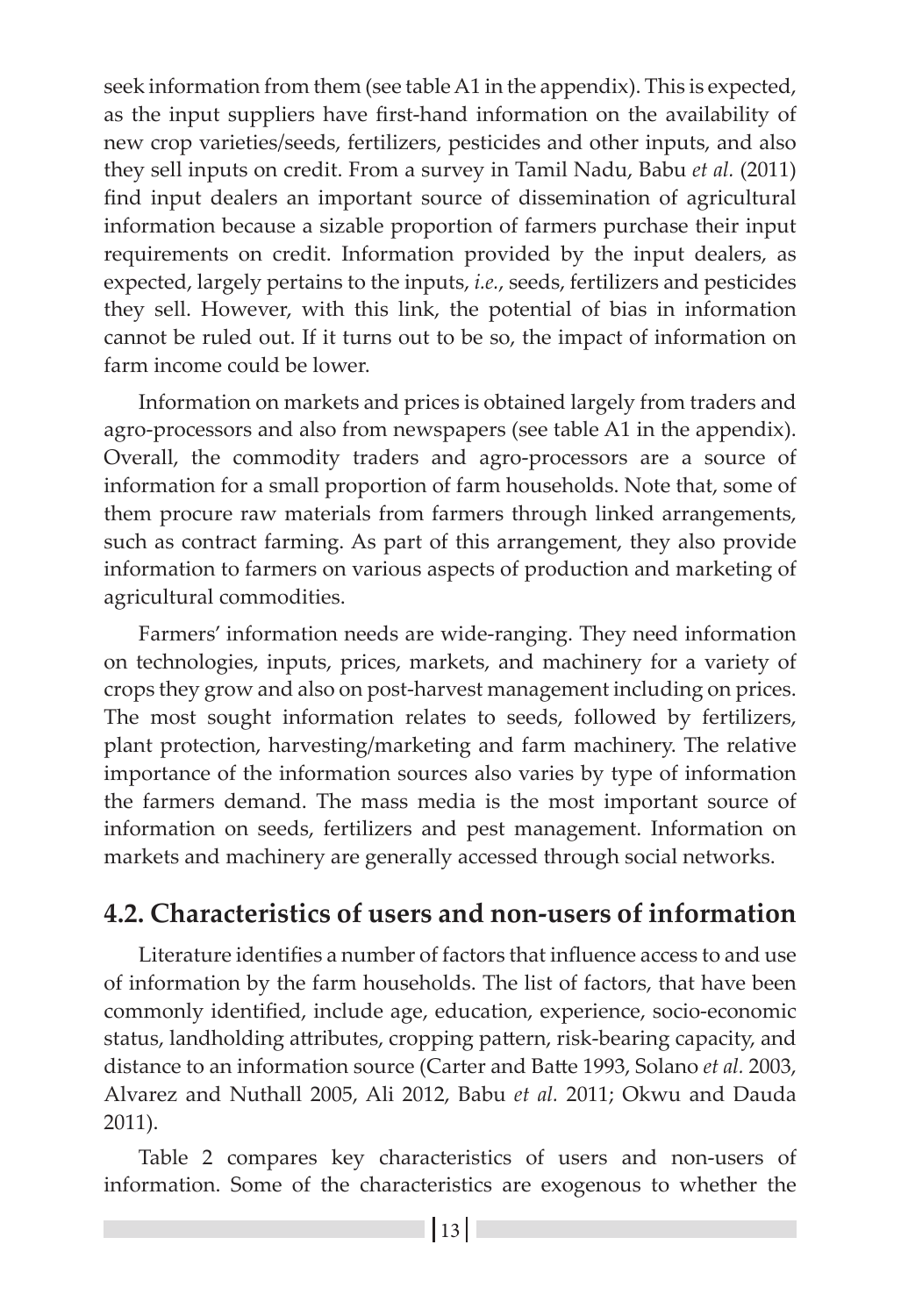| Characteristics                                          | <b>Users</b> | No users | <b>Difference</b><br>in means/<br>proportions |
|----------------------------------------------------------|--------------|----------|-----------------------------------------------|
| Personal and household characteristics                   |              |          |                                               |
| Operated area: hectares                                  | 1.6          | 1.1      | $-21.9***$                                    |
| Area irrigated: percent                                  | 64.5         | 51.2     | $-13.6***$                                    |
| Male headed households: percent                          | 94.2         | 91.3     | $-10.1***$                                    |
| Average age of household head: years                     | 48.6         | 47.2     | $-9.5***$                                     |
| Number of workers: aged 15-59                            | 3.5          | 3.2      | $-14.6***$                                    |
| Family size: numbers                                     | 5.9          | 5.6      | $-10.9***$                                    |
| Educational attainment of the head of household: percent |              |          |                                               |
| Illiterate                                               | 33.7         | 43.0     | $17.5***$                                     |
| Primary                                                  | 30.5         | 29.3     | $-2.5**$                                      |
| Middle                                                   | 16.0         | 14.2     | $-4.7***$                                     |
| Secondary                                                | 15.2         | 11.0     | $-11.8***$                                    |
| Graduate and above                                       | 4.7          | 2.6      | $-10.7***$                                    |
| Social structure by caste: percent                       |              |          |                                               |
| Scheduled caste                                          | 11.4         | 19.4     | $19.7***$                                     |
| Scheduled tribes                                         | 14.2         | 15.5     | $3.4***$                                      |
| Other backward classes                                   | 37.5         | 37.5     | 0.1                                           |
| General caste                                            | 36.9         | 27.6     | $-18.8***$                                    |
| Markets and policy awareness: percent                    |              |          |                                               |
| Minimum support price                                    | 42.0         | 25.3     | $-33.7***$                                    |
| Procurement agency                                       | 29.5         | 15.4     | $-32.7***$                                    |
| Access to institutional credit                           | 32.7         | 19.9     | $-27.8***$                                    |
| Seeds purchased                                          | 71.9         | 49.3     | $-42.2***$                                    |
| Organizational affiliation: percent                      |              |          |                                               |
| Member of self-help groups                               | 7.0          | 4.7      | $-9.1***$                                     |
| Member of registered farmer-organisations                | 4.1          | 2.0      | $-11.9***$                                    |
| Household type: percent                                  |              |          |                                               |
| Self-employed in non-agriculture                         | 9.5          | 10.1     | 1.8                                           |
| Agricultural labour                                      | 13.5         | 17.7     | $10.4***$                                     |
| Other labour                                             | 3.6          | 6.4      | $11.5***$                                     |
| Selfemployed in agriculture                              | 66.6         | 59.2     | $-14.0***$                                    |
| Others                                                   | 6.8          | 6.6      | $-0.8$                                        |
| No. of observations                                      | 12388        | 27903    |                                               |

| Table 2: Comparison of selected characteristics of users and non-users of information |  |  |
|---------------------------------------------------------------------------------------|--|--|
|---------------------------------------------------------------------------------------|--|--|

\*\*\* and \*\* denote significance at the 1% and 5% level, respectively.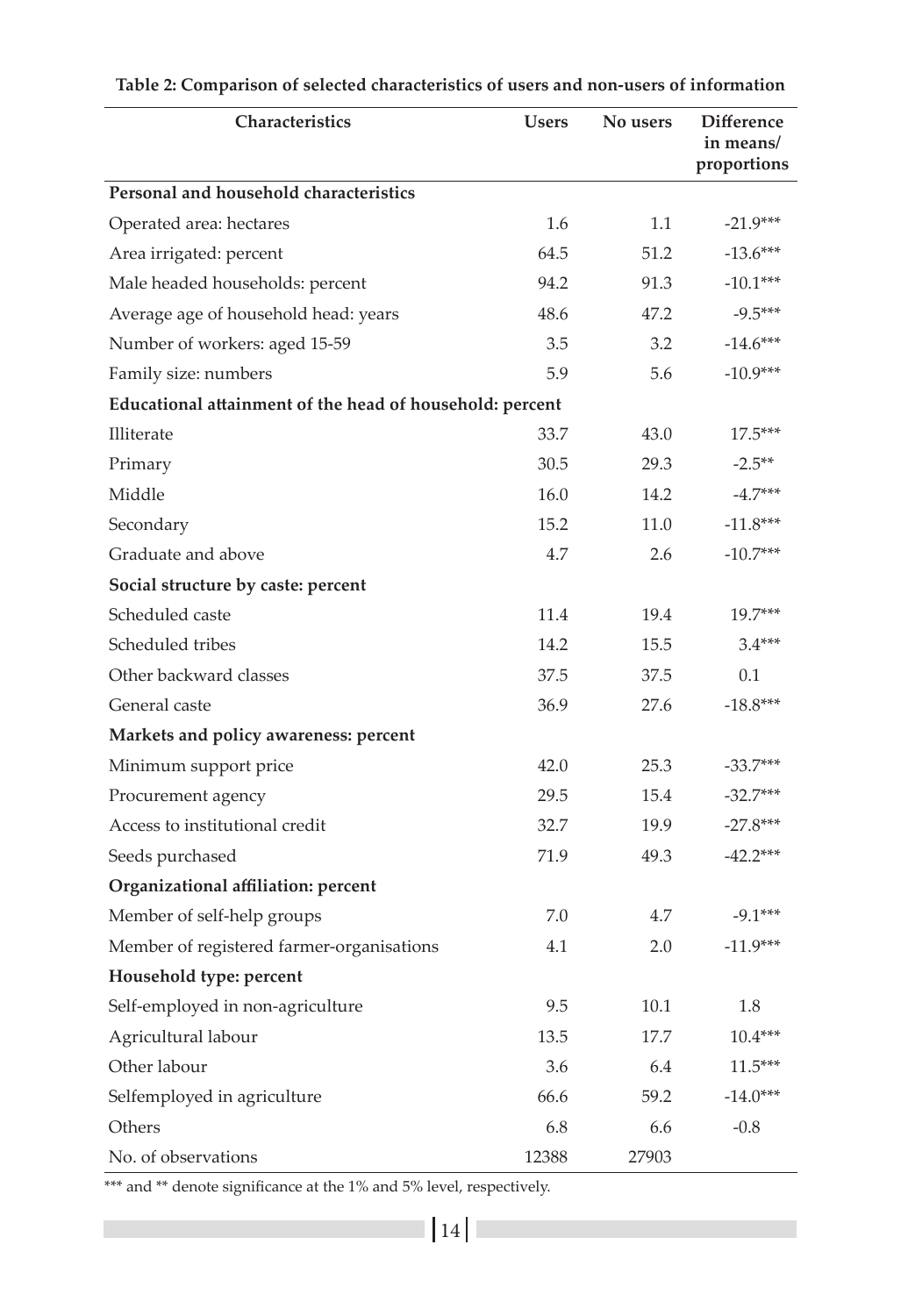farmer has access to information (for example, endowment of family labour), while others are possibly endogenous (for example, whether the land is irrigated). The users of information have larger landholdings and higher level of irrigation, compared to non-users. In terms of demographic differences, the users of information are relatively older, better educated, and have a greater endowment of family labour. It is assumed that education improves farmers' access to information. Our results show that the difference in education of the users and non-users of information becomes more pronounced towards higher end of schooling. There also appears to be a gender bias in access to information as the proportion of female-headed households is higher among the non-users. Further, for two-third of the farmers who use information agriculture is the main occupation, while amongst non-users this proportion is slightly on a lower side, possibly because of the opportunity cost of time in acquisition of information. Alternatively, the households primarily engaged in agriculture are likely to be more skilled in cultivation activities.

Several studies have pointed out towards the role of institutional networks, such as self-help groups, cooperatives and producer organizations, in dissemination of information (Putnam 2001, Glaeser *et al.* 2002). Through such networks farmers improve their contacts, interact and gather or share information and knowledge about modern agricultural technologies, inputs, marketing practices, government policies, etc. Further, a farmer's association with such networks reduces costs of search and acquisition of information due to scale economies, which otherwise could be higher for him or her (Babu *et al.* 2011). Our results indicate that only a small proportion of the farm households is associated with such institutional or formal networks. Their proportion, however, is higher among the users of information.

Farmers' awareness about public policy can act as catalyst in their search, acquisition and use information on modern technologies and practices. According to Ali (2012), farmers who are aware of the governmentdetermined minimum support prices of agricultural commodities have a greater tendency to use information about other matters related to farming. We also find that farmers who are aware of the government policy of minimum support prices of foodgrains and their procurement agencies are better-informed about other aspects of farming. At the same time, farmers who have access to information are more likely to be informed about the support prices, so there is potential two-way causality. Users of information also have greater access to institutional farm credit enhancing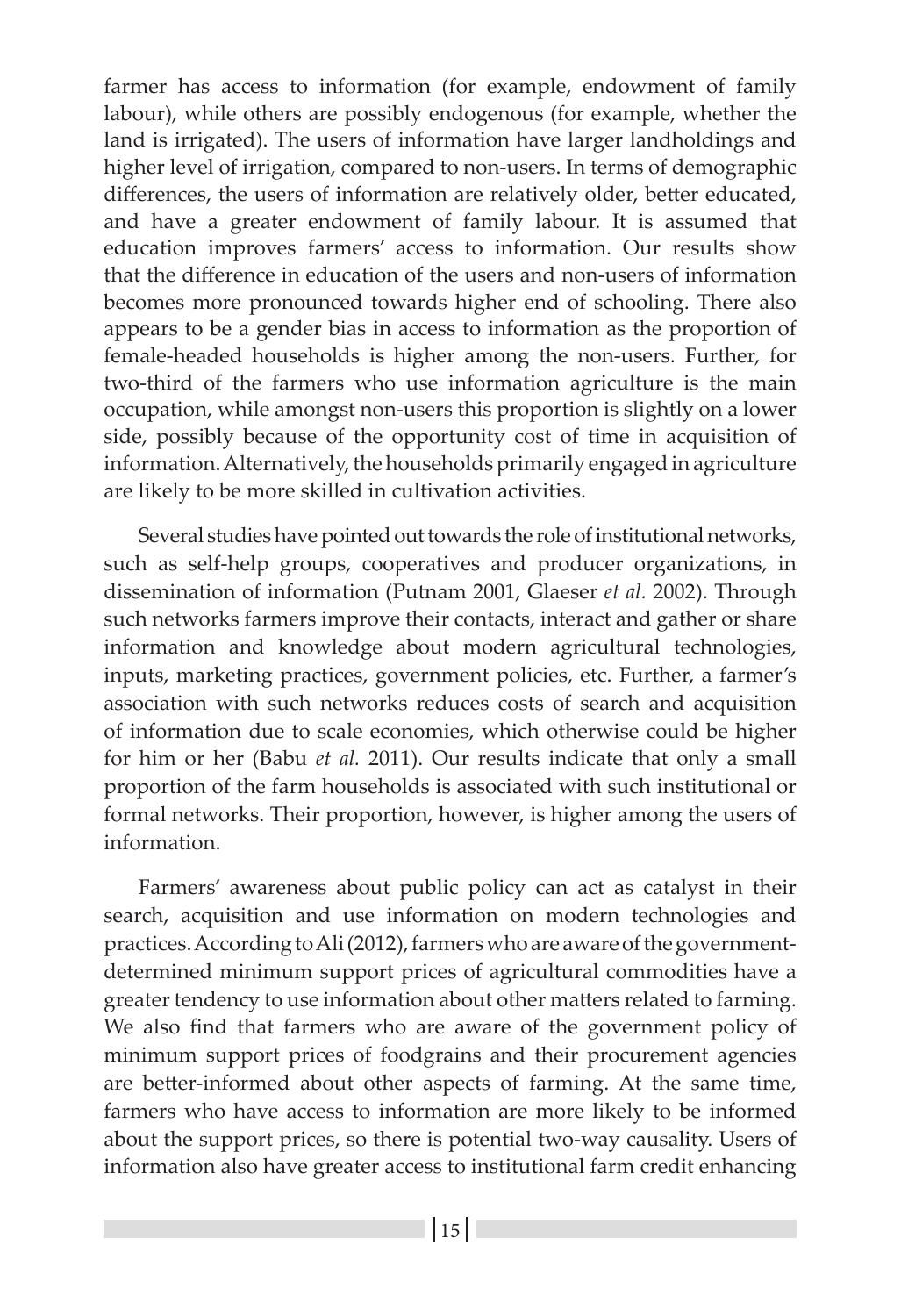their capacity to purchase quality inputs and invest in farm infrastructure. Note that farmers who access to information and credit also use more of purchased seeds.

## **4.3 Farm size and information use**

Table 3 presents information use differentiated by farm size. Evidently, use of information is positively associated with farm size. For example, 41% of the large farmers (>4.0ha) use information as compared to 20% of the sub-marginal farmers (<0.5ha). Farm size-wise differentiation of information use shows some interesting patterns. Smaller farmers rely more on social networks and private information sources for their information needs. For example, one-third of the sub-marginal farmers utilize social networks for their information needs as compared to 24% of the large farmers. On the other hand, larger farmers have a better access to mass media information sources, such as radio, television and newspaper and also to government information sources (for example, extension workers). In fact, the proportion of large farmers using information from government sources is almost twice that of the sub-marginal farmers. The chi-square statistic indicates that the difference in the proportions of different categories of farm households using information is significant. This differentiation in use of information sources could be due to

| Source of<br>information | Sub-<br>marginal<br>$(0.5 \text{ ha})$ | Marginal<br>$(0.5-1)$ ha) | Small<br>$(1-2)$ ha) | Medium<br>$(2-4)$ ha) | Large<br>$($ >4 ha) | All       |  |  |
|--------------------------|----------------------------------------|---------------------------|----------------------|-----------------------|---------------------|-----------|--|--|
| Mass media               | 30.2                                   | 33.0                      | 36.4                 | 35.9                  | 37.4                | 33.8      |  |  |
|                          | [2,389]                                | [1,669]                   | [2,068]              | [1, 413]              | [1,108]             | [8,647]   |  |  |
| Government               | 10.0                                   | 13.2                      | 14.3                 | 16.6                  | 19.2                | 13.7      |  |  |
|                          | [792]                                  | [668]                     | [809]                | [654]                 | [570]               | [3,493]   |  |  |
| Private                  | 26.6                                   | 23.9                      | 22.0                 | 21.3                  | 19.3                | 23.4      |  |  |
|                          | [2,108]                                | [1,209]                   | [1,251]              | [837]                 | [572]               | [5, 977]  |  |  |
| Social                   | 33.2                                   | 30.0                      | 27.3                 | 26.2                  | 24.1                | 29.1      |  |  |
| networks                 | [2,628]                                | [1,516]                   | [1,548]              | [1,030]               | [716]               | [7,438]   |  |  |
| All                      | 31.0                                   | 19.8                      | 22.2                 | 15.4                  | 11.6                | 100.0     |  |  |
|                          | [7, 917]                               | [5,062]                   | [5,676]              | [3, 934]              | [2,966]             | [25, 555] |  |  |
|                          | Pearson $chi^2(12) = 390.9$            |                           |                      |                       |                     |           |  |  |
| Any source               | 20.0                                   | 29.5                      | 35.3                 | 38.3                  | 40.6                | 27.6      |  |  |

**Table 3: Sources of information by farm type (percent)**

Figures in parentheses are frequencies.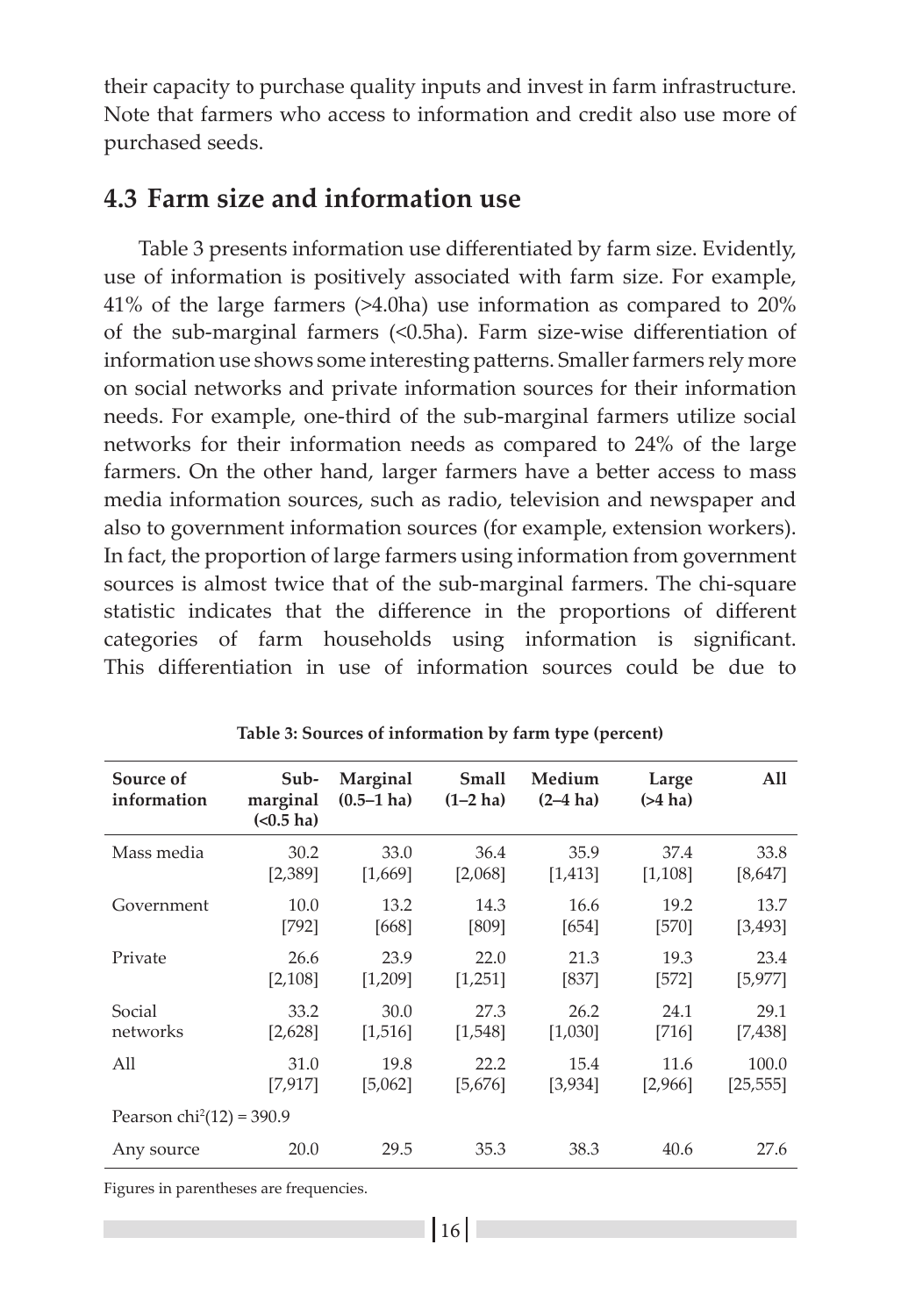the differences in farmers' education levels, investment capacity, social status, etc.

### **4.4 Social status and information use**

Apart from farm size, the access to and use of information can also be influenced by socio-cultural factors, such as caste, religion and ethnicity. Batte and Arnholt (2003) and Ali (2012) have shown that the early adoptors of technologies and innovations are usually those who belong to the upper strata of social hierarchy. In rural India, caste is an important indicator of social hierarchy with scheduled castes and tribes (SC/ST) being at the bottom, followed by other backward castes and upper castes. Hence, we also examine information use of farm households by their castes.

Table 4 shows use of information by caste. The proportion of information users is higher among the upper caste households – about 35% of the upper caste households use information compared to 23% of the scheduled caste (SC) and 20% of the scheduled tribe (ST) households. Further, relative to the upper caste households, the lower caste households, especially those from the scheduled castes, depend more on social networks for their information needs. Social networks are a source of information for about 35% of the scheduled caste households as compared to 26% of the upper caste households who use information from such networks. Incidentally, mass media sources (particularly television and newspaper) are utilized

| Source of<br>information   | Scheduled<br>tribes | Scheduled<br>castes | Other<br>backward<br>castes | Upper<br>castes | All      |
|----------------------------|---------------------|---------------------|-----------------------------|-----------------|----------|
| Mass media                 | 31.5                | 24.9                | 33.2                        | 38.4            | 33.8     |
|                            | [789]               | [883]               | [3,300]                     | [3, 675]        | [8,647]  |
| Government                 | 17.8                | 11.7                | 14.2                        | 12.8            | 13.7     |
|                            | [446]               | [414]               | [1,407]                     | [1, 226]        | [3, 493] |
| Private                    | 20.9                | 28.7                | 22.5                        | 23.0            | 23.4     |
|                            | [522]               | [1,018]             | [2,232]                     | [2, 205]        | [5, 977] |
| Social networks            | 29.8                | 34.6                | 30.2                        | 25.7            | 29.1     |
|                            | [745]               | [1, 227]            | [3,003]                     | [2, 463]        | [7,438]  |
| Pearson $chi^2(9) = 329.3$ |                     |                     |                             |                 |          |
| Any source                 | 20.0                | 23.2                | 27.3                        | 34.8            | 27.6     |

| Table 4: Sources of information by caste (percent) |  |  |  |
|----------------------------------------------------|--|--|--|
|----------------------------------------------------|--|--|--|

Figures in parentheses are frequencies.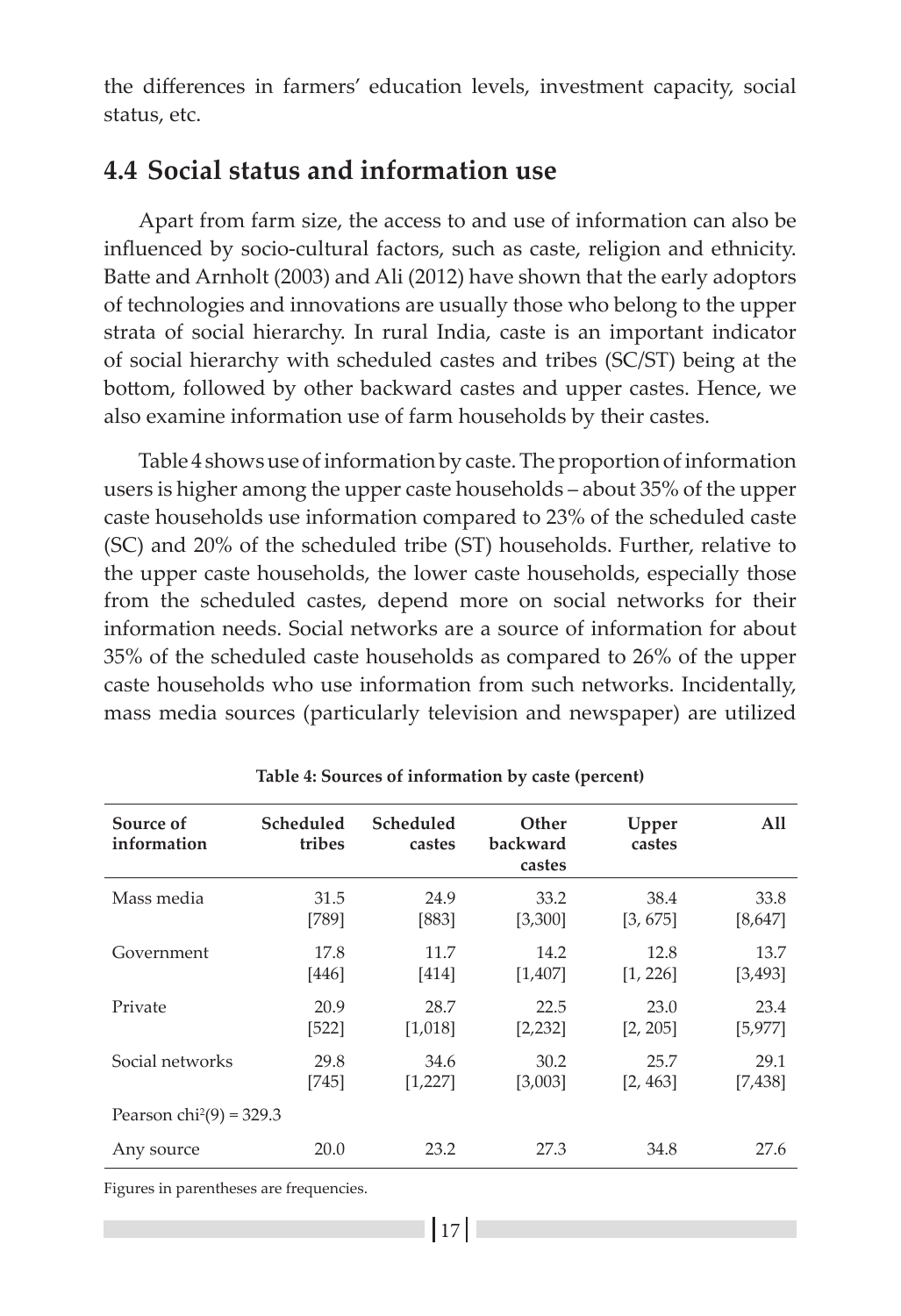more by the upper caste households for their information needs. This is expected because of the differences in the economic status and education levels of the social groups. For example, owning a television requires initial investment, and accessing information from print media depends on the level of literacy of a farmer. Notably, the government sources are relatively less biased against lower caste households, especially those belonging to the scheduled tribes.

### **4.5 Intensity of information use**

Farmers need different types of information (seed, fertilizer, pesticides, weather, machines, etc.) that they may seek from a single or multiple sources; and access to multiple sources can potentially influence the returns from farming. Hence, we also examine the intensity of information use in terms of the number of information sources used by a farm household. Table 5 presents the frequency distribution of households by the number of information sources used, *i.e.*, low (one source), medium (two sources), and high (three or more). On average, more than 72% farm households have not used information. This proportion, however, declines with farm size. Fourteen percent households have used information from one source only (low users), 8% from two sources (medium users), and only 5% from three or more sources (high users). The intensity of information use increases with farm size. Only 2.6% of the sub-marginal and 4.8% of the marginal farmers have used information from three or more sources, compared to 12.5% of the large farmers. Thus, there is a definite pecking order in access to and use of information by farm households.

#### **Table 5: Intensity of information use**

| Farm category               | Non-users | One source | <b>Two sources</b> | Three or more<br>sources |
|-----------------------------|-----------|------------|--------------------|--------------------------|
| Sub-marginal                | 80.0      | 11.6       | 5.8                | 2.6                      |
| Marginal                    | 70.5      | 16.0       | 8.8                | 4.8                      |
| Small                       | 64.7      | 17.2       | 11.1               | 7.0                      |
| Medium                      | 61.7      | 17.4       | 11.2               | 9.7                      |
| Large                       | 59.4      | 15.9       | 12.3               | 12.5                     |
| Pearson $chi^2(12) = 356.3$ |           |            |                    |                          |
| Total                       | 72.5      | 14.3       | 8.2                | 5.1                      |

**(a) Distribution of households (%) by the number of information sources and farm type**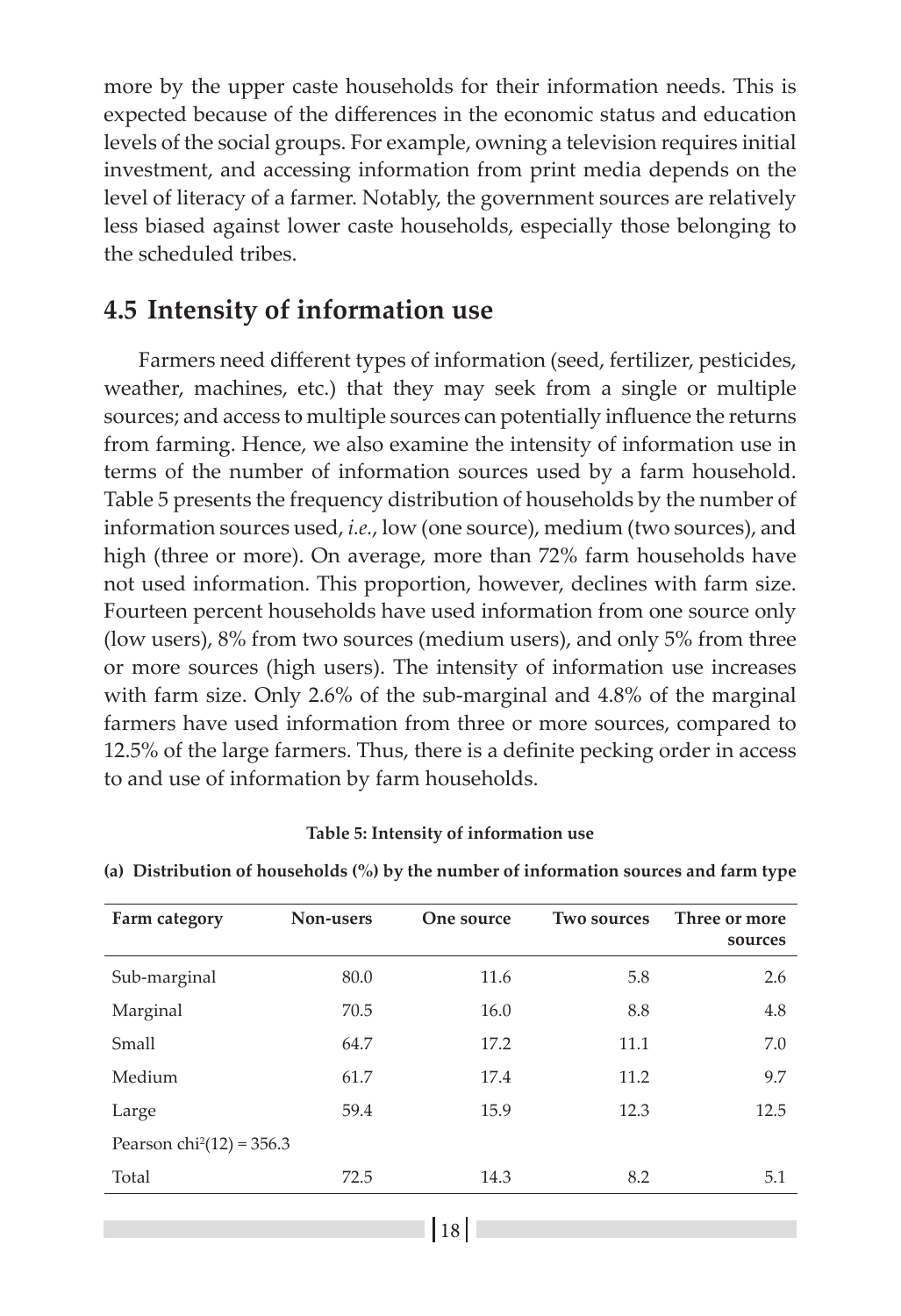| Source of<br>information          | One source | <b>Two sources</b> | Three or more<br>sources | All   |
|-----------------------------------|------------|--------------------|--------------------------|-------|
| Mass media                        | 24.1       | 34.4               | 38.2                     | 33.8  |
| Government                        | 13.6       | 9.6                | 16.3                     | 13.7  |
| Private                           | 22.9       | 27.1               | 21.2                     | 23.4  |
| Social networks                   | 39.5       | 28.9               | 24.2                     | 29.1  |
| Overall                           | 22.7       | 30.3               | 47.1                     | 100.0 |
| Pearson $\text{chi}^2(6) = 771.5$ |            |                    |                          |       |
| Total                             | 14.3       | 8.2                | 5.1                      | 27.6  |

#### **(b) Sources of information by intensity of use (%)**

Table 5b shows the distribution of farm households by the number of information sources used and the type of information source. It clearly brings out that the households using fewer number of information sources rely mostly on social networks, followed by private sources and mass media for their information needs. For medium information users, mass media comprise the most important source. The social networks and private sources are also important channels of information for them. For high information users also, the mass media are more important information channels, followed by social networks and private sources. Interestingly, the proportion of those availing information from the government sources is also higher among high information users.

Table 6 distinguishes important characteristics of the farmers by the number of information sources used. High users of information are generally older in age, more educated and skilled, and belong to the influential segments of the society. As expected, they are also asset-rich. The standardised bias in asset distribution, particularly land, between the two consecutive groups of users becomes stronger at higher-level of information intensity. On the other hand, gender bias in access to information, becomes smaller with intensity of information use. Further, farmers who get information from more than one source are more aware of the agricultural price policy and have better access to institutional credit. Note that the standardized bias for most of these variables between the two consecutive groups of information users is statistically significant at 5% or lower level.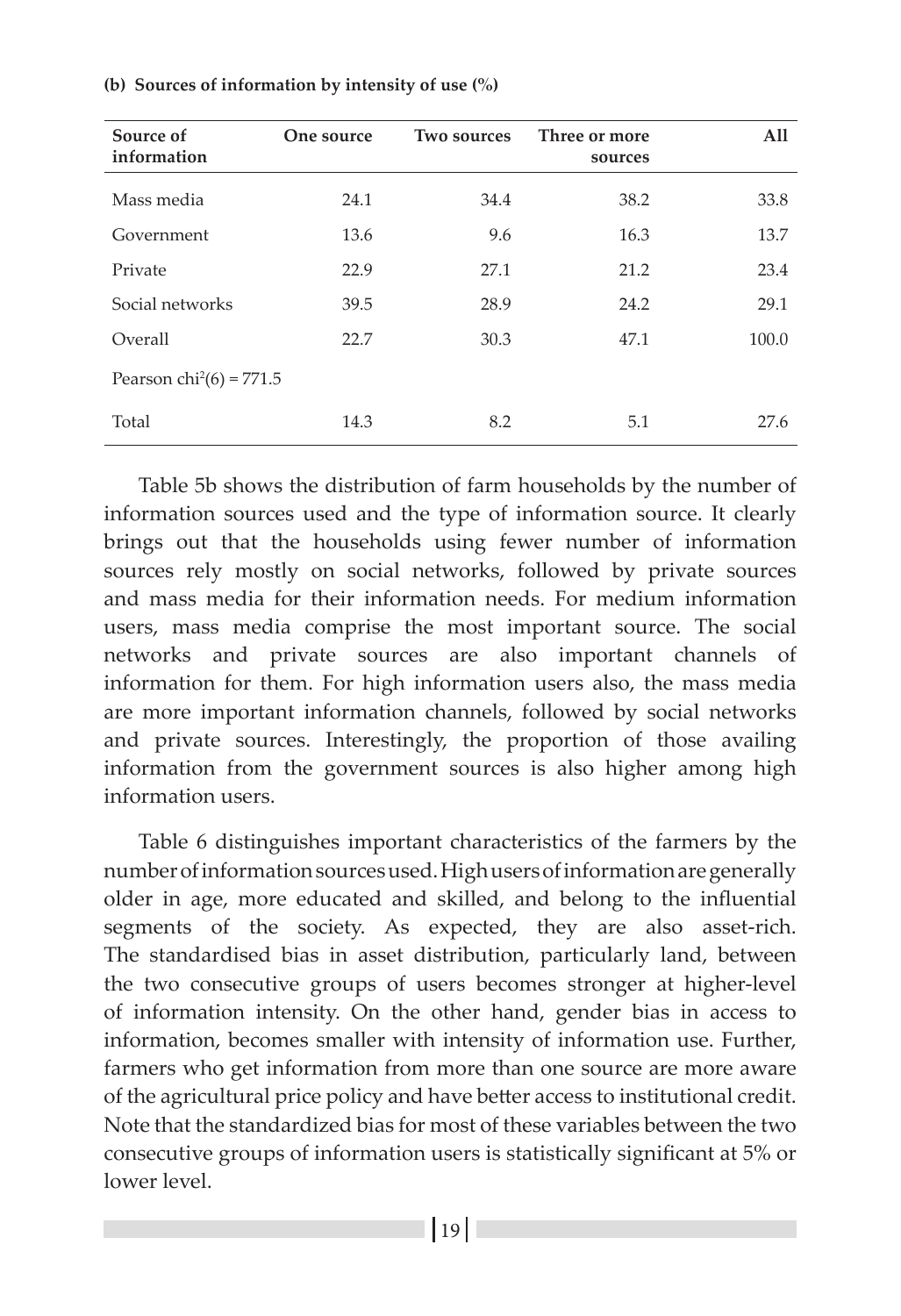| Characteristics                                    |        | One source vs no use |            |         | Two sources vs one source |            |                    | Three or more sources vs<br>two sources |            |
|----------------------------------------------------|--------|----------------------|------------|---------|---------------------------|------------|--------------------|-----------------------------------------|------------|
|                                                    | One    | Non-                 | % diffe-   | Two     | One                       | $%$ diffe- | Three              | Two                                     | $\delta$   |
|                                                    | source | users                | rence      | sources | source                    | rence      | or more<br>sources | sources                                 | difference |
| Personal and household characteristics             |        |                      |            |         |                           |            |                    |                                         |            |
| Operated land: ha                                  | 1.4    | 1.3                  | 1.3        | 1.6     | 1.4                       | 7.5***     | 2.2                | 1.6                                     | 24.7***    |
| Area irrigated: %                                  | 59.2   | 50.3                 | $13.6***$  | 64.6    | 59.2                      | $6.0***$   | 71.1               | 64.6                                    | $7.0**$    |
| Male headed households: (%)                        | 94.2   | 91.8                 | 9.8***     | 94.8    | 94.2                      | 2.5        | 95.2               | 94.8                                    | $1.7\,$    |
| Average age of the household-head: years           | 48.0   | 47.4                 | $4.1***$   | 48.9    | 48                        | $7.0***$   | 50.3               | 48.9                                    | $10.2**$   |
| Number of workers: aged (15 to 59 years            | 3.4    | 3.2                  | $8.2***$   | 3.6     | 3.4                       | $11.0***$  | 3.7                | 3.6                                     | 5.5**      |
| Family size                                        | 5.7    | 5.5                  | $6.2***$   | 6.0     | 5.7                       | 10.7***    | 61                 | 6.0                                     | 2.7        |
| Educational attainment of the head of household: % |        |                      |            |         |                           |            |                    |                                         |            |
| Illiterate                                         | 39.8   | 43.8                 | $-8.0***$  | 35.3    | 39.8                      | $-9.4***$  | 24.3               | 35.3                                    | $-24.3***$ |
| Primary                                            | 28.8   | 27.5                 | $2.8**$    | 27.8    | 28.8                      | $-2.2$     | 26.5               | 27.8                                    | $-2.8$     |
| Middle                                             | 14.8   | 14.5                 | 0.9        | 16.8    | 14.8                      | 5.5***     | 19.1               | 16.8                                    | $6.1**$    |
| Secondary                                          | 13.2   | 11.5                 | 5.1***     | 15.8    | 13.2                      | 7.3***     | 21.3               | 15.8                                    | $14.3***$  |
| Graduate and above                                 | 3.5    | 2.8                  | $3.9***$   | 4.4     | 3.5                       | $4.8***$   | 8.8                | 4.4                                     | $17.8***$  |
| Social structure by caste: %                       |        |                      |            |         |                           |            |                    |                                         |            |
| Scheduled caste                                    | 15.6   | 15                   | 1.6        | 13.2    | 15.6                      | $-6.7***$  | 11.2               | 13.2                                    | $-6.3**$   |
| Scheduled tribes                                   | 12.6   | 18.6                 | $-16.6***$ | 12.1    | 12.6                      | $-1.6$     | 7.9                | 12.1                                    | $-13.9***$ |
| Other backward classes                             | 37.4   | 37.8                 | $-0.8$     | 36.8    | 37.4                      | $-1.1$     | 39.5               | 36.8                                    | 5.5**      |
| General caste                                      | 34.4   | 28.6                 | $12.6***$  | 37.8    | 34.4                      | 7.0***     | 41.3               | 37.8                                    | 7.2***     |

Table 6: Selected characteristics of users and non-users of information by intensity of use **Table 6: Selected characteristics of users and non-users of information by intensity of use**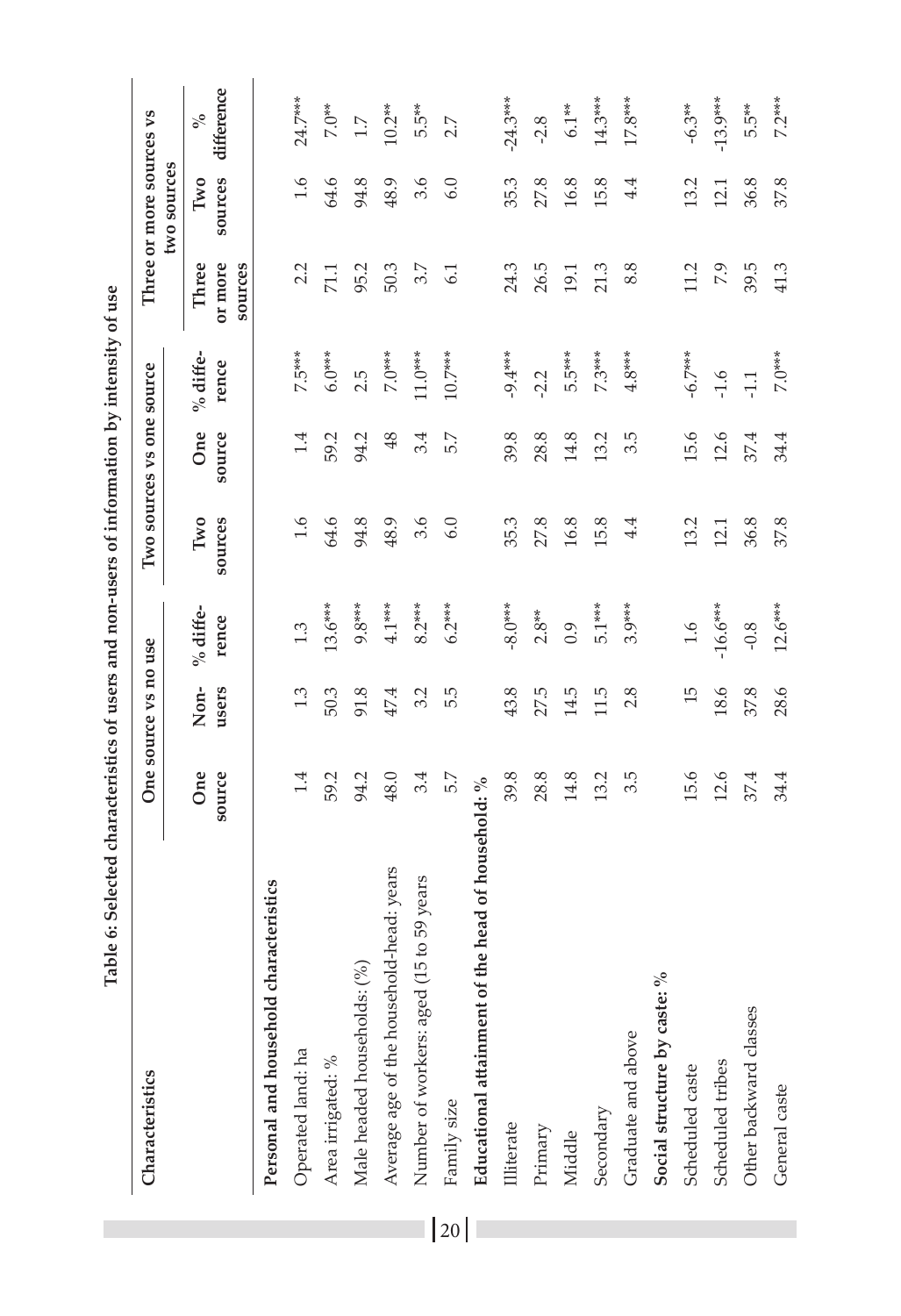| ı. |  |
|----|--|
| ı  |  |

| Household type: %                                                              |      |                |           |       |      |            |      |       |            |
|--------------------------------------------------------------------------------|------|----------------|-----------|-------|------|------------|------|-------|------------|
| Self-employed in non-agriculture                                               | 9.5  | 10.4           | $-3.0**$  | $\Xi$ | 9.5  | $4.8**$    | 9.0  | $\Xi$ | $-6.7**$   |
| Agricultural labourer                                                          | 15.7 | 17             | $-3.5**$  | 12.1  | 15.7 | $-10.3***$ | 8.3  | 12.1  | $-12.5***$ |
| Other labourer                                                                 | 4.9  | 72             | $-9.8***$ | 3.6   | 4.9  | $-6.2***$  | 2.2  | 3.6   | $-8.5***$  |
| Self-employed in agriculture                                                   | 64.0 | 58.4           | $11.5***$ | 66.6  | 64   | 5.5***     | 71.2 | 66.6  | 9.9***     |
| Others                                                                         | 5.9  | $\overline{2}$ | $-4.5***$ | 6.7   | 5.9  | 3.1        | 93   | 6.7   | 9.7***     |
| $\delta$<br>Markets and policy awareness:                                      |      |                |           |       |      |            |      |       |            |
| Minimum support price                                                          | 35.4 | 26.9           | $18.6***$ | 44.0  | 35.4 | $17.7***$  | 63.8 | 44.0  | 40.4***    |
| Procurement agency                                                             | 23.0 | 16.7           | 15.9***   | 31.7  | 23   | 19.7***    | 49.2 | 31.7  | 36.3***    |
| Access to institutional credit                                                 | 30.3 | 21.0           | $21.4***$ | 33.9  | 30.3 | 7.5***     | 42.8 | 33.9  | $18.5***$  |
| Seeds purchased                                                                | 50.1 | 41.5           | 17.4***   | 51.4  | 50.1 | 2.5        | 57.7 | 51.4  | $12.8***$  |
| Organizational affiliation: %                                                  |      |                |           |       |      |            |      |       |            |
| Member of self-help groups                                                     | 6.6  | 4.9            | $7.2***$  | 6.5   | 6.6  | $-0.3$     | 10.4 | 6.5   | 14.3***    |
| Member of registered farmer-organisations                                      | 3.0  | 2.2            | $4.9***$  | 4.6   | 3.0  | $8.6***$   | 7.6  | 4.6   | $12.5***$  |
| Note: ***, ** and ** denote significance at 1%, 5% and 10% level respectively. |      |                |           |       |      |            |      |       |            |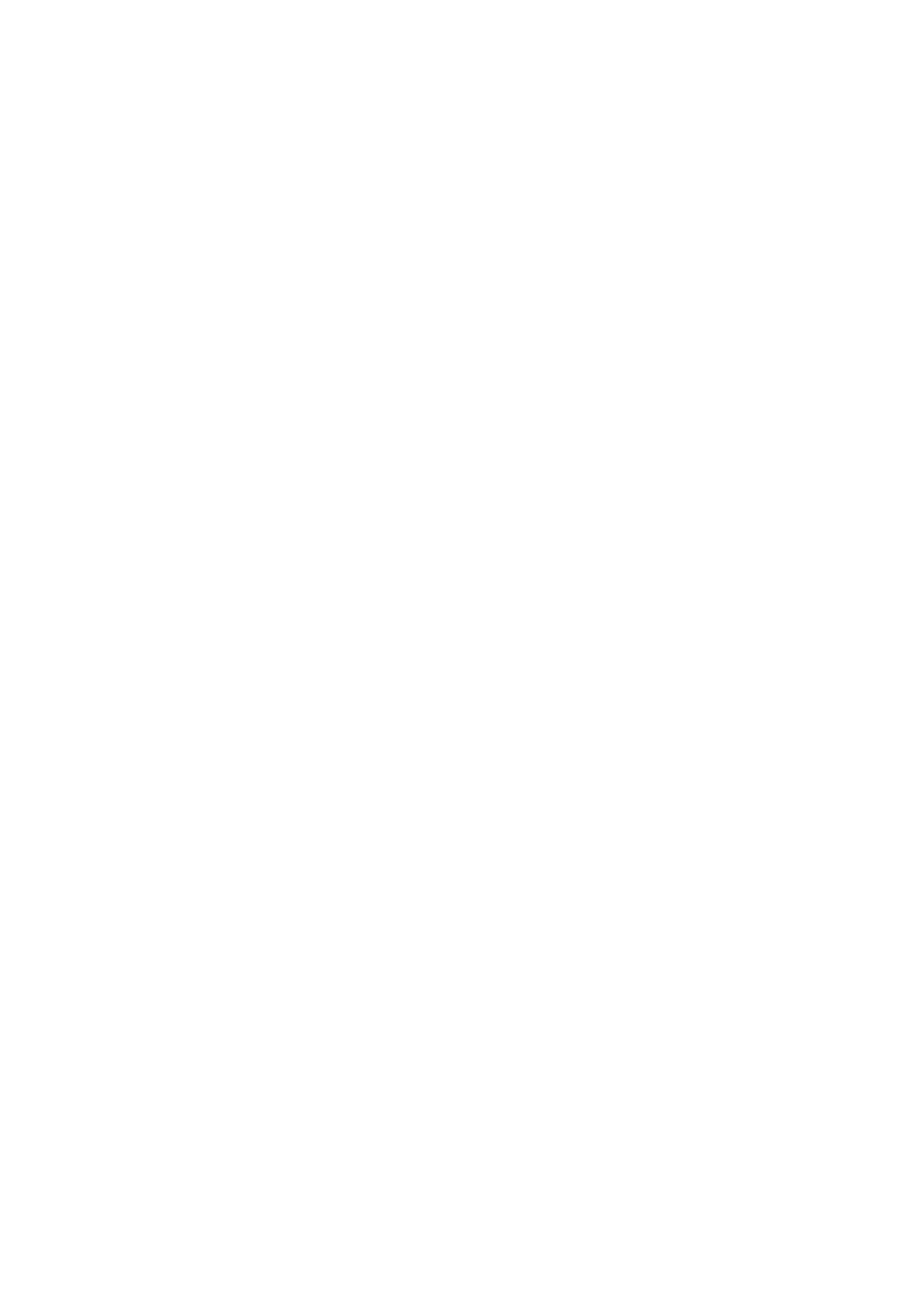

# **Impact of Information on Farm Income**

Does information enhance farm income, and to what extent? Do smaller farmers benefit from information use? To analyse these relationships between information use and farm income, first we compare the average net returns per unit of cropped area for users and non-users of information by farm size and number of information sources used.

In calculating the returns from farming, gross returns from different crops are estimated as a product of their production levels per unit of land and prices. Net returns are arrived at by deducting variable and fixed expenses from the gross returns as described below.

```
Net returns per hectare (rupees) = (gross income – total expenses)/gross cropped area
Gross income = value of output + value of by-products
```
*Total expenses =Expenses on seeds + pesticides + fertilisers + irrigation + repair and maintenance on machinery and farm equipment + interest + lease rent for land + labour (regular and casual) + other expenses*

Table 7 shows net returns per unit of cultivated land for users and nonusers of information by farm size and number of information sources used. Three important observations stand out from the summary comparison of farm income across users (with different levels of use) and non-users of information. One, there is a clear evidence that the use of information in agricultural decisions helps improve farm incomes or production efficiency. On average, the users of information realize higher income than do the non-users of information. Two, net farm income is positively associated with intensity of information use, *i.e.*, those who use information from multiple sources realize higher net returns from farming. For example, the marginal farmers who use information from three or more sources realize 22% higher net returns compared to those who use only one source of information. Three, the difference in net income of users and non-users of information increases with farm size; the larger difference (32%) being in the case of medium farmers, and closely followed by large farmers. The difference is statistically significant, except in the case of sub-marginal farmers where the non-users of information obtain higher net returns. This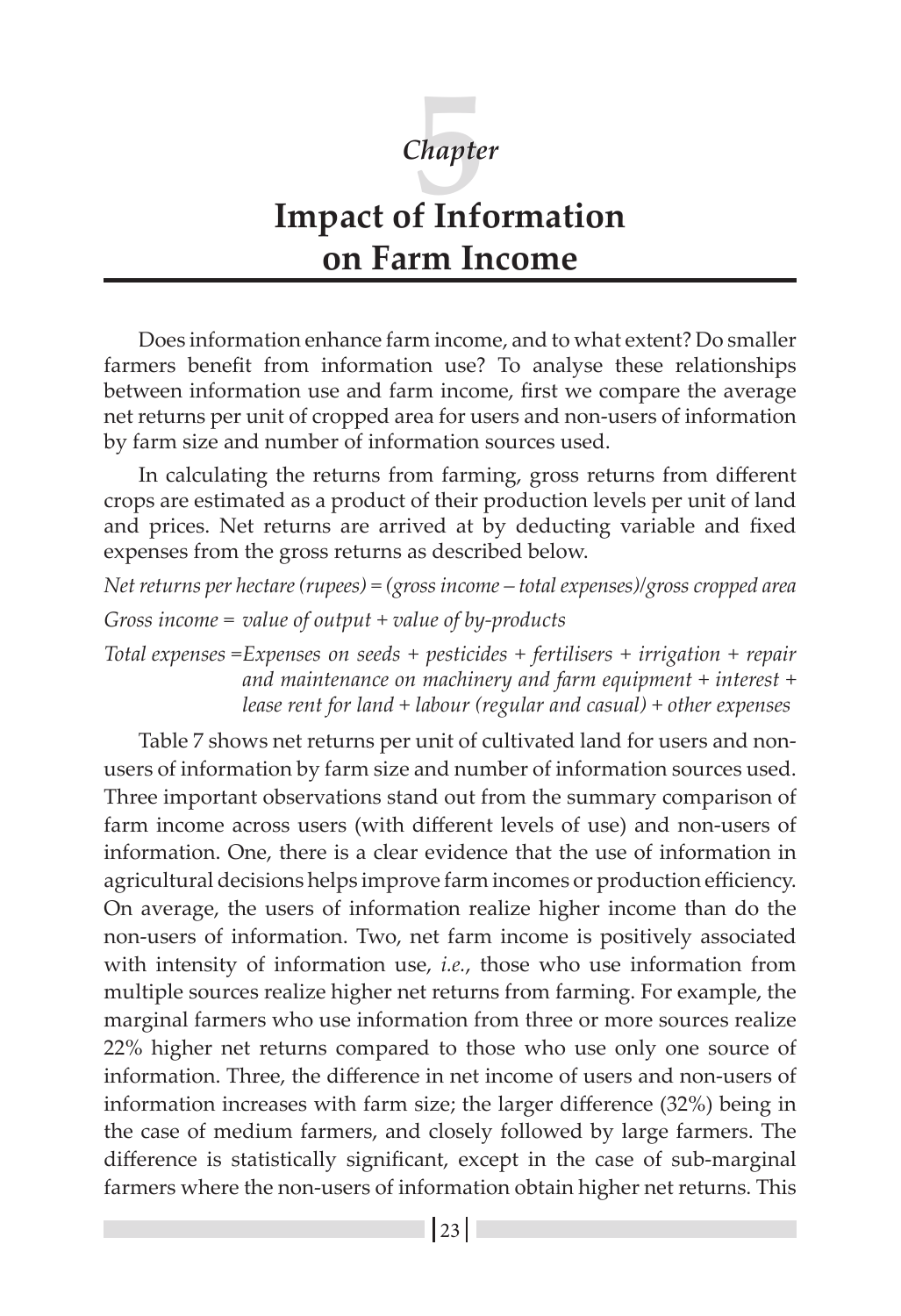| Farm category | Non-users | One source        | Two<br>sources    | Three<br>or more<br>sources | Any source        |
|---------------|-----------|-------------------|-------------------|-----------------------------|-------------------|
| Sub-marginal  | 12, 197   | 11,767<br>(0.759) | 12,036<br>(0.894) | 10,384<br>(0.411)           | 11,680<br>(0.626) |
| Marginal      | 8, 119    | 8,852<br>(0.087)  | 9,497<br>(0.036)  | 10,831<br>(0.000)           | 9,352<br>(0.000)  |
| Small         | 7, 192    | 7573<br>(0.339)   | 9,150<br>(0.000)  | 9, 214<br>(0.028)           | 8,382<br>(0.001)  |
| Medium        | 6,934     | 9,329<br>(0.187)  | 8,700<br>(0.002)  | 9,326<br>(0.016)            | 9, 146<br>(0.019) |
| Large         | 5,872     | 6,616<br>(0.199)  | 8,028<br>(0.032)  | 8,380<br>(0.000)            | 7,541<br>(0.001)  |
| Overall       | 9,399     | 9,532<br>(0.820)  | 9,950<br>(0.261)  | 9,737<br>(0.600)            | 9,692<br>(0.485)  |

**Table 7: Net returns by farm size and number of information sources used (rupees per hectare)**

*Note:* Figures in parentheses are p-values for the difference in means relative to non-users.

is expected, as the intensity of information use increases with farm size, and possibly also because of an inverse relationship between farm size and productivity. In the case of sub-marginal farmers, higher income to non-users of information could possibly due to their greater allocation of area to crops, such as vegetables and spices that generate higher returns compared to widely grown foodgrain crops.

Further, irrespective of the situation with regard to the use of information, a negative relationship exists between net income and farm size (Table 7 and Figure 1). Thus, smaller farmers (proportionately more from lower castes), on average, tend to have lower access to information yet they could have higher net income per unit of land because of an inverse size-productivity relationship. In other words, the users of information among the smaller/lower caste farmers tend to have higher net returns to land vis-à-vis the large farmers, even without use of information. The inverse relationship between net income and farm size can be attributed to a greater area allocation to high-value crops (Birthal *et al.* 2014), higher cropping intensity, and greater use of inputs, especially family labour on smaller farms (Chand *et al.* 2011).

Figure 2 plots kernel density of the landholding size and farm income for users and non-users of information. The density of the non-users of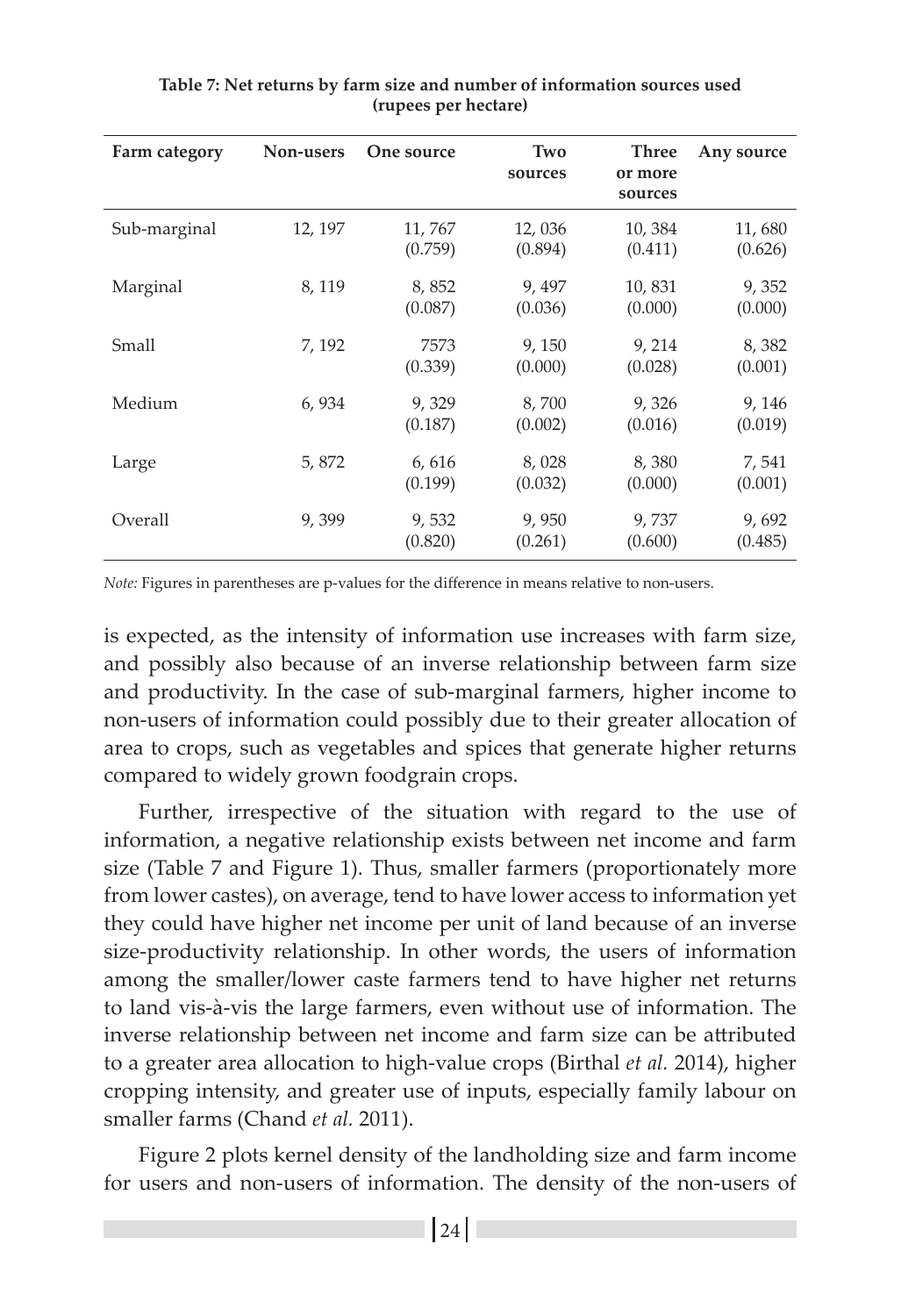

**Figure 1. Relationship between farm size and net returns per hectare**

information peaks at a smaller landholding size as compared to that of the users of information. Also towards tail of the land distribution, the density of information users lies above that of the non-users. This indicates existence of a scale bias in access to and use of information. Likewise, the density of the non-users of information peaks at a lower level of farm income as compared to that of the users. The difference, however, is not as stark, possibly due to the mitigation of the positive effect of information by inverse size-productivity relationship.



**Figure 2. Kernel density of landholding size and net returns**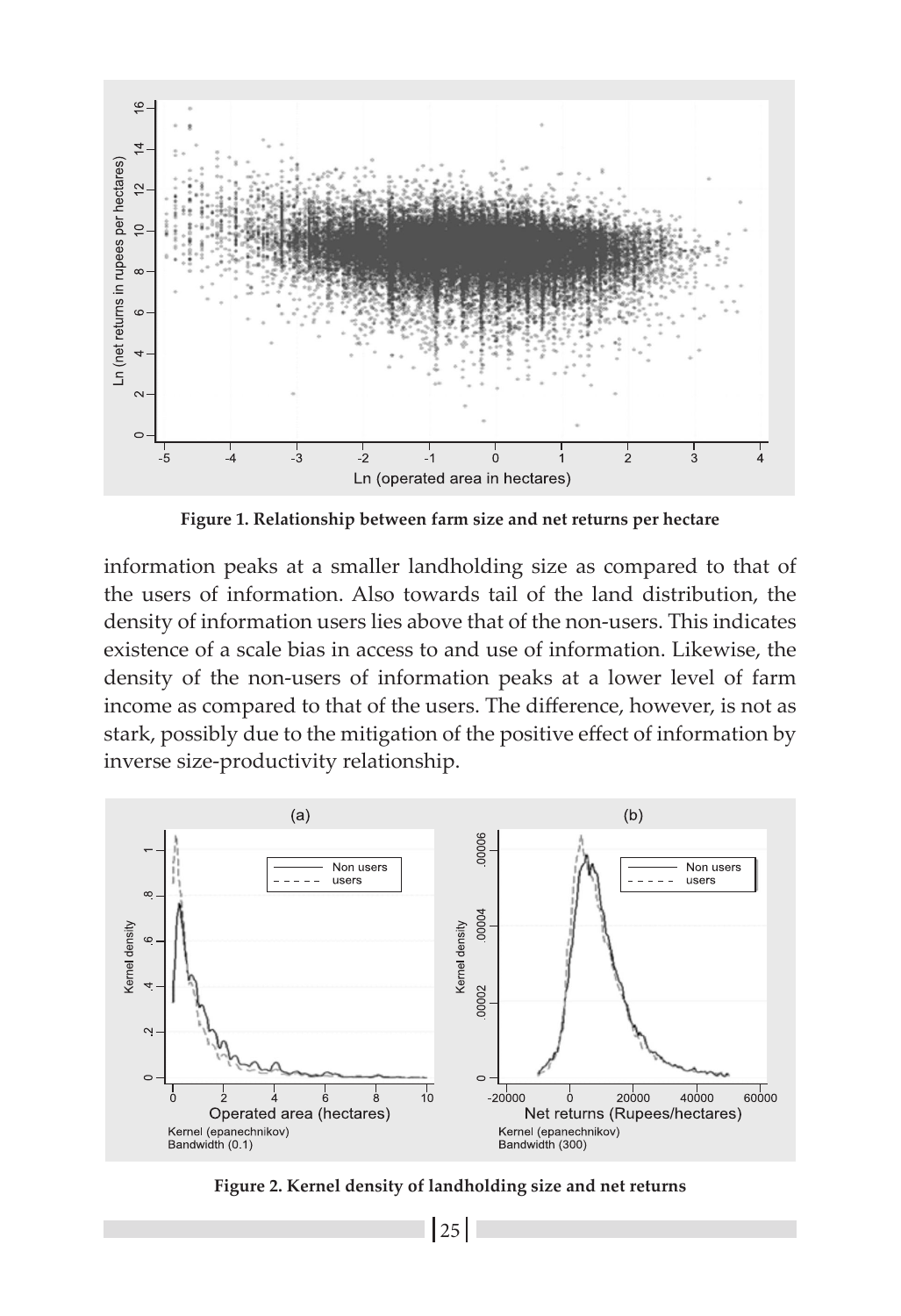As noticed earlier, smaller farmers tend to have less use of information. This means without accounting for the farm size differences, information seem to have smaller impacts, as sub-marginal farmers are observed to realize higher net returns per hectare than do the large farmers, even without use of information. Therefore, to account for the differences in farm income due to differences in farm size and social identity, we econometrically estimate the impact of information on farm income using instrumental variable technique as described in chapter 3.

We begin with the estimation of reduced form relationship between the impact variable and the instrument (*i.e.* net returns as a function of networks). Angrist and Krueger (1991) show that the reduced form is proportional to the causal effect of interest and argue that the likelihood of a causal effect is low if one does not find a causal relation of interest in the reduced form. Table 8 presents estimates of the reduced form equations, for the full sample and also for the sub-samples categorising farm households into growers of (a) foodgrain crops only, and (b) foodgrain crops along with other crops (diversified). Estimates from the sub-samples indicate the possible effect of cropping pattern on farm income.

The net returns for those practicing diversified farming are significantly higher than those who grow only foodgrain crops (table A2 in the appendix). In the reduced form relationship, the instrument is statistically significant for the full sample as well as for the sub-sample of farmers practicing diversified agriculture. A negative and significant coefficient on the landholding size confirms our observation of the existence of a negative size-productivity relationship in agriculture. Similarly, a significant and negative coefficient on SC as well as ST households is an indication of the low level of productivity on farms cultivated by socially-disadvantaged farm households.

Following the estimation of the reduced form, OLS results in tables 9(a) and IV results in 9(b) establish that there is a significant positive effect of information on net returns from farming. As observed earlier, the negative effect of farm size on net income remains strong and statistically significant in both the OLS and IV specifications. Results from the first stage linear probability model also confirm the role of social identity in use of information, *i.e.*, statistically significant lower net income on the farms cultivated by socially-disadvantaged households.

Given that the impact of information differs across crop groups, tables 9(a) and 9(b) also provide separate estimates for the two sub-samples. The OLS estimates for the full sample suggest that use of information raises farm income by 9.6%.<sup>5</sup> In IV method, the first stage regressions show the validity of local social networks as an instrument for a farmer's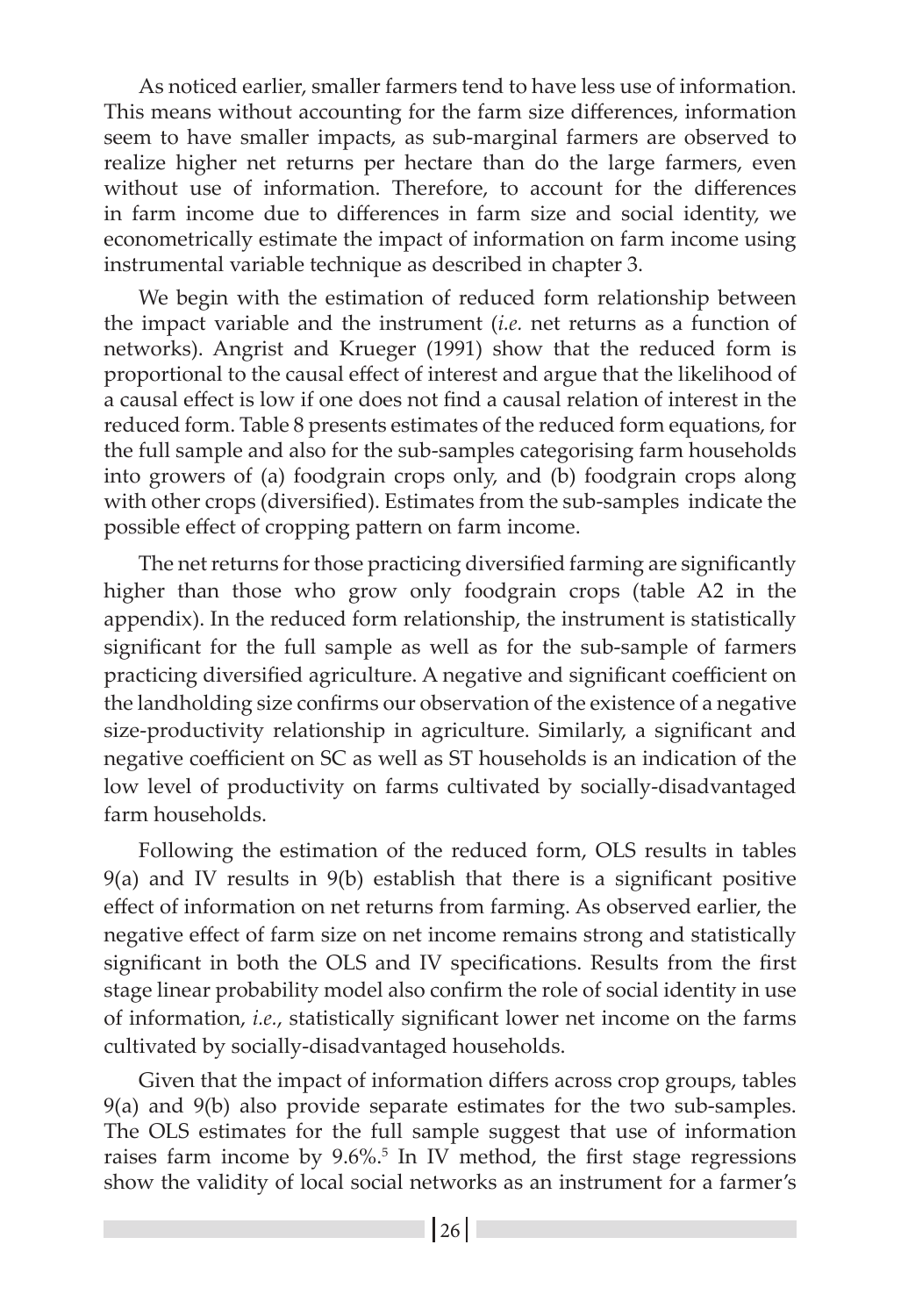| Dependent variable: Ln<br>(net returns per hectare) | Full sample  | Food grains and<br>other crops | Food grains only |
|-----------------------------------------------------|--------------|--------------------------------|------------------|
| Personal and household characteristics              |              |                                |                  |
| Ln(operated land)                                   | $-0.1190***$ | $-0.1585***$                   | $-0.1281***$     |
|                                                     | (0.0072)     | (0.0093)                       | (0.0111)         |
| Ln(operated land)2                                  | $0.0442***$  | $0.0481***$                    | $0.0260***$      |
|                                                     | (0.0028)     | (0.0032)                       | (0.0044)         |
| Ln(age head)                                        | 0.0960       | $-0.2800$                      | 0.3957           |
|                                                     | (0.3062)     | (0.4223)                       | (0.4245)         |
| $Ln(age head)^2$                                    | 0.0017       | 0.0526                         | $-0.0429$        |
|                                                     | (0.0407)     | (0.0560)                       | (0.0565)         |
| Male head                                           | $0.0553***$  | 0.0352                         | $0.0625**$       |
|                                                     | (0.0195)     | (0.0265)                       | (0.0264)         |
| Ln(family size)                                     | $0.0943***$  | $0.0902***$                    | $0.0655***$      |
|                                                     | (0.0107)     | (0.0145)                       | (0.0144)         |
| Educational attainment of the head of household     |              |                                |                  |
| Primary                                             | $0.0624***$  | $0.0747***$                    | 0.0272           |
|                                                     | (0.0128)     | (0.0168)                       | (0.0179)         |
| Middle                                              | $0.1105***$  | $0.1097***$                    | $0.0652***$      |
|                                                     | (0.0160)     | (0.0210)                       | (0.0231)         |
| Secondary                                           | $0.1895***$  | $0.2130***$                    | $0.1114***$      |
|                                                     | (0.0181)     | (0.0240)                       | (0.0252)         |
| Graduate                                            | $0.2062***$  | $0.2236***$                    | $0.1307***$      |
|                                                     | (0.0290)     | (0.0384)                       | (0.0424)         |
| Social structure by caste                           |              |                                |                  |
| ST                                                  | $-0.0639***$ | $-0.0115$                      | $-0.0810**$      |
|                                                     | (0.0239)     | (0.0290)                       | (0.0344)         |
| SС                                                  | $-0.1145***$ | $-0.0888***$                   | $-0.1034***$     |
|                                                     | (0.0191)     | (0.0257)                       | (0.0256)         |
| OBC                                                 | $-0.0011$    | $-0.0022$                      | $-0.0089$        |
|                                                     | (0.0152)     | (0.0194)                       | (0.0218)         |
| Household type                                      |              |                                |                  |
| Self-employed in non-agriculture                    | $-0.0765***$ | $-0.0665*$                     | $-0.0767**$      |
|                                                     | (0.0262)     | (0.0351)                       | (0.0363)         |
| Agricultural labour                                 | $-0.0987***$ | $-0.0908***$                   | $-0.0893**$      |
|                                                     | (0.0259)     | (0.0350)                       | (0.0357)         |
| Other labour                                        | $-0.1297***$ | $-0.0973**$                    | $-0.1850***$     |
|                                                     | (0.0307)     | (0.0407)                       | (0.0431)         |
| Self-employed in agriculture                        | $0.1449***$  | $0.1793***$                    | $0.0761**$       |
|                                                     | (0.0224)     | (0.0288)                       | (0.0318)         |
| Local networks (Instrument)                         | $0.0615***$  | $0.0809***$                    | 0.0061           |
|                                                     | (0.0222)     | (0.0281)                       | (0.0308)         |
| Constant                                            | 8.1166***    | 8.9606***                      | 7.5291***        |
|                                                     | (0.5744)     | (0.7936)                       | (0.7942)         |
| No. of observations                                 | 40291        | 22399                          | 17892            |
| F                                                   | 52.20        | 43.76                          | 20.43            |
| Adjusted $R^2$                                      | 0.3406       | 0.3540                         | 0.3362           |

*Notes:* District dummies included. Figures in parentheses are village clustered standard errors. \*\*\*, \*\* and \* denote significance at the 1%, 5% and 10% level, respectively.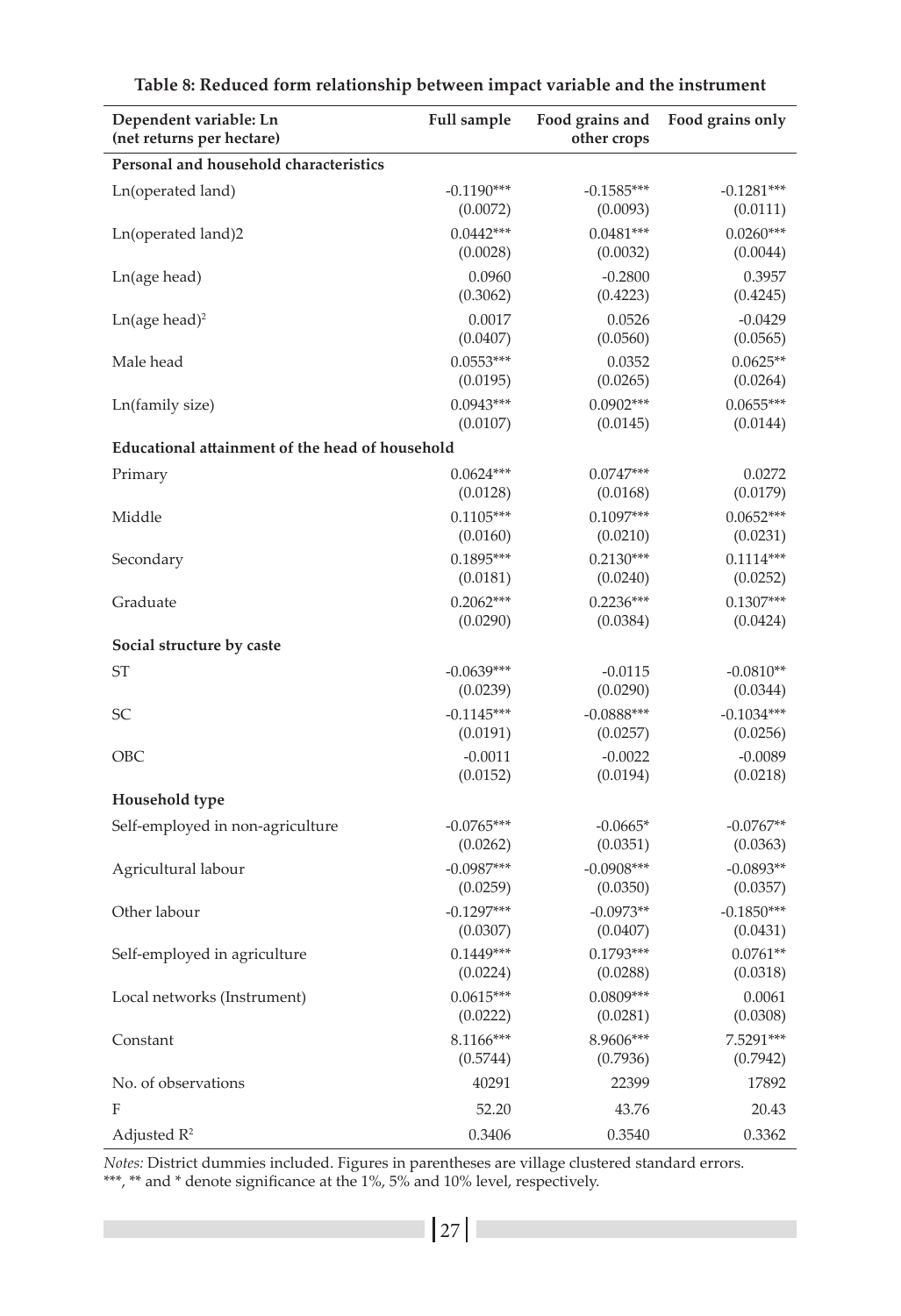use of information. Moreover, the instrumental variable regressions that control for the unobserved farmer heterogeneity show higher impact of information on farm income (12.2%).

Disaggregating by farming system, the instrumental variable regressions indicate that the farmers who are cultivating more than just foodgrain crops or alternatively have a more diversified crop portfolio realize higher returns from use of information. The OLS estimates show 9.1% higher returns from the use of information in diversified cropping systems as compared to 5.2% for the foodgrain crops alone. Strikingly, after instrumenting, the effect of information in the case of diversified agriculture increases to 17%, but almost disappears or becomes negligible for the farmers who grow only foodgrain crops. This is expected, as farmers diversify their crop portfolio especially towards higher-value crops, such as vegetables and fruits that require more skills and care, their information needs also increase, and the use of information in agricultural decisions leads to higher income per hectare.

Further, we also assess the effect of information by its source, as the quality of the information (in terms of contents, appropriateness, costeffectiveness, etc.) and its system of delivery may differ across information sources, giving rise to differential impacts of different sources on production efficiency. For sake of convenience, we classify various information sources into two broad groups-formal and informal based on the extent to which the information sources are registered or their dissemination activities are conducted by the agents affiliated to a formal sector. Accordingly, the government extension worker, Krishi Vigyan Kendra (KVK), television, radio, cooperative society, credit agency, and farm demonstration and training program organized by the government are clubbed together as formal sources; and the rest are classified as informal sources (village fair, input dealer, NGO, traders and food processor and other farmer). We hypothesize that formal system is qualitatively better than informal one, and has a larger impact on farm income.

Table 10 presents results on the effect of formal and informal information systems on net returns from farming. For determining the use of information from formal sources, the networks based on formal as well as informal sources are relevant, but the effect of formal sources is significantly larger. However, in the case of information from informal sources, it is only the networks based on informal sources that are relevant. The impact of formal information sources on returns from farming is estimated to be 12.5%, which is almost twice the impact of informal information sources. The impact is much larger in the case of diversified agriculture (15%). In fact, the impact of information from both formal and informal sources for those

<sup>&</sup>lt;sup>5</sup>The treatment effect in the percentage terms is calculated as: $(e^{z} - 1)^*$  100, where  $\delta$  is the estimated coefficient.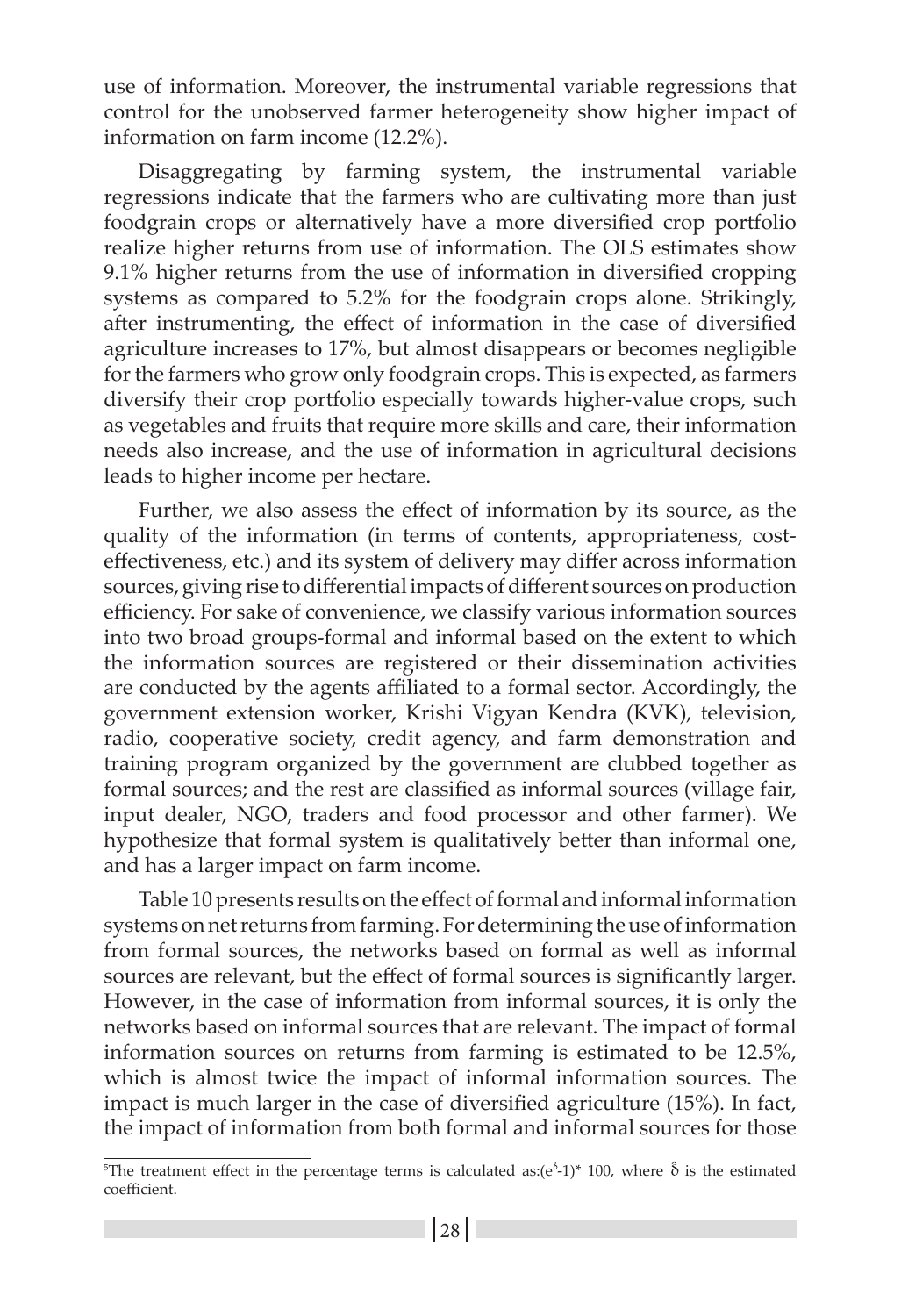|                                                 | Full sample              | Food grains and<br>other crops | Food grains only         |
|-------------------------------------------------|--------------------------|--------------------------------|--------------------------|
| Dependent variable: Ln(net returns per hectare) |                          |                                |                          |
| Use of information                              | $0.0917***$<br>(0.0146)  | $0.0870***$<br>(0.0180)        | $0.0511**$<br>(0.0219)   |
| Personal and household characteristics          |                          |                                |                          |
| Ln(operated land)                               | $-0.1238***$<br>(0.0073) | $-0.1631***$<br>(0.0094)       | $-0.1304***$<br>(0.0112) |
| $Ln$ (operated land) <sup>2</sup>               | $0.0438***$<br>(0.0028)  | $0.0479***$<br>(0.0032)        | $0.0258***$<br>(0.0044)  |
| Ln(age head)                                    | 0.0804<br>(0.3062)       | $-0.3004$<br>(0.4221)          | 0.3905<br>(0.4240)       |
| $Ln(age head)^2$                                | 0.0034<br>(0.0407)       | 0.0546<br>(0.0559)             | $-0.0424$<br>(0.0564)    |
| Male head                                       | $0.0530***$<br>(0.0195)  | 0.0327<br>(0.0265)             | $0.0615**$<br>(0.0264)   |
| Ln(family size)                                 | $0.0915***$<br>(0.0107)  | $0.0873***$<br>(0.0145)        | $0.0643***$<br>(0.0144)  |
| Educational attainment of the head of household |                          |                                |                          |
| Primary                                         | $0.0590***$              | $0.0710***$                    | 0.0252                   |
|                                                 | (0.0128)                 | (0.0167)                       | (0.0180)                 |
| Middle                                          | $0.1058***$              | $0.1047***$                    | $0.0626***$              |
|                                                 | (0.0160)                 | (0.0210)                       | (0.0231)                 |
| Secondary                                       | $0.1813***$              | $0.2030***$                    | $0.1078***$              |
|                                                 | (0.0181)                 | (0.0240)                       | (0.0252)                 |
| Graduate                                        | $0.1949***$              | $0.2107***$<br>(0.0384)        | $0.1253***$<br>(0.0424)  |
| Social structure by caste                       | (0.0290)                 |                                |                          |
| <b>ST</b>                                       | $-0.0657***$             | $-0.0148$                      | $-0.0805**$              |
|                                                 | (0.0237)                 | (0.0287)                       | (0.0342)                 |
| SС                                              | $-0.1177***$             | $-0.0938***$                   | $-0.1030***$             |
|                                                 | (0.0189)                 | (0.0255)                       | (0.0253)                 |
| OBC                                             | $-0.0015$<br>(0.0152)    | $-0.0030$<br>(0.0194)          | $-0.0087$<br>(0.0218)    |
| Household type                                  |                          |                                |                          |
| Self-employed in non-agriculture                | $-0.0761***$             | $-0.0669*$                     | $-0.0763**$              |
|                                                 | (0.0262)                 | (0.0351)                       | (0.0363)                 |
| Agricultural labour                             | $-0.0985***$             | $-0.0914***$                   | $-0.0888**$              |
|                                                 | (0.0259)                 | (0.0350)                       | (0.0357)                 |
| Other labour                                    | $-0.1274***$             | $-0.0959**$                    | $-0.1833***$             |
|                                                 | (0.0306)                 | (0.0407)                       | (0.0430)                 |
| Self-employed in agriculture                    | $0.1430***$              | $0.1762***$                    | $0.0763**$               |
|                                                 | (0.0224)                 | (0.0288)                       | (0.0317)                 |
| Constant                                        | 8.1504***<br>(0.5744)    | 9.0152***<br>(0.7937)          | 7.5312***<br>(0.7933)    |
| No. of observations                             | 40291                    | 22399                          | 17892                    |
| F                                               | 53.15                    | 44.13                          | 20.51                    |
| Adjusted $R^2$                                  | 0.3414                   | 0.3546                         | 0.3365                   |

#### **Table 9 (a): Ordinary least squares estimates for the effect of use of information on net farm returns**

*Notes:* District dummy included. Figures in parentheses are village clustered standard errors.

\*\*\*, \*\* and \* denote significance at the 1%, 5% and 10% level, respectively.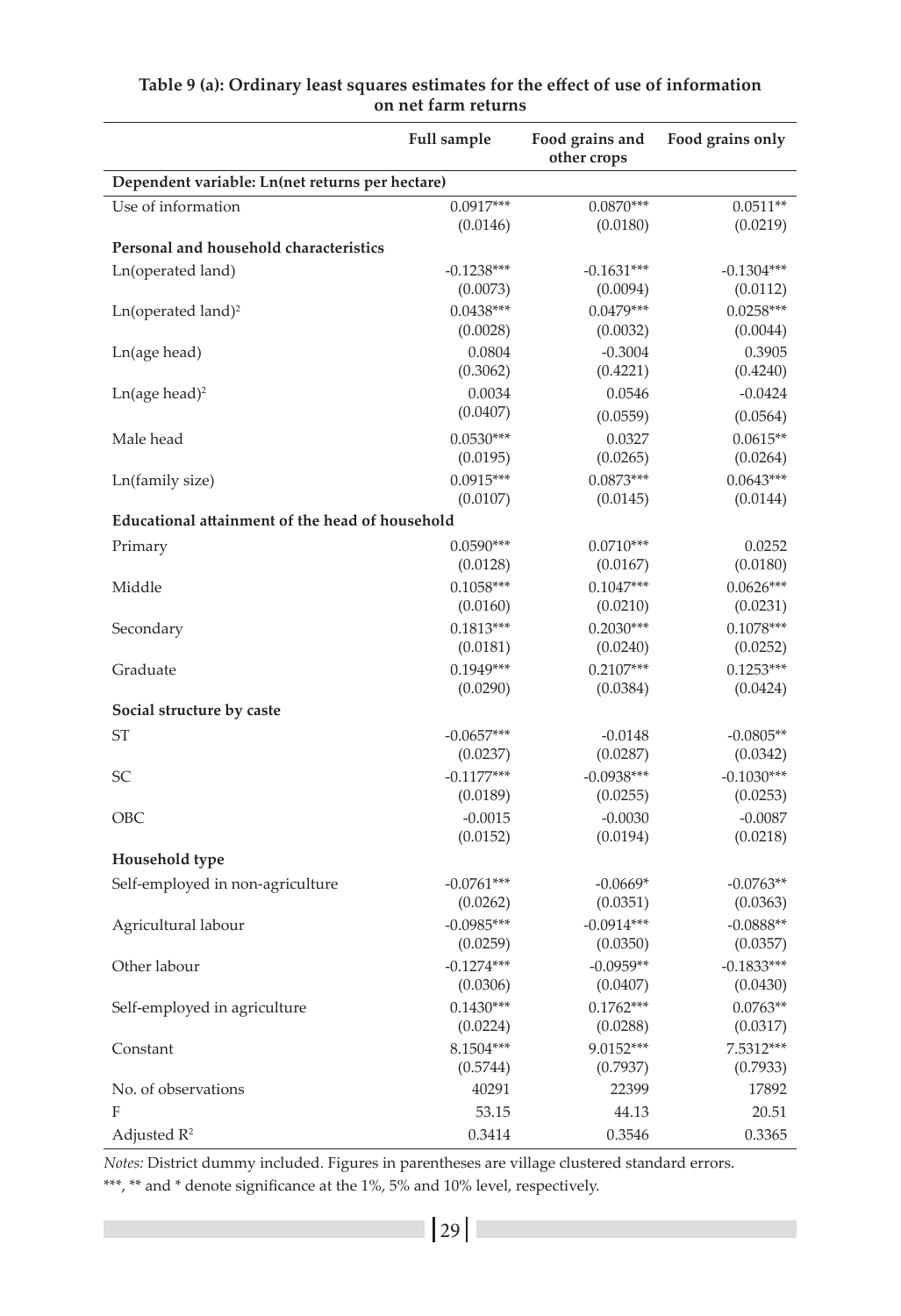|                                                                       | Full sample        | Food grains and<br>other crops | Food grains only        |
|-----------------------------------------------------------------------|--------------------|--------------------------------|-------------------------|
| First stage: Dependent variable: use of information=1, zero otherwise |                    |                                |                         |
| Personal and household characteristics                                |                    |                                |                         |
| Ln(operated land)                                                     | $0.0515***$        | $0.0506***$                    | $0.0453***$             |
|                                                                       | (0.0027)           | (0.0036)                       | (0.0041)                |
| $Ln$ (operated land) <sup>2</sup>                                     | $0.0039***$        | $0.0023**$                     | $0.0045***$             |
|                                                                       | (0.0007)           | (0.0010)                       | (0.0012)                |
| Ln(age head)                                                          | 0.1911             | 0.2657                         | 0.0692                  |
|                                                                       | (0.1200)           | (0.1777)                       | (0.1581)                |
| $Ln(age head)^2$                                                      | $-0.0206$          | $-0.0280$                      | $-0.0070$               |
|                                                                       | (0.0160)           | (0.0236)                       | (0.0212)                |
| Male head                                                             | $0.0257***$        | $0.0306***$                    | $0.0191*$               |
|                                                                       | (0.0073)           | (0.0103)                       | (0.0099)                |
| Ln(family size)                                                       | $0.0294***$        | $0.0313***$                    | $0.0257***$             |
|                                                                       | (0.0042)           | (0.0060)                       | (0.0057)                |
| Educational attainment of the head of household                       |                    |                                |                         |
| Primary                                                               | $0.0379***$        | $0.0450***$                    | $0.0325***$             |
|                                                                       | (0.0048)           | (0.0069)                       | (0.0067)                |
| Middle                                                                | 0.0538***          | $0.0633***$                    | $0.0434***$             |
|                                                                       | (0.0063)           | (0.0087)                       | (0.0093)                |
| Secondary                                                             | $0.0912***$        | $0.1159***$                    | $0.0635***$             |
|                                                                       | (0.0072)           | (0.0099)                       | (0.0104)                |
| Graduate                                                              | $0.1236***$        | $0.1468***$                    | 0.0957***               |
|                                                                       | (0.0128)           | (0.0174)                       | (0.0191)                |
| Social structure by caste                                             |                    |                                |                         |
| ST                                                                    | 0.0062<br>(0.0062) | $-0.0062$                      | $0.0230**$              |
| SC                                                                    | $0.0213***$        | (0.0095)<br>$0.0150*$          | (0.0091)<br>$0.0281***$ |
|                                                                       | (0.0053)           | (0.0085)                       | (0.0079)                |
| OBC                                                                   | $-0.0005$          | $-0.0077$                      | 0.0084                  |
|                                                                       | (0.0044)           | (0.0063)                       | (0.0071)                |
| Household type                                                        |                    |                                |                         |
| Selfemployed in non-agriculture                                       | $-0.0039$          | 0.0019                         | $-0.0079$               |
|                                                                       | (0.0101)           | (0.0141)                       | (0.0147)                |
| Agricultural labour                                                   | 0.0002             | 0.0161                         | $-0.0159$               |
|                                                                       | (0.0097)           | (0.0143)                       | (0.0137)                |
| Other labour                                                          | $-0.0250**$        | $-0.0176$                      | $-0.0334**$             |
|                                                                       | (0.0111)           | (0.0157)                       | (0.0157)                |
| Selfemployed in agriculture                                           | $0.0226***$        | $0.0421***$                    | $-0.0023$               |
|                                                                       | (0.0087)           | (0.0117)                       | (0.0130)                |
| Local networks (Instrument)                                           | $0.5316***$        | $0.5168***$                    | $0.5294***$             |
|                                                                       | (0.0098)           | (0.0125)                       | (0.0142)                |
| Constant                                                              | $-0.3652$          | $-0.5494*$                     | $-0.0888$               |
|                                                                       | (0.2233)           | (0.3330)                       | (0.2925)                |
| No. of observations                                                   | 40291              | 22399                          | 17892                   |
| F                                                                     | 326.89             | 195.33                         | 118.64                  |
| Adjusted $\mathbb{R}^2$                                               | 0.3648             | 0.3425                         | 0.4020                  |
| Second stage: Dependent variable: Ln(net returns per hectare)         |                    |                                |                         |
| Use of information                                                    | $0.1156***$        | $0.1566***$                    | 0.0115                  |
|                                                                       | (0.0413)           | (0.0537)                       | (0.0573)                |
| Includes all controls as in the first stage regression                |                    |                                |                         |
| Constant                                                              | 9.0001***          | 9.7308***                      | 8.2584***               |
| No. of observations                                                   | (0.5729)<br>40291  | (0.7872)<br>22399              | (0.8021)<br>17892       |
| Adjusted R2                                                           | 0.3413             | 0.3539                         | 0.3364                  |
|                                                                       |                    |                                |                         |

#### **(b) Instrumental variable regression for the effect of use of information on net farm returns**

*Notes:* District dummy included. Figures in parentheses are village clustered standard errors. \*\*\*, \*\* and \* denote significance at the 1%, 5% and 10% level, respectively.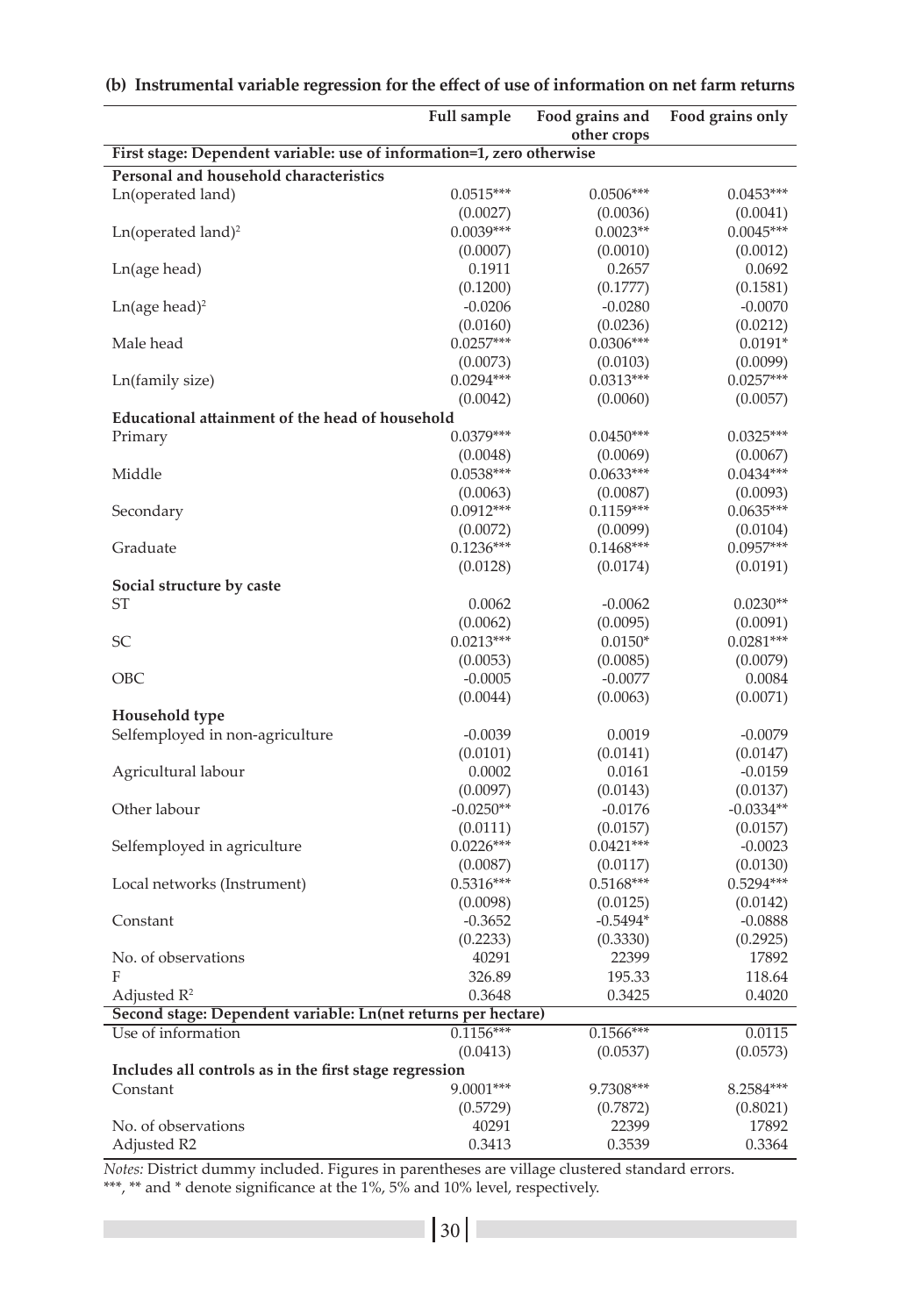|                                                                                                | <b>Full sample</b> | Food grains<br>and other crops | Food grains<br>only |
|------------------------------------------------------------------------------------------------|--------------------|--------------------------------|---------------------|
| First stage 1: Dependent variable: use of information from formal sources=1, zero<br>otherwise |                    |                                |                     |
| Formal local social network                                                                    | $0.4547***$        | $0.4695***$                    | $0.4035***$         |
|                                                                                                | (0.0134)           | (0.0168)                       | (0.0198)            |
| Informal local social network                                                                  | $0.0222***$        | $0.0378***$                    | 0.0002              |
|                                                                                                | (0.0078)           | (0.0116)                       | (0.0104)            |
| Includes all the controls as in table 9(b)                                                     |                    |                                |                     |
| Constant                                                                                       | 0.0896             | 0.0380                         | 0.0655              |
|                                                                                                | (0.1981)           | (0.3064)                       | (0.2487)            |
| No. of observations                                                                            | 40291              | 22399                          | 17892               |
| F                                                                                              | 220.67             | 145.34                         | 62.02               |
| Adjusted $R^2$                                                                                 | 0.2469             | 0.2497                         | 0.2319              |
| First stage 2: Dependent variable: use of information from formal sources=1,                   |                    |                                |                     |
| zero otherwise                                                                                 |                    |                                |                     |
| Formal local social network                                                                    | $-0.0109$          | 0.0110                         | $-0.0470***$        |
|                                                                                                | (0.0089)           | (0.0114)                       | (0.0142)            |
| Informal local social network                                                                  | $0.5587***$        | $0.5236***$                    | $0.5818***$         |
|                                                                                                | (0.0116)           | (0.0152)                       | (0.0159)            |
| Includes all the controls as in table 9(b)                                                     |                    |                                |                     |
| Constant                                                                                       | $-0.0357$          | 0.0141                         | $-0.0677$           |
|                                                                                                | (0.2056)           | (0.3169)                       | (0.2549)            |
| No. of observations                                                                            | 40291              | 22399                          | 17892               |
| F                                                                                              | 214.84             | 117.72                         | 93.99               |
| Adjusted $R^2$                                                                                 | 0.3871             | 0.3617                         | 0.4339              |
| Second stage: Dependent variable: Ln(net returns per hectare)                                  |                    |                                |                     |
| Formal sources of information                                                                  | $0.1180*$          | $0.1308*$                      | $-0.0243$           |
|                                                                                                | (0.0628)           | (0.0760)                       | (0.1026)            |
| Informal sources of information                                                                | 0.0602             | 0.0899                         | 0.0135              |
|                                                                                                | (0.0478)           | (0.0679)                       | (0.0592)            |
| Includes all the controls as in table 9(b)                                                     |                    |                                |                     |
| Constant                                                                                       | 8.9539***          | 9.6582***                      | 8.2515***           |
|                                                                                                | (0.5733)           | (0.7869)                       | (0.8022)            |
| No. of observations                                                                            | 40291              | 22399                          | 17892               |
| Adjusted $R^2$                                                                                 | 0.3417             | 0.3544                         | 0.3361              |

#### **Table 10: Impact of formal and informal sources of information on returns from farming**

*Notes:* District dummy included. Figures in parentheses are village clustered standard errors.

\*\*\*, \*\* and \* denote significance at the 1%, 5% and 10% level, respectively.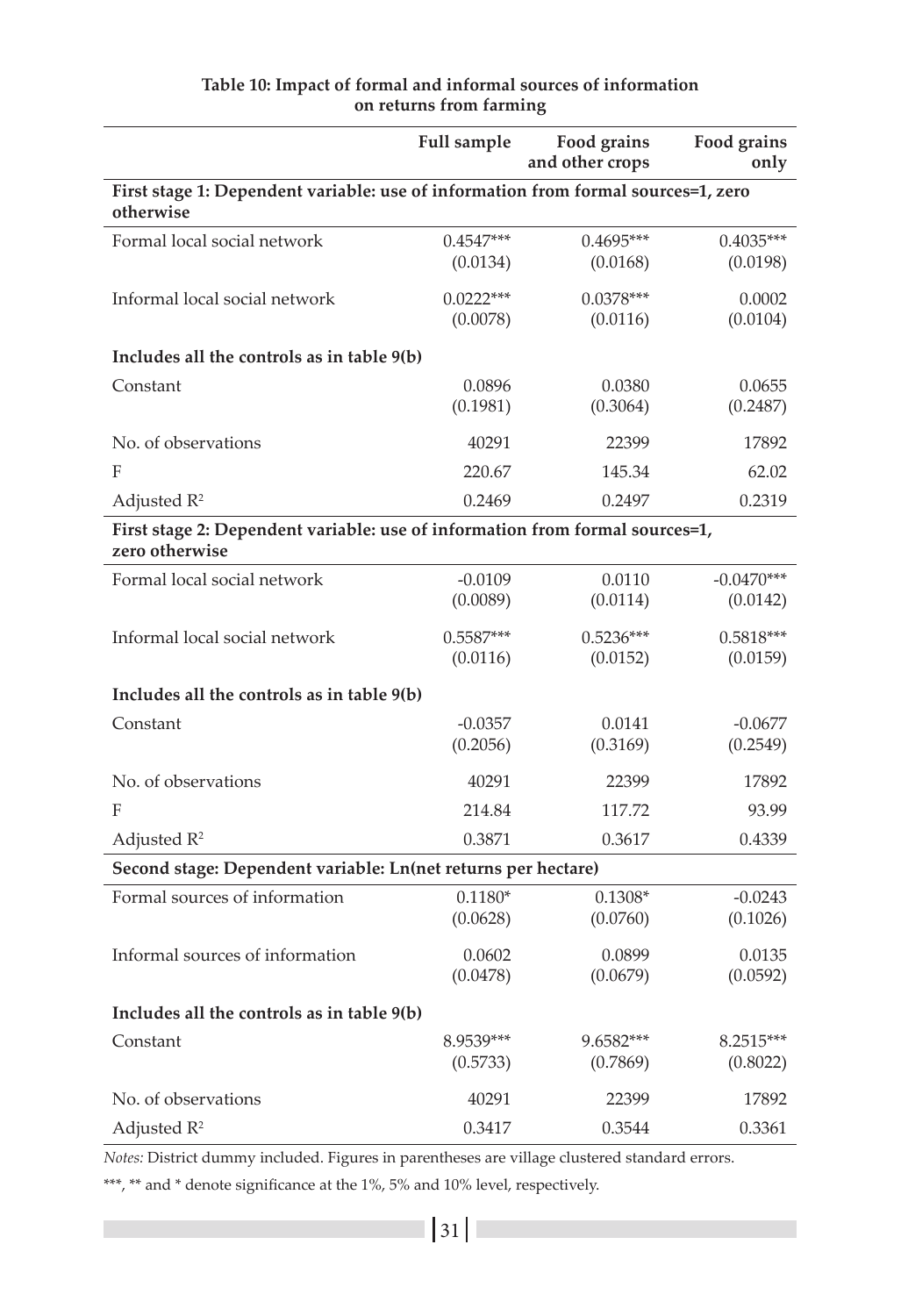who grow only foodgrain crops is insignificant. The difference in impact of formal and informal sources estimated using IV method is also more pronounced as compared to the OLS estimates (table A3 in the appendix).

Alternatively, we also estimate the effect of formal and informal information sources separately. The endogenous variable is the use of information, which is instrumented by the formal and informal local social networks separately.The results (table A4 in the appendix) confirm that formal sources of information have a larger impact on returns from farming than the informal information sources.

The larger impact of formal information sources is expected. The formal sources of information are managed by the qualified and skilled professionals, for example, those who have degrees or diplomas in agriculture or allied sciences. Relatively, the quality of human resources in the informal information dissemination system is poor, and often the informal sources rely on formal sources for the intended information, which they share with farmers. In such cases, the loss of information in transmission can not be ruled out. For example, farmer to farmer exchange of information could be an easy means of spreading technologies and cropping practices, but because of inadequate knowledge on the characteristics and requirements of other farmers there is a high probability of information being lost or distorted during transmission. Similar could be the situation regarding private information sources, especially traders and input dealers who do not possess much knowledge of the technological and other requirements of different farming systems.

How do the estimated effects of information on farm outcomes in this paper compare with other estimates? Based on the available literature, it is clear that there are context specificities in the impact of information on farm outcomes. There are differences in the information sources, categories of information (regarding inputs, outputs or markets in general) and the nature of outcome measures (net returns or gross returns, per capita or per hectare of land). In other words, for comparison purposes, the effects of information in this paper can be assessed only qualitatively relative to those reported in other studies.

Owens *et al.* (2001) find that agricultural extension services in Zimbabwe could enhance the value of crop production (*i.e.*, gross returns per hectare) by about 15%. Davis *et al.* (2010) using data from three countries (Kenya, Tanzania and Uganda) find that farmers'per capita income to improve by 61% with participation in farmer field schools, one of the channels for information dissemination. Across countries, the estimated effect is 104% in Tanzania, 21% in Kenya and 18% in Uganda. Comparatively small effects of farmer field schools in Uganda are rationalized in terms of other information channels being in operation. In contrast with these studies, Comacho and Conover (2011) do not find any significant effect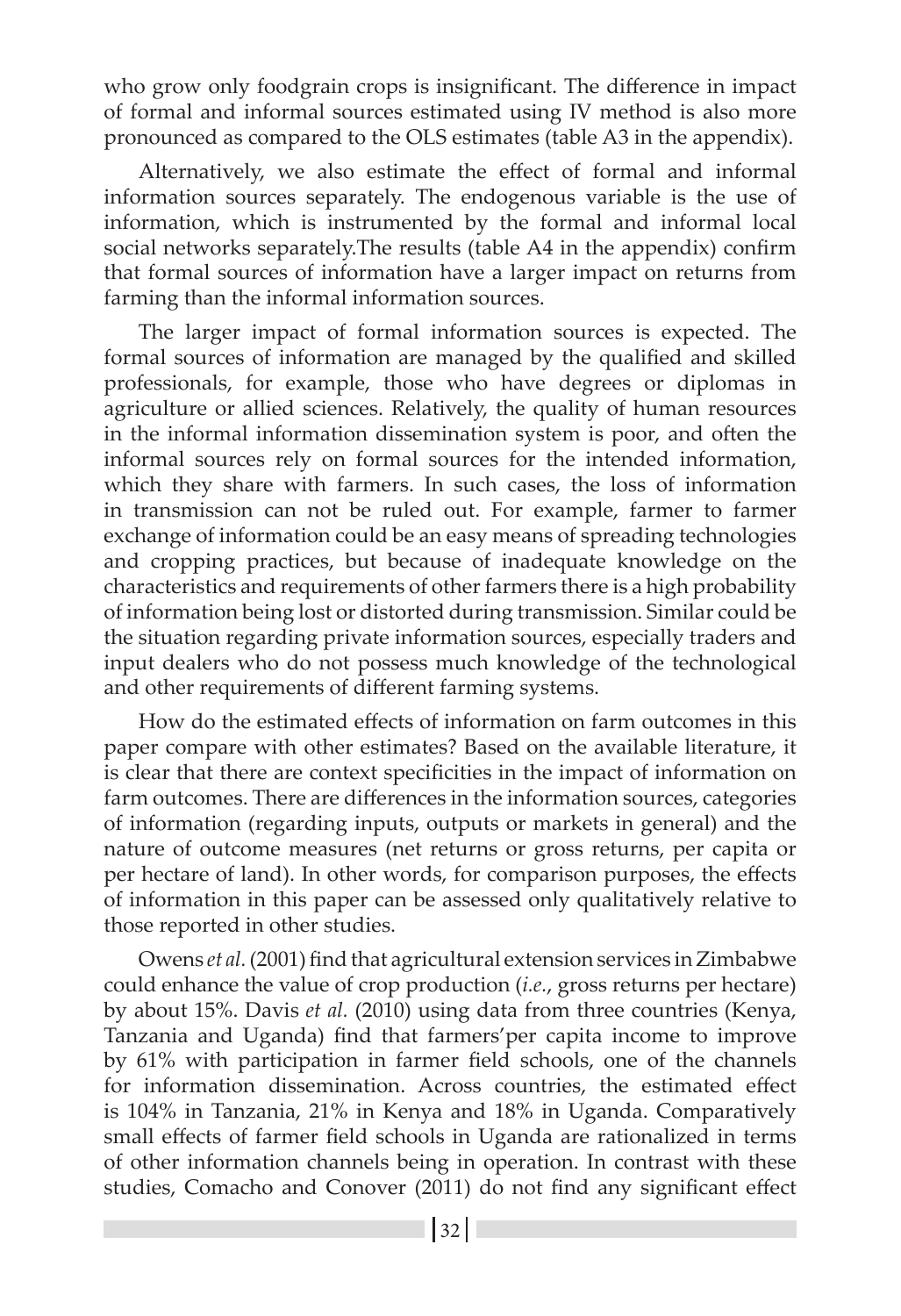of mobile phone based information on farm revenues.Few studies from India as well have analysed the impact of information and communication technology (ICT) on farm prices. Goyal (2010) finds soybean farmers in the state of Madhya Pradesh with improved access to market price information (through internet) realizing 1-5% higher prices. On the other hand, Fafchamps and Minten (2012) do not find any significant impact of information, through mobiles, either on the quality of farm produce or on prices in Maharashtra.

In relation to these studies, our study is different on three counts. First, we estimate effect of information on net returns normalized by size of landholding, *i.e.*, the net returns per hectare of cropped area. Second, we estimate effect of all possible sources of information together rather the effect of one node of information. The comprehensive data on sources of information used in this paper allows us to estimate the effect of information as such, *i.e.*, independent of the source. Third, our study has a larger geographic focus and has taken into consideration the role of context-specific factors, such as farm size and social identity in access to and use of information.

Clubbing different subjects and sources of information, we have shown that information has significant effect on farm income. It can raise returns from farming by 12%. The estimated impact is almost similar to that reported in a recent study on impact of information through mobiles on agricultural income in India by Vodafone Group (Anon. 2015). Our results also show that formal information sources, though have a limited outreach, their impact on farm outcomes is much stronger compared to that of the informal information dissemination channels.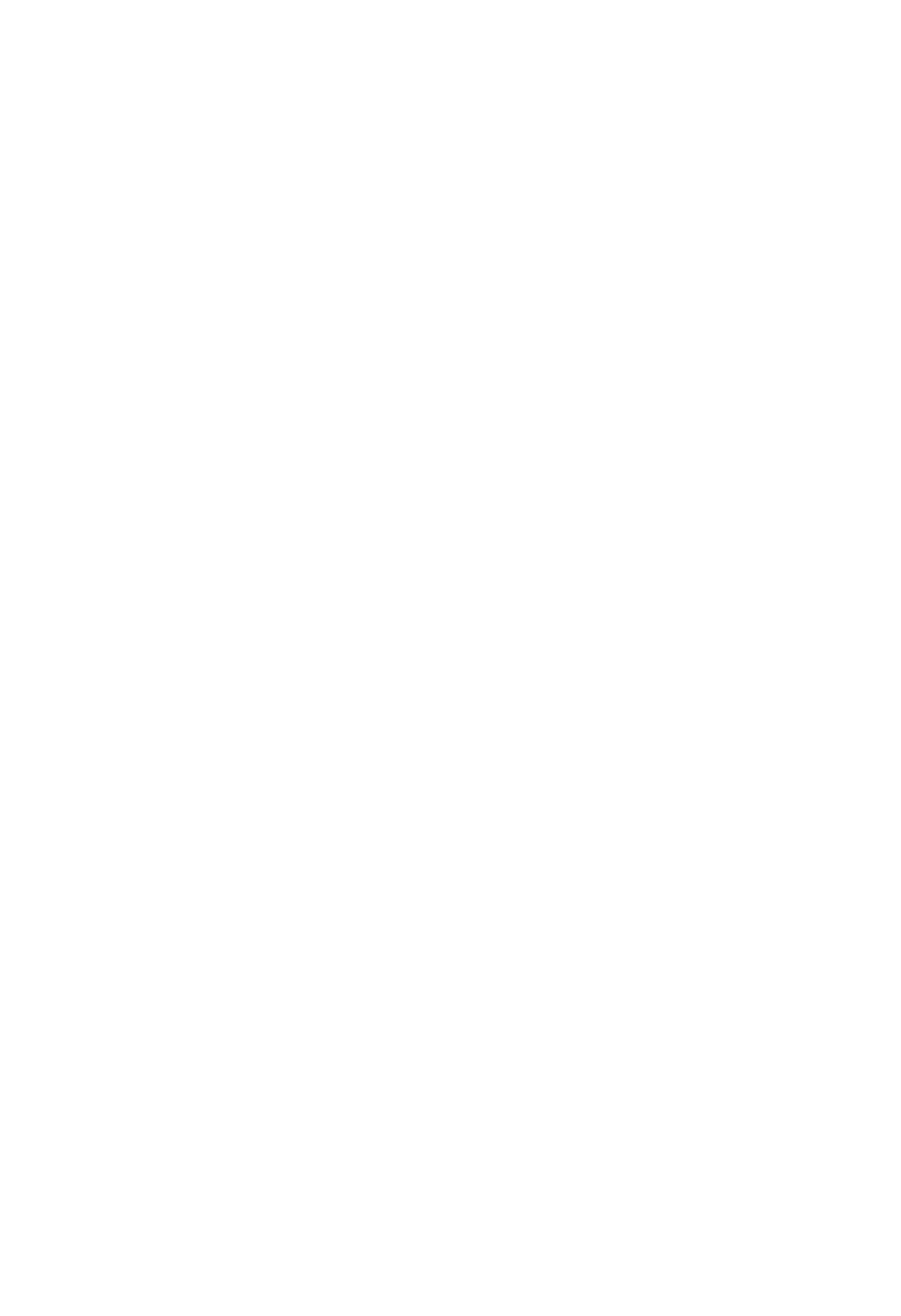# *Chapter* **6**

# **Conclusions and Policy Implications**

In this paper, using data from a nationally representative large survey we have examined farm households' access to and use of information and its impact on net returns from farming. About 40% farm households in the countr n this paper, using data from a nationally representative large survey we have examined farm households' access to and use of information and its impact on net returns from farming. About 40% farm households farming practices, and 75% of them actually use it in their farming and other decisions related to it. Importantly, the outreach of the government extension workers is limited to only about 7% of the farm households. Most farmers rely on other information sources notably mass media (radio, television and newspaper) and social networks, such as other progressive farmers, and input dealers for their information needs.

We have also examined bias in the use of information by farm size and social identity, *i.e.* caste, and find that smaller farmers have access to relatively fewer information sources, and depend more on social networks for their information needs, while for larger farmers the mass media and government sources are relatively more important information sources. There is also some evidence of a bias against socially-disadvantaged farm households in access to and use of information. Interestingly, some of the government sources exhibit less social bias in information provision.

Overall, close-knit networks of farmers appear more effective in their outreach. Specifically, these connections comprise family and friends and are, in general, restrictive. In a socially-fragmented set up like the rural agrarian society of India, there are, however, limits to these social effects to translate into social multipliers. With considerable social heterogeneity, the large-scale programs of the government would require sources of information and services that are less exclusionary. We hypothesize that these nodes can be media and non-religious organizations, in particular, along with the government managed agricultural extension services. There is a case for investing in making government information more expansive and effective.

Our results show that information enhances net returns from farming by 12% on an average. The effect varies across cropping systems, being larger in the diversified farming systems. Further, the formal sources of information though are found to have smaller outreach; these have a larger effect on farm income compared to the informal information sources.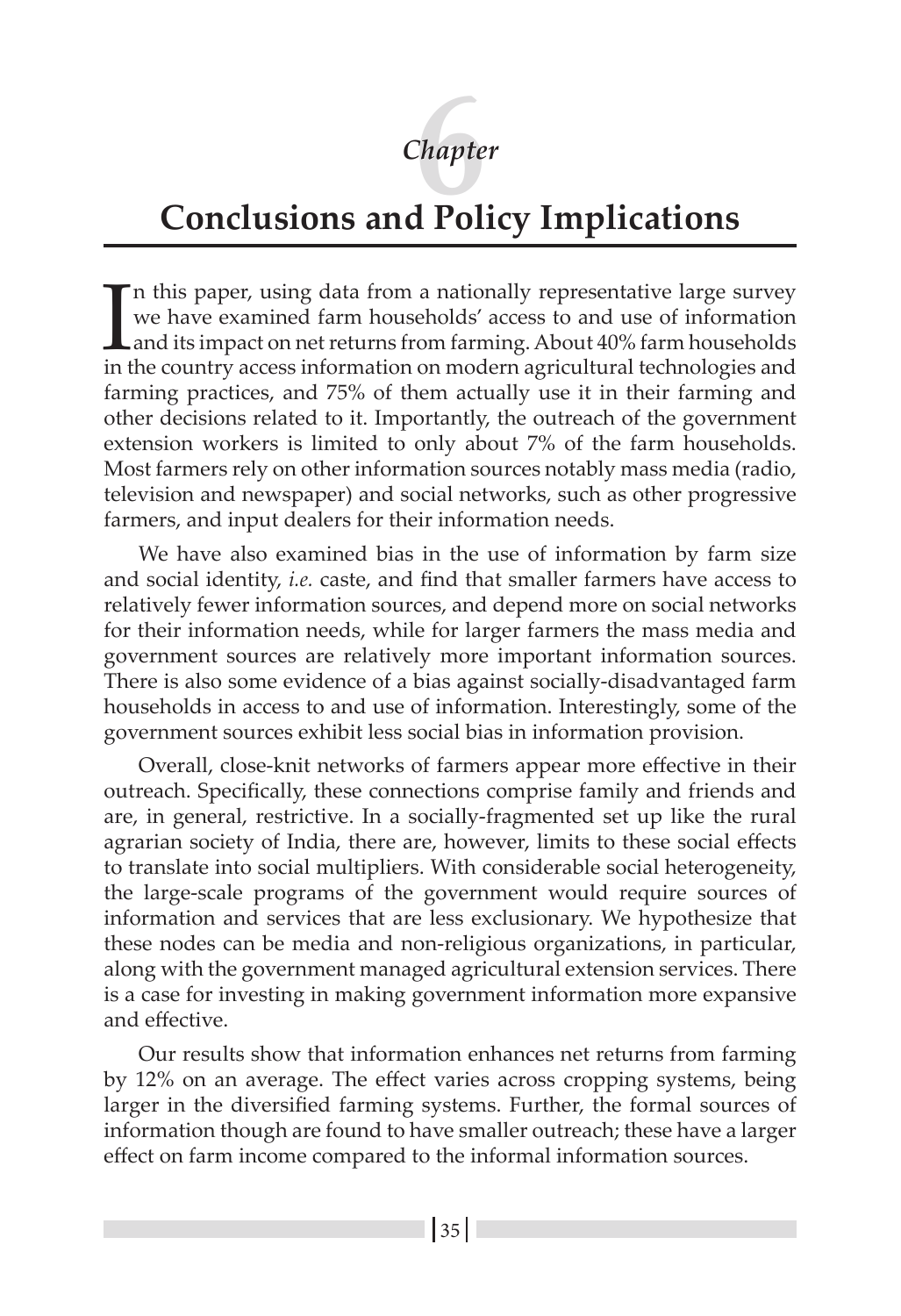These findings are extremely crucial for policy decisions. The policy should aim at developing information delivery systems in a way such that there is a greater uptake of information by farmers irrespective of farm size and social class, and also create a larger impact on farm income. Further, Indian agriculture is diversifying towards higher-value crops; hence, there is a need for developing information systems that cater to the diversified needs of the farmers growing these crops. Indeed, several government programs in India have relied on mass media channels, such as radio and television to disseminate agricultural information to the masses without any biases. The bias in information use from these channels could perhaps be due to differences in the capacity of individuals to invest in the specific information channel, and human capital, *i.e.*, literacy.

The returns on investment in information systems seem to be quite attractive. There is certainly scope for increasing the outreach of the channels that are much more important for spread of agricultural technology in a heterogeneous society. The investment in public extension services, however, has not kept pace with the rising demand for information in agriculture. Note that, investment on agricultural research and development has been shown to have considerable potential for enhancing farm productivity and poverty reduction in India (Fan *et al.,* 2000; Fan *et al.,* 2007). Our results show that information raises net income per hectare by more than 12%, which in value terms translates to Rs 1140 per hectare of cropped area (at 2002-03 prices). This is much higher than the expenditure of Rs 29 per hectare on public extension services, and also on the research and education (Rs 157/ha). These findings suggest that underinvestment in public extension services may limit realization of the potential increases in agricultural productivity from spending more on agricultural research.

There are several constraints and also opportunities for improving the outcomes of information in the pluralistic extension system (Meena, *et al*. 2013). In order to enhance effects of informal sources of information, that at present comprise one of the important channels of information dissemination, the government should aim at linking them with government research and extension systems so as to improve upon their technological and management skills through formal trainings in agricultural extension management.

New business models of information dissemination, for example information and communication technology (ICT) and inter-linked arrangements, such as contract farming and producer organizations, are proving to be efficient in information dissemination (Mittal, *et al.* 2010, Tadesse and Bahiigwa 2015). Their outreach, however, is limited. For instance, the tele-density in rural India has improved a lot over time<sup>7</sup>; the

<sup>7</sup> See, footnote 4.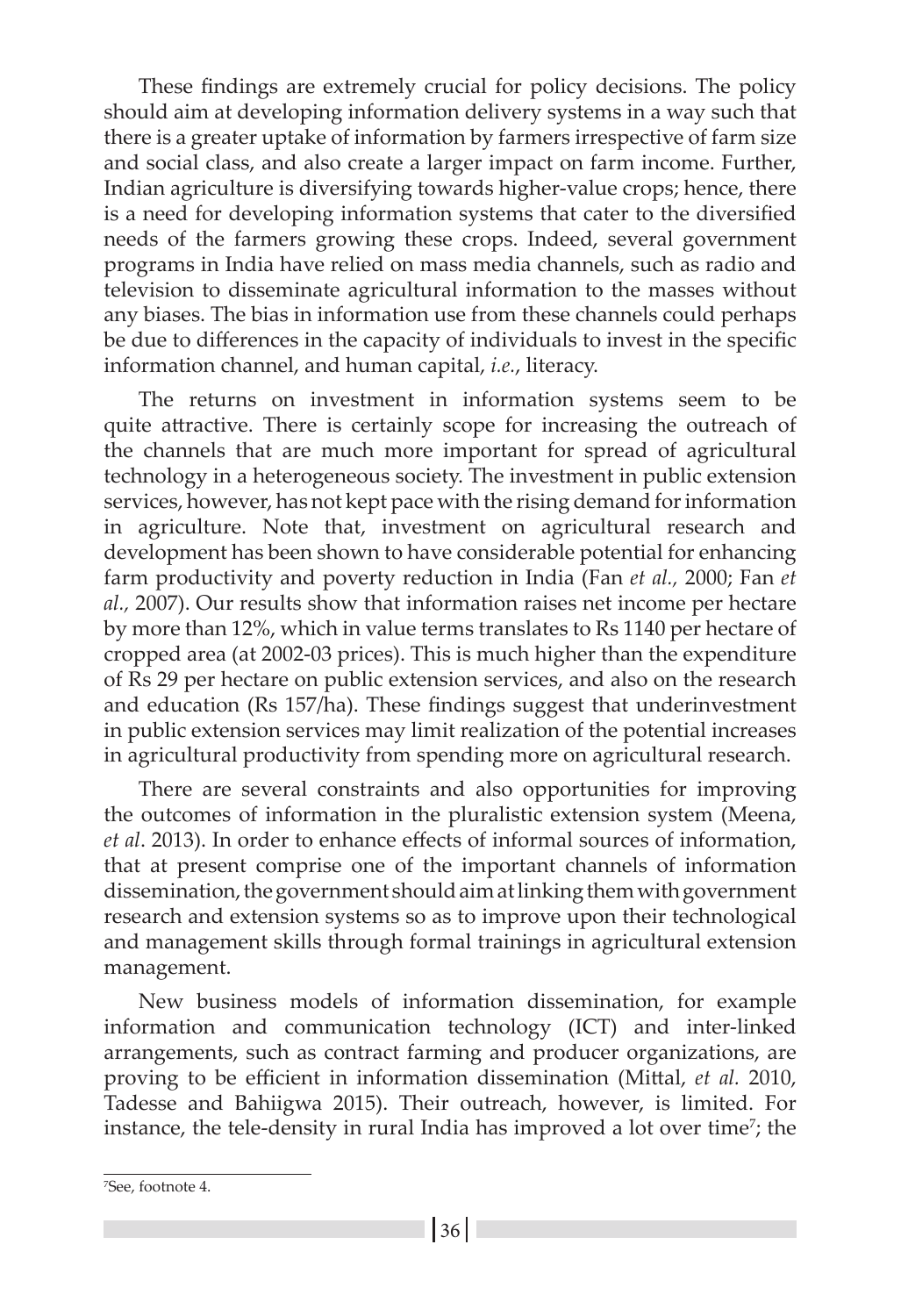use of telephones and mobiles for search and acquisition of agricultural information has not been as significant perhaps due to lack of context-, and location-specific customized information. The need is to collect and collate the context- and location-specific right kind of information and disseminate it in right time and in a right form through the channels that are faster and cost-effective. Toward this, the study from Vodafone Group lists several recommendations like the provision of context-, and locationspecific simple and straightforward messages, creation of awareness among farmers on the benefits of ICT services, provision of bundled services (technological, financial and non-financial), and creation of strong linkages of information providers with the research organizations, public extension systems and market places.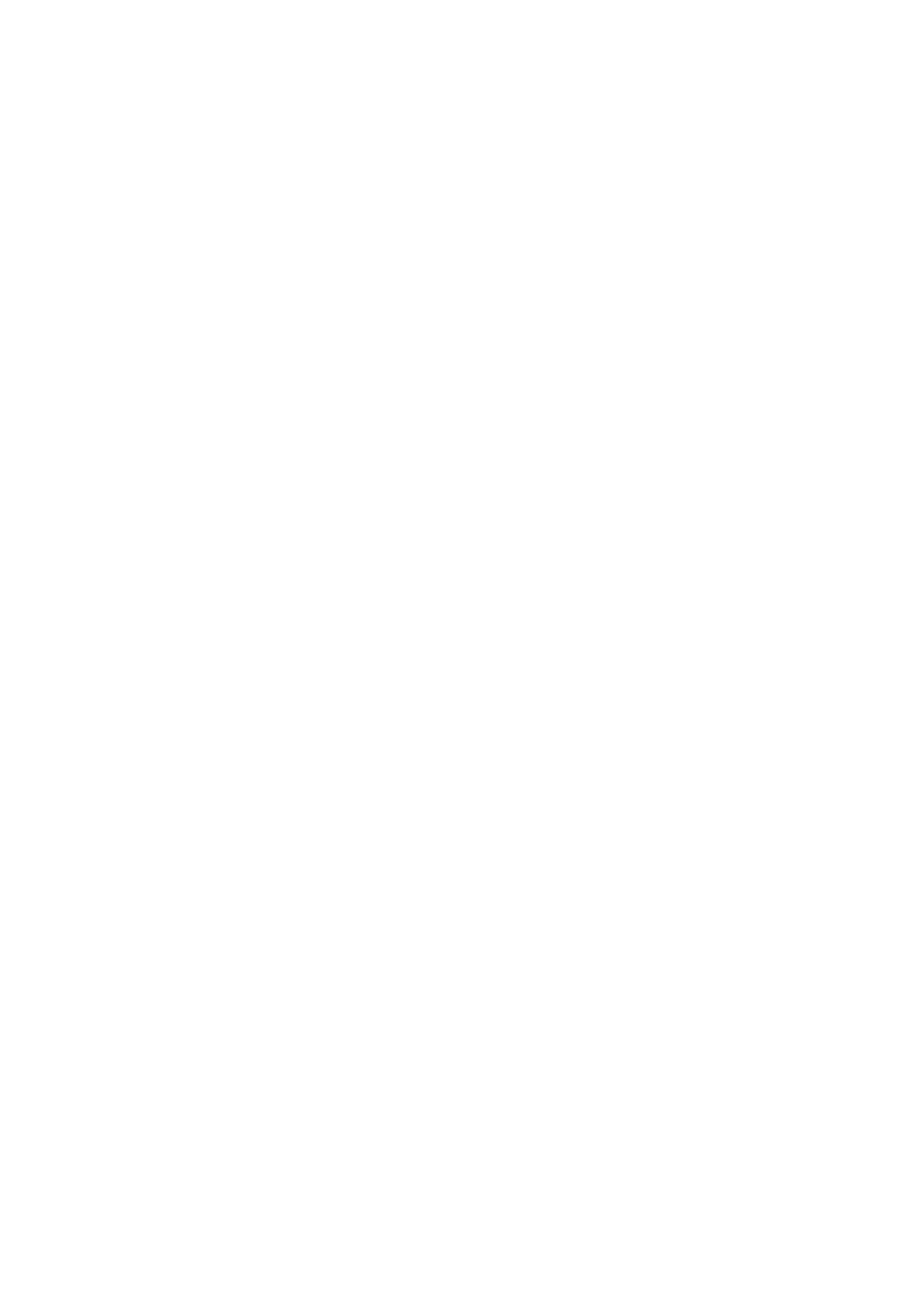Aker, J. C., 2011. Dial "A" for agriculture: A review of information and communication technologies for agricultural extension in developing countries. Agricultural Economics 42(6), 631-647.

Ali, J., 2012. Factors affecting the adoption of information and communication technologies (ICTs) for farming decisions. Journal of Agricultural & Food Information 13(1), 78-96.

Alvarez, J., Nuthall, P., 2006. Adoption of computer based information systems: The case of dairy farmers in Canterbury, NZ, and Florida, Uruguay. Computers and Electronics in Agriculture50, 48-60.

Anderson, J.R., Feder, G., 2007.Agricultural extension (pp. 2343–2378). In: Evenson, R., Pingali, P. (Eds.). Handbook of agricultural economics, Vol 3, Agricultural development: Farmers, farm production and farm markets, Elsevier, Amsterdam.

Angrist, J. D., Kruegar, A. B., 1991. Does compulsory schooling attendance affect schooling and earnings? Quarterly Journal of Economics 106, 976-1014.

Anon.2015. Connected farming in India: How mobile can support farmers' livelihoods? Vodafone Group, Newbury, Berkshire, UK.

Babu, S. C., Glendenning, C. J., Asenso-Okyere, K., Govindarajan, S. K., 2011. Farmers' information needs and search behaviours: Case study in Tamil Nadu, India. Discussion Paper 1165. International Food Policy Research Institute, Washington DC.

Bandierra O., Rasul, I., 2006. Social networks and technology adoption in northern Mozambique. Economic Journal 116 (514), 869–902.

Batte, M. T., Arnholt, M. W., 2003. Precision farming adoption and use in Ohio: Case studies of six leading-edge adopters. Computers and Electronics in Agriculture 38, 125–139.

Bhagat, G. R., Nain, M. S., Narda, R., 2004. Information sources for agricultural technology. Indian Journal of Extension Education 40, 109-110.

Birkhaeuser, D., Evenson, R. E., Feder, G., 1991. The economic impact of agricultural extension: A review. Economic Development and Cultural Change 39(3), 607-650.

Birner, R., Anderson, J., 2007. How to make agricultural extension demand driven? The case of India's agricultural extension policy. Discussion Paper, No. 00729, International Food Policy Research Institute, Washington DC.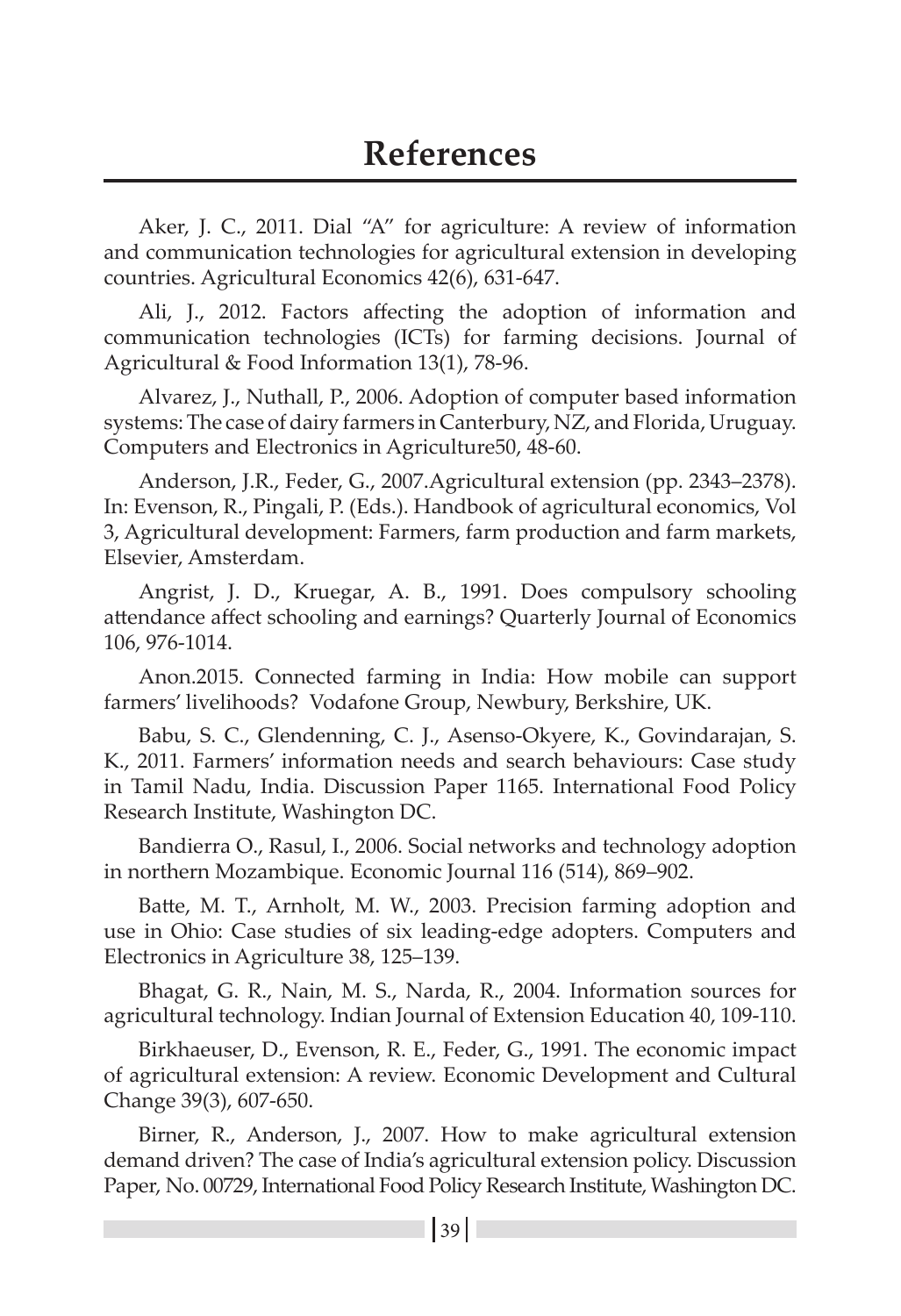Birthal, P.S., Joshi, P.K., Negi, D.S., Agarwal, S. 2014. Changing sources of growth in Indian agriculture: Implications for regional priorities for accelerating agricultural growth. Discussion paper 01325. International Food Policy Research Institute, Washington DC, USA.

Carter, B. R., Batte, M. T., 1993. Identifying needs and audiences in farm management outreach education. Review of Agricultural Economics15(3), 403-415.

Chand, R., Prasanna, P. A. L., Singh, A., 2011. Farm size and productivity: Understanding the strengths of smallholders and their livelihoods. Economic and Political Weekly 46 (26/27), 5–11.

Conley, T. G., Udry, C. R., 2010. Learning about a new technology: Pineapple in Ghana. American Economic Review 100(1), 35–69.

Davis, K., Nkoynya, E., Kato, E., Mekonnen, D. A., Odendo, M., Miiro R., Nkuba, J., 2010. Impact of farmer field schools on agricultural productivity and poverty in east Africa. Discussion Paper. 00992. International Food Policy Research Institute, Washington DC.

Evenson, R., Mwabu, G., 2001. The effect of agricultural extension on farm yields in Kenya. African Development Review 13(1), 1–23.

Fafchamps, M., Minten, B., 2012. Impact of SMS-based agricultural information on Indian farmers. World Bank Economic Review 26(3), 383- 414.

Fan, S., Gulati, A., Thorat, S., 2007. Investment, subsidies and pro-poor growth in rural India.Discussion Paper 00716. International Food Policy Research Institute, Washington DC.

Fan, S., Hazell, P., Thorat, S., 2000. Government spending, growth, and poverty in rural India. American Journal of Agricultural Economics 82 (4), 1038-1051.

Feder, G., Slade, R., 1986. A comparative analysis of some aspects of the training and visit system of agricultural extension in India. Journal of Development Studies 22 (3), 407–28.

Feder, G., Willet, A., Zijp, W., 1999. Agricultural extension: Generic challenges and some ingredients for solutions. World Bank Policy Research Working Paper 2129, Washington DC.

Ferroni, M., Zhou, Y., 2012. Achievements and challenges in agricultural extension in India. Global Journal of Emerging Market Economies 4 (3), 319-346.

Fontaine, X., Yamada, K., 2011. Envy and hope: Relevant others' consumption and subjective well-being in urban India. GCOE Discussion Paper 212. Osaka University.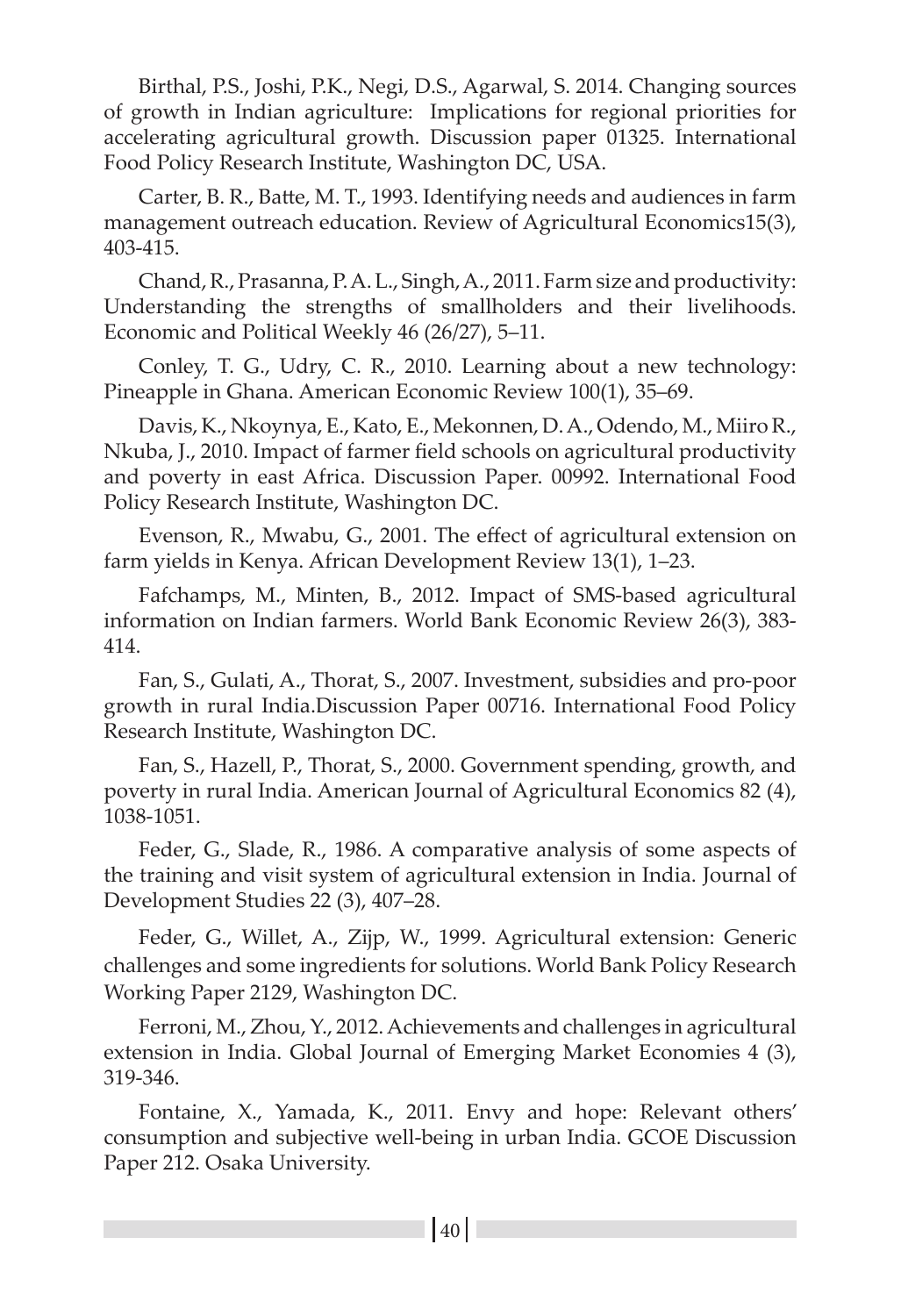Foster, A., Rosenzweig, M., 1995. Learning by doing and learning from others: Human capital and technical change in agriculture. Journal of Political Economy103(6), 1176–1209.

Glaeser, E. L., Laibson, D., Sacerdote, B., 2002. An economic approach to social capital. The Economic Journal, November, F347-F458.

Godtland, E. M., Sadoulet, E., Murgai, R., Ortiz, O., 2004. The impact of farmer field schools on knowledge and productivity: A study of potato farmers in the Peruvian Andes. Economic Development and Cultural Change 53(1), 63-92.

GoI (Government of India)., 2005a. Situation assessment survey of farmers: Access to modern technology for farming. 59th Round, Report No. 499(59/33/2), National Sample Survey Organization, Ministry of Statistics and Programme Implementation, Government of India, New Delhi.

GoI., 2005b. Situation assessment survey of farmers: Some aspects of farming. 59th Round, Report No. 496(59/33/3), National Sample Survey Organization, Ministry of Statistics and Programme Implementation, Government of India, New Delhi.

GoI., 2011. Indian telecom sector growth: An international success story. Press Information Bureau, Ministry of Communications and Information Technology, Government of India, New Delhi, (http://pib.nic.in/newsite/ erelease.aspx?relid=79183).

Goyal, A., 2010.Information, direct access to farmers, and rural market performance in central India. American Economic Journal: Applied Economics 2(3) 22-45.

Imbens, G. W., Angrist, J. D., 1994. Identification and estimation of local average treatment effects. Econometrica 62(2), 467-475.

Liu, E. M., 2013. Time to change what to sow: Risk preferences and technology adoption decisions of cotton farmers in China. The Review of Economics and Statistics 95(4), 1386–1403.

Meena, M. S., Singh, K. M., Swanson, B. E., 2013. Pluralistic agricultural extension system in India: Innovations and constraints. MPRA Working Paper, No. 48324.

Mittal, S., Gandhi, S., Tripathi, G., 2010. Socio-economic impact of mobile phones on Indian agriculture. Working paper 246. Indian Council for Research on International Economic Relations, New Delhi.

Okwu, O. J., Dauda, S., 2011. Extension communication channels' usage and preference by farmers in Benue state, Nigeria. Journal of Agricultural Extension and Rural Development 3(5), 88-94.

Owens, T., Hoddinott, J., Kinsey, B., 2003. The impact of agricultural extension on farm production in resettlement areas of Zimbabwe. Economic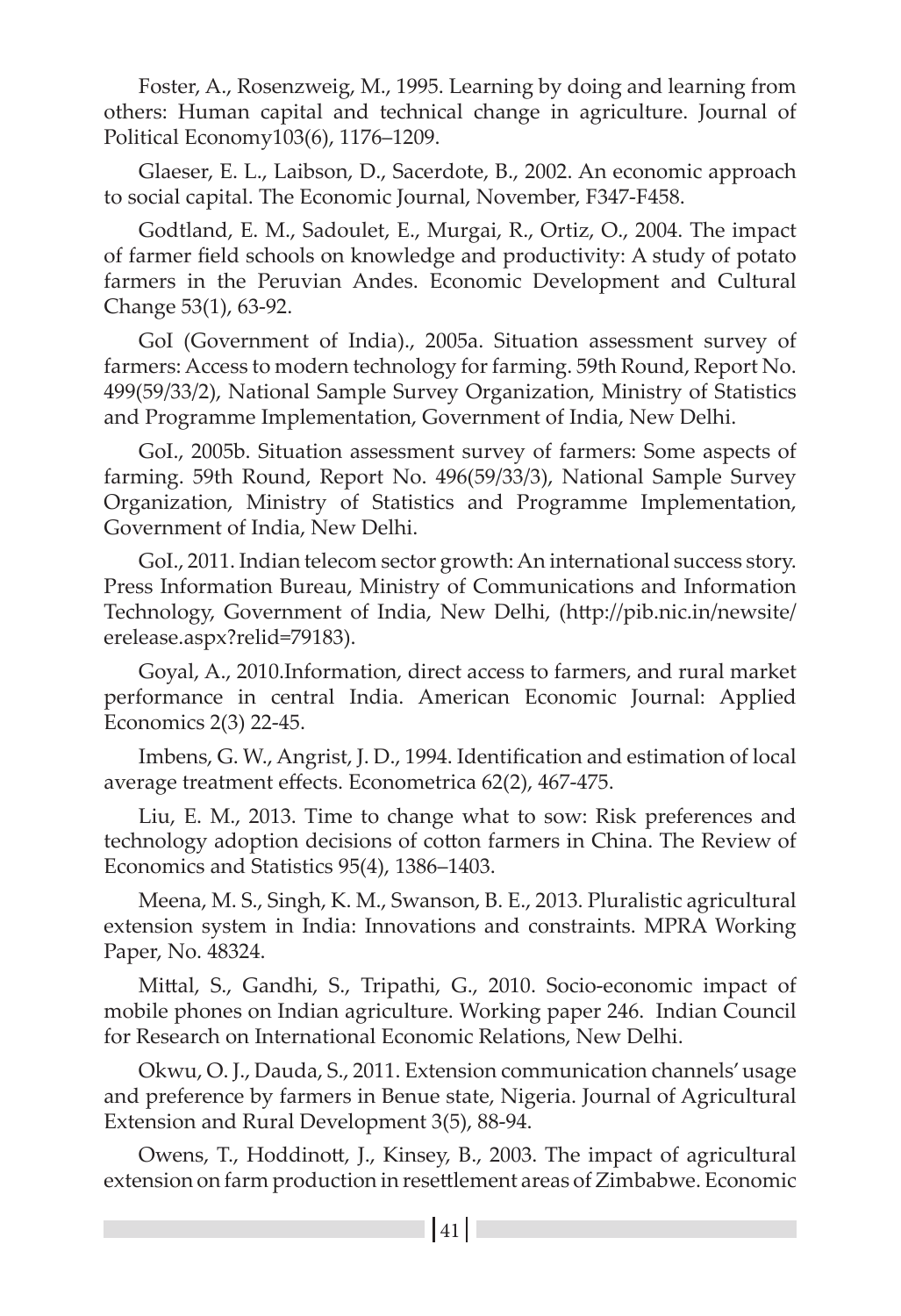Development and Cultural Change 51(2),337-57.

Putnam, R. D., 2001. Bowling alone: The collapse and revival of American community. New York: Simon and Schuster.

Singh, B., Narwal, R. S., Malik, J. S., 2003. Communication sources used by extension personnel and farmers. Indian Journal of Extension Education 39, 26-30.

Solano, C., Leon, H., Perez, E., Herrero, M., 2003. The role of personal information sources on the decision-making process of Costa Rican dairy farmers. Agricultural Systems 76, 3-18.

Tadesse, G., Bahiigwa, G. 2015. Mobile phones and farmers' marketing decisions in Ethiopia. World Development 68, 296–307.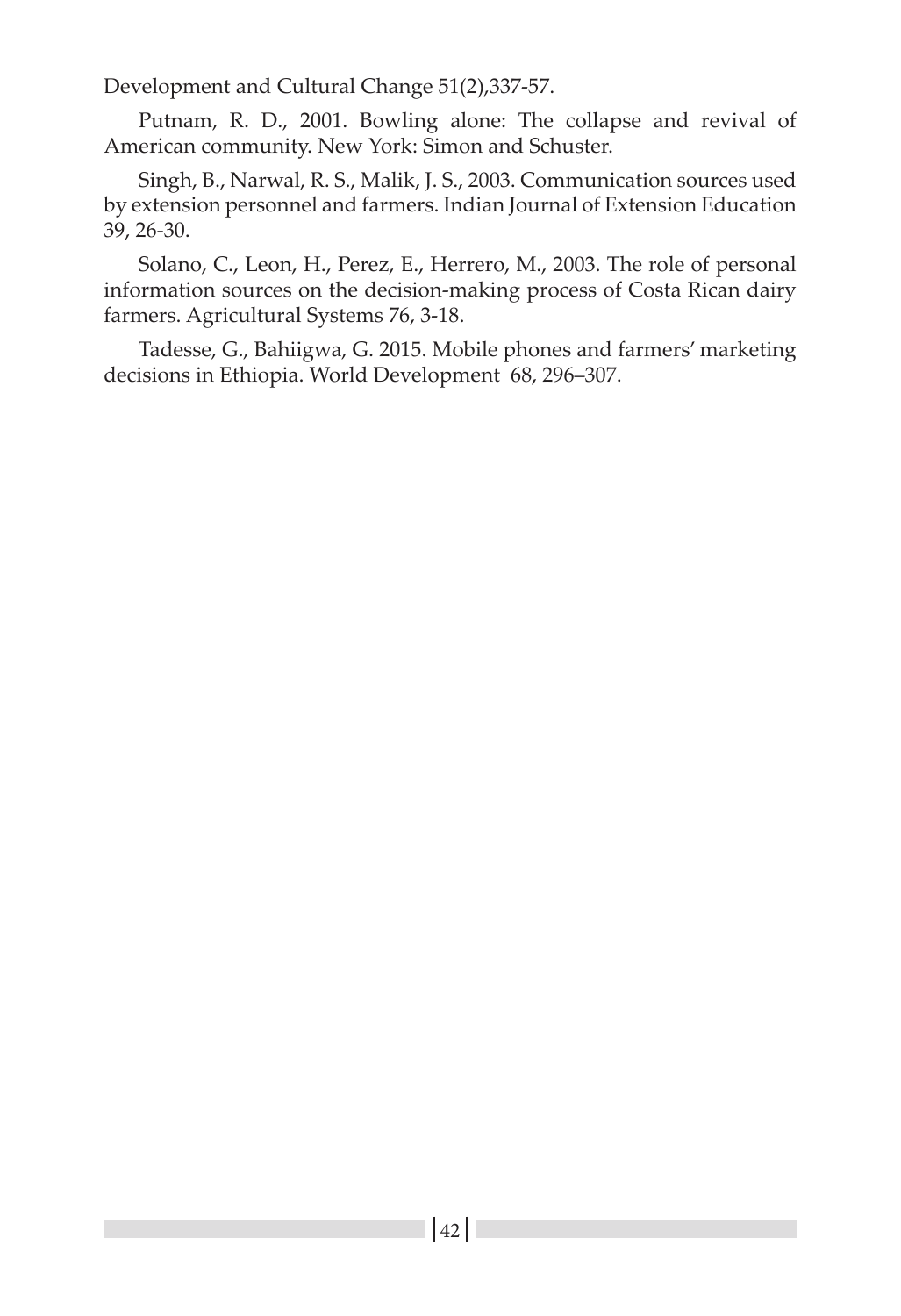# **Appendices**

**Table A1: Percentage of households reporting use of information from different sources** 

#### **(a) By farm size**

| Source of<br>information                          | Category        | Sub-<br>marg-<br>inal | Marg-<br>inal | Small | Med-<br>ium | Large | Total |
|---------------------------------------------------|-----------------|-----------------------|---------------|-------|-------------|-------|-------|
| Other progressive<br>farmers                      | Social networks | 28.0                  | 23.4          | 20.9  | 19.3        | 16.0  | 22.8  |
| Input dealer                                      | Private         | 21.8                  | 18.4          | 17.6  | 15.7        | 14.2  | 18.4  |
| Radio                                             | Mass media      | 14.8                  | 15.5          | 17.2  | 13.3        | 10.5  | 14.7  |
| Television                                        | Mass media      | 8.5                   | 10.0          | 10.8  | 13.4        | 15.2  | 10.8  |
| Newspaper                                         | Mass media      | 6.8                   | 7.4           | 8.5   | 9.3         | 11.7  | 8.3   |
| <b>Extension worker</b>                           | Government      | 4.7                   | 6.6           | 6.8   | 8.5         | 9.8   | 6.7   |
| Primary<br>cooperative society                    | Social networks | 2.9                   | 4.4           | 4.1   | 5.3         | 6.6   | 4.3   |
| Government<br>demonstration                       | Government      | 2.1                   | 2.8           | 3.2   | 2.6         | 3.2   | 2.7   |
| Output buyers/<br>food processors                 | Private         | 2.3                   | 3.1           | 2.3   | 3.2         | 3.0   | 2.7   |
| Village fair                                      | Social networks | 2.3                   | 2.1           | 2.3   | 1.6         | 1.6   | 2.1   |
| Telephone, mobile,<br>and Internet                | Private         | 2.0                   | 1.8           | 1.5   | 1.8         | 1.4   | 1.8   |
| Credit agency                                     | Government      | 1.2                   | 1.3           | 1.3   | 2.1         | 2.0   | 1.5   |
| Participation in<br>training program              | Government      | 0.9                   | 1.1           | 1.7   | 2.0         | 2.2   | 1.4   |
| KrishiVigyan<br>Kendra                            | Government      | 0.9                   | 1.1           | 1.0   | 1.0         | 1.5   | 1.1   |
| Para-technician/<br>private agency/<br><b>NGO</b> | Private         | 0.5                   | 0.6           | 0.7   | 0.6         | 0.7   | 0.6   |
| Farmers' study<br>tour                            | Government      | 0.2                   | 0.3           | 0.3   | 0.4         | 0.6   | 0.3   |
| Any source                                        |                 | 20.0                  | 29.5          | 35.3  | 38.3        | 40.6  | 27.6  |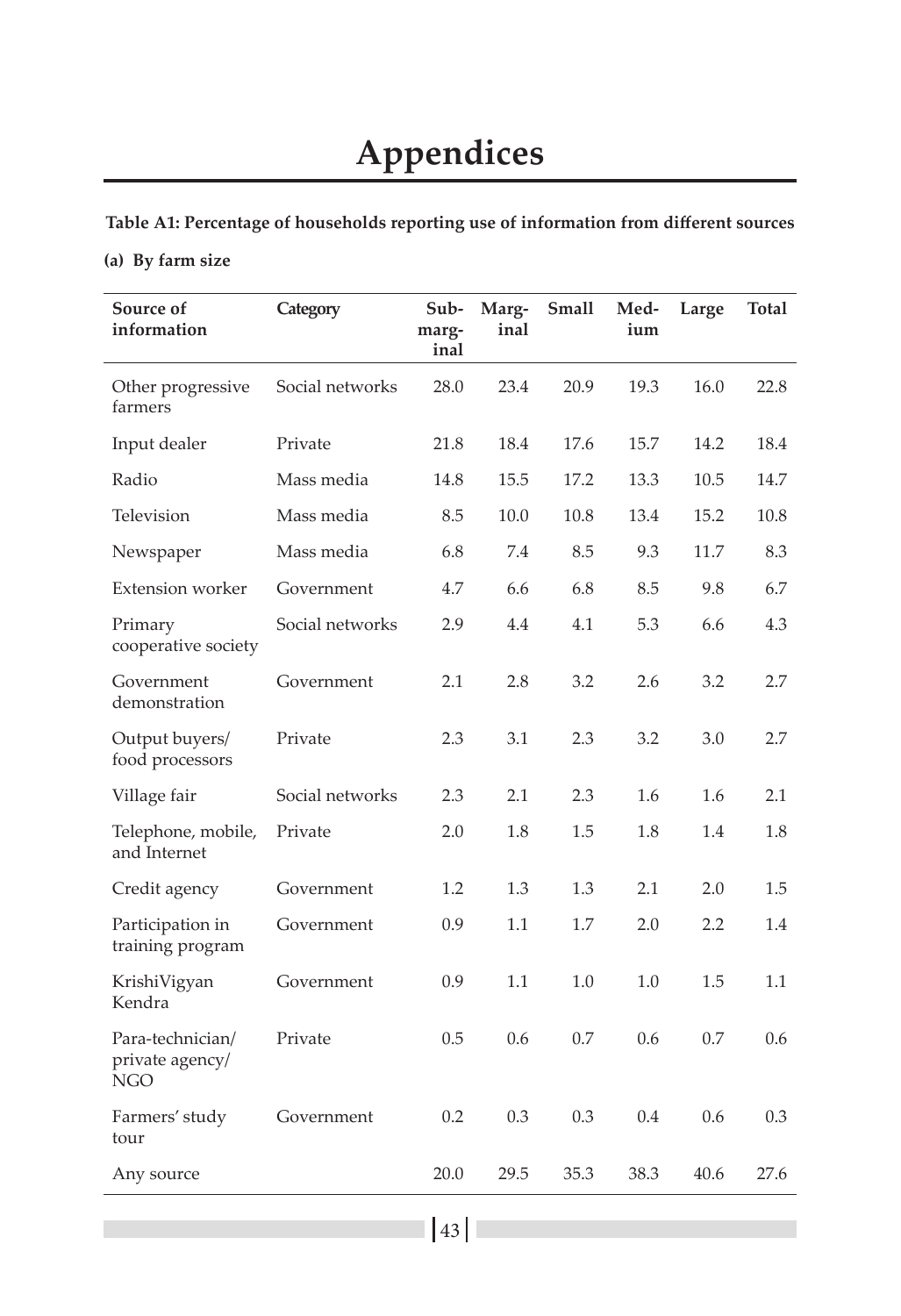| Source of<br>information                          | Category        | Sched-<br>uled<br>tribes | Sched-<br>uled<br>castes | Other<br>back-<br>ward<br>castes | Upper<br>castes | All  |
|---------------------------------------------------|-----------------|--------------------------|--------------------------|----------------------------------|-----------------|------|
| Other progressive<br>farmers                      | Social networks | 23.5                     | 29.1                     | 23.6                             | 19.4            | 22.8 |
| Input dealer                                      | Private         | 16.0                     | 23.7                     | 17.2                             | 18.2            | 18.4 |
| Radio                                             | Mass media      | 16.8                     | 12.5                     | 14.5                             | 15.3            | 14.7 |
| Television                                        | Mass media      | 7.6                      | 7.3                      | 10.5                             | 13.3            | 10.8 |
| Newspaper                                         | Mass media      | 7.2                      | 5.1                      | 8.2                              | 9.8             | 8.3  |
| <b>Extension worker</b>                           | Government      | 10.8                     | 5.3                      | 7.2                              | 5.7             | 6.7  |
| Primary cooperative<br>society                    | Social networks | 3.6                      | 3.3                      | 4.9                              | 4.1             | 4.3  |
| Government<br>demonstration                       | Government      | 4.3                      | 2.9                      | 2.7                              | 2.2             | 2.7  |
| Output buyers/food<br>processors                  | Private         | 2.0                      | 2.7                      | 3.1                              | 2.4             | 2.7  |
| Village fair                                      | Social networks | 2.7                      | 2.3                      | 1.7                              | 2.2             | 2.1  |
| Telephone, mobile,<br>and Internet                | Private         | 2.4                      | 2.0                      | 1.5                              | 1.8             | 1.8  |
| Credit agency                                     | Government      | 1.2                      | 1.2                      | 1.6                              | 1.6             | 1.5  |
| Participation in<br>training program              | Government      | 1.0                      | 1.5                      | 1.3                              | 1.7             | 1.4  |
| KrishiVigyan<br>Kendra                            | Government      | 0.3                      | 0.5                      | 1.1                              | 1.5             | 1.1  |
| Para-technician/<br>private agency/<br><b>NGO</b> | Private         | 0.4                      | 0.4                      | 0.6                              | 0.7             | 0.6  |
| Farmers' study tour                               | Government      | 0.4                      | 0.4                      | 0.3                              | 0.3             | 0.3  |
| Any source                                        |                 | 20.0                     | 23.2                     | 27.3                             | 34.8            | 27.6 |

#### **(b) By caste**

#### **Table A2: Net returns for broad crop groups by farm size (rupees per hectare)**

|                                 | Sub-<br>marg-<br>inal | Marg-<br>inal     | Small             | Med-<br>ium       | Large             | Total               |
|---------------------------------|-----------------------|-------------------|-------------------|-------------------|-------------------|---------------------|
| (a) Exclusively food grains     | 8393                  | 6531              | 5888              | 5020              | 4464              | 7159                |
| (b) Food grains and other crops | 18097<br>$(-10.12)$   | 10478<br>(-12.86) | 8751<br>$(-8.59)$ | 9041<br>$(-6.46)$ | 7220<br>$(-6.32)$ | 11737<br>$(-13.22)$ |
| Full sample                     | 12067                 | 8500              | 7593              | 7764              | 6574              | 9489                |

Note: t statistic for difference in mean test between category (a) and (b).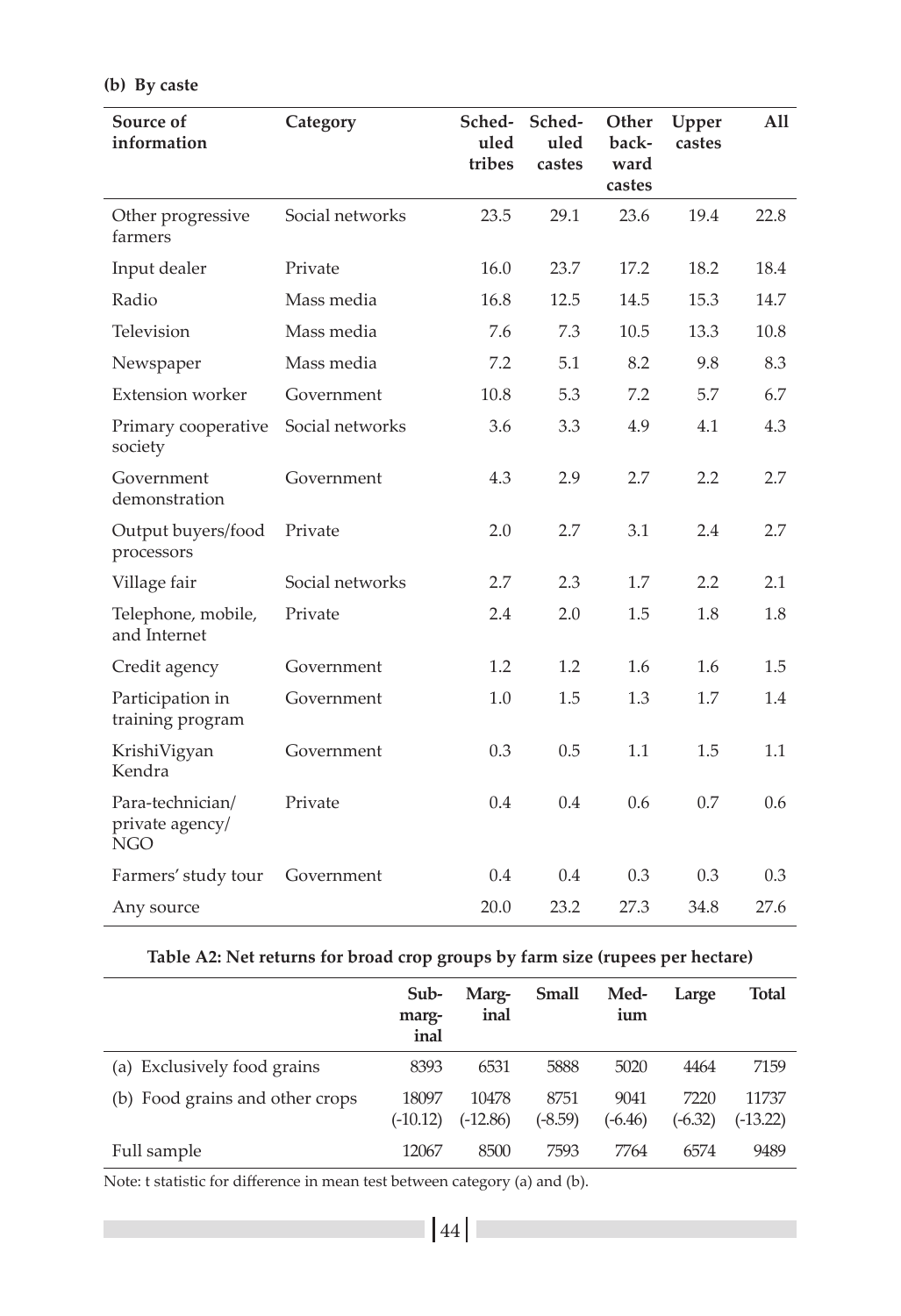|                                                 | <b>Full sample</b>      | Food grains<br>and other crops | Exclusively<br>Food grains |
|-------------------------------------------------|-------------------------|--------------------------------|----------------------------|
| Dependent variable: Ln(net returns per hectare) |                         |                                |                            |
| Formal sources of information                   | $0.0847***$<br>(0.0160) | $0.0763***$<br>(0.0195)        | $0.0481*$<br>(0.0250)      |
| Informal sources of information                 | $0.0708***$<br>(0.0168) | $0.0619***$<br>(0.0212)        | $0.0562**$<br>(0.0245)     |
| Includes all the controls as in table 9(b)      |                         |                                |                            |
| Constant                                        | 8.1171***<br>(0.5744)   | 8.9713***<br>(0.7933)          | $7.5245***$<br>(0.7933)    |
| No. of observations                             | 40291                   | 22399                          | 17892                      |
| F                                               | 51.24                   | 42.32                          | 19.65                      |
| Adjusted $\mathbb{R}^2$                         | 0.3418                  | 0.3549                         | 0.3368                     |

#### **Table A3: Ordinary least squares estimates of impact of use of information from formal and informal sources on net farm returns per hectare**

*Notes:* District dummies included. Figures in parentheses are village clustered standard errors.

\*\*\*, \*\* and \* denote significance at the 1%, 5% and 10% level, respectively.

#### **Table A4: Impact of information by source**

#### **(a) Formal sources of information and the impact on incomes: Results from instrumental variable regression.**

|                                                                                              | Full sample             | Food grains and<br>other crops | Exclusively<br>food grains |
|----------------------------------------------------------------------------------------------|-------------------------|--------------------------------|----------------------------|
| First stage: Dependent variable: use of information from formal sources=1, zero<br>otherwise |                         |                                |                            |
| Formal local social network                                                                  | $0.4372***$<br>(0.0135) | $0.4566***$<br>(0.0162)        | $0.3765***$<br>(0.0206)    |
| Includes all the controls as in table 9(b)                                                   |                         |                                |                            |
| Constant                                                                                     | $-0.2405$<br>(0.2393)   | $-0.4042$<br>(0.3494)          | 0.0986<br>(0.3249)         |
| No. of observations                                                                          | 40291                   | 22399                          | 17892                      |
| F                                                                                            | 167.28                  | 119.52                         | 45.52                      |
| Adjusted $\mathbb{R}^2$                                                                      | 0.2981                  | 0.2928                         | 0.3179                     |
| Second stage: Dependent variable: Ln(net returns per hectare)                                |                         |                                |                            |
| Use of information                                                                           | $0.1542**$<br>(0.0623)  | $0.1824**$<br>(0.0726)         | $-0.0198$<br>(0.1061)      |
| Includes all the controls as in table 9(b)                                                   |                         |                                |                            |
| Constant                                                                                     | $9.0068***$<br>(0.5726) | 9.7364***<br>(0.7876)          | 8.2496***<br>(0.8031)      |
| No. of observations                                                                          | 40291                   | 22399                          | 17892                      |
| Adjusted $\mathbb{R}^2$                                                                      | 0.3409                  | 0.3534                         | 0.3359                     |

Notes: District dummies included. Figures in parentheses are village clustered standard errors. \*\*\*, \*\* and \* denote significance at the 1%, 5% and 10% level, respectively.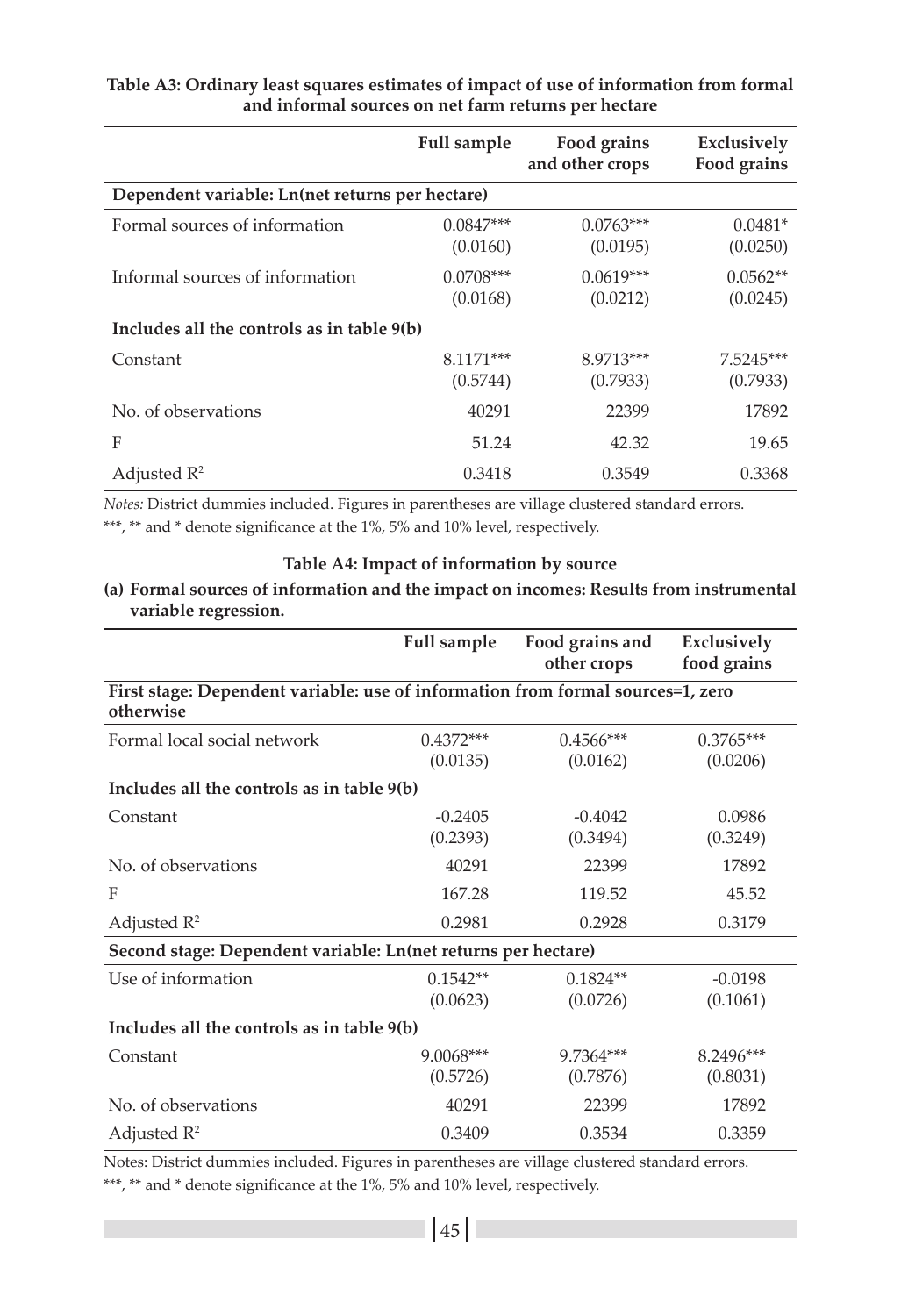|                                                                                                |             | and other crops | food grains |
|------------------------------------------------------------------------------------------------|-------------|-----------------|-------------|
| First stage: Dependent variable: use of information from informal sources=1, zero<br>otherwise |             |                 |             |
| Informal local social network                                                                  | $0.5357***$ | $0.5063***$     | $0.5503***$ |
|                                                                                                | (0.0111)    | (0.0144)        | (0.0156)    |
| Includes all the controls as in table 9(b)                                                     |             |                 |             |
| Constant                                                                                       | $-0.4255*$  | $-0.5188$       | $-0.2229$   |
|                                                                                                | (0.2297)    | (0.3442)        | (0.2958)    |
| No. of observations                                                                            | 40291       | 22399           | 17892       |
| F                                                                                              | 264.24      | 151.37          | 107.68      |
| Adjusted $\mathbb{R}^2$                                                                        | 0.3412      | 0.3139          | 0.3885      |
| Second stage: Dependent variable: Ln(net returns per hectare)                                  |             |                 |             |
| Use of information                                                                             | $0.0986**$  | $0.1466**$      | 0.0094      |
|                                                                                                | (0.0463)    | (0.0637)        | (0.0592)    |
| Includes all the controls as in table 9(b)                                                     |             |                 |             |
| Constant                                                                                       | 8.9971***   | 9.7287***       | 8.2578***   |
|                                                                                                | (0.5732)    | (0.7872)        | (0.8023)    |
| No. of observations                                                                            | 40291       | 22399           | 17892       |
| Adjusted $\mathbb{R}^2$                                                                        | 0.3414      | 0.3541          | 0.3363      |

#### **(b) Informal sources of information and the impact on incomes: Results from instrumental variable regression.**

**Full sample Food grains** 

**Exclusively** 

*Notes:* District dummies included. Figures in parentheses are village clustered standard errors.

\*\*\*, \*\* and \* denote significance at the 1%, 5% and 10% level, respectively.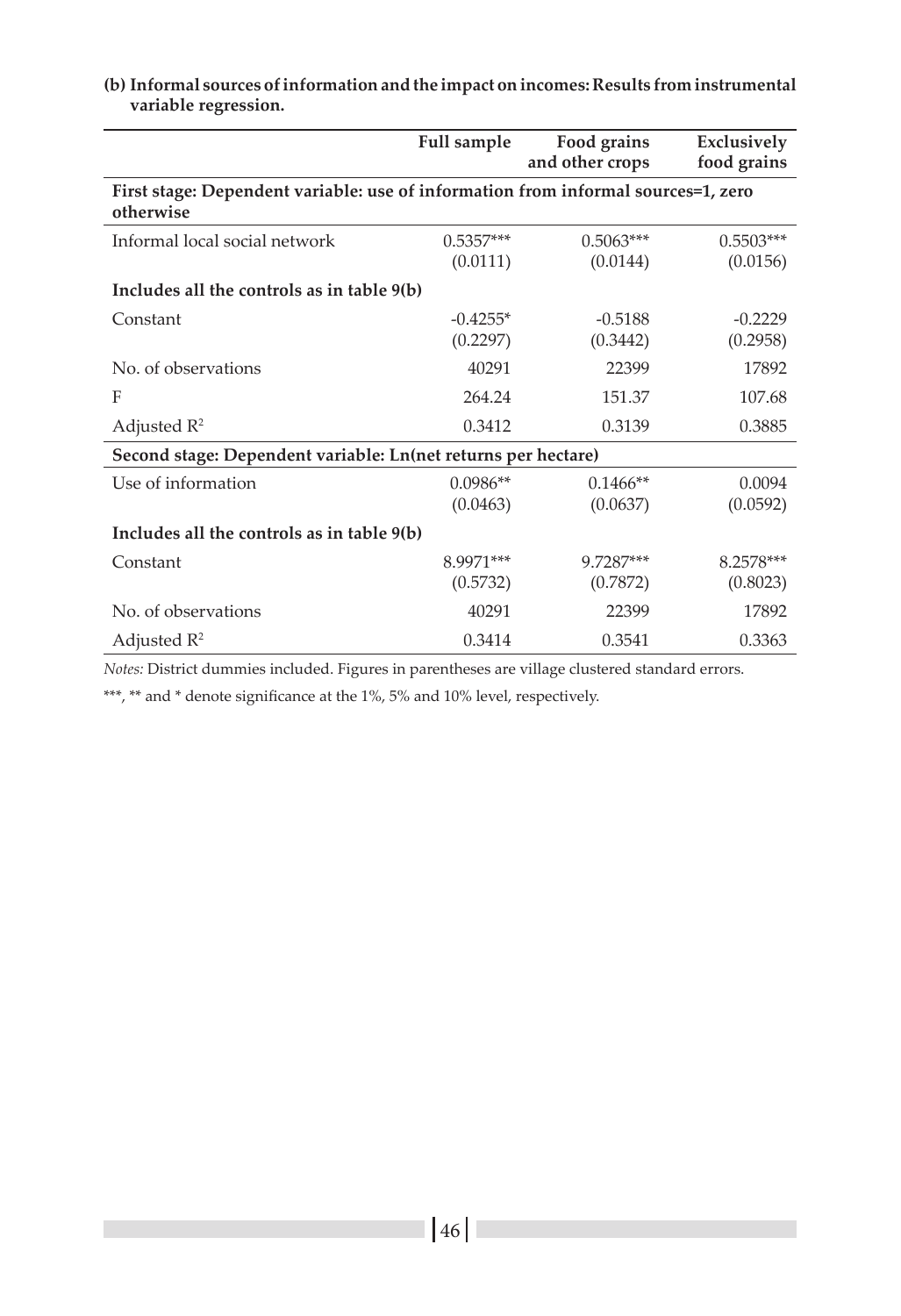#### **NIAP Publications**

#### **Policy Papers**

- 13. Haque. T. 2001. *Impact of Tenancy Reforms on Productivity Improvement and Socio-Economic Status of Poor Tenants.*
- 14. Selvarajan, S., A. Ravishankar, and PA. Lakshmi Prasanna. 2001. *Irrigation Development and Equity Impacts in India.*
- 15. Birthal, PS., P.K. Joshi, and Anjani Kumar, 2002. *Assessment of Research Priorities for Livestock Sector in India.*
- 16. Pal, Suresh and Derek Byerlee. 2003. *The funding and Organization of Agricultural Research in India: Evolution and Emergency Policy Issues.*
- 17. Adhiguru, P. and Ramasamy,C. 2003. *Agricultural-based Interventions for Sustainable Nutritional Security.*
- 18. Birthal, PS. 2003. *Economic Potential of Biological Substitutes for Agrochemicals.*
- 19. Chand, Ramesh. 2003. *Government Intervention in Foodgrain Markets in the New Context.*
- 20. Mruthyunjaya, Pal, Suresh and Saxena, Raka. 2003. *Agricultural Research Priorities for South Asia*.
- 21. Dastagiri, M.B. 2004. *Demand and Supply Projections for Livestock Products in India*.
- 22. B.C. Bhowmick, B.C. Barah, Sushil Pandey, and N. Barthakur. 2005. *Changing Pattern of Rice Production Systems and Technology in Assam.*
- 23. DayanathaJha and Sant Kumar. 2006. *Research Resource Allocation in Indian Agriculture.*
- 24. Anjani Kumar.2009. *India's Livestock Sector Trade: Opportunities and Challenges.*
- 25. Chand, Ramesh, Praduman Kumar, and Sant Kumar. 2011. *Total Factor Productivity and Contribution of Research Investment of Agricultural growth in India.*
- 26. Chand, Ramesh, S.S. Raju, Sanjeev Garg, and Lai Mani Pandey. 2011. *Instability and Regional Variation in Indian Agriculture.*
- 27. S.S. Raju, Shinoj Parappurathu, Chand, Ramesh, P.K. Joshi, Praduman Kumar and Siwa Msangi. 2012. *Biofuels in India: Potential, Policy and Emerging Paradigms.*
- 28. Shinoj Parappurathu, Anjani Kumar, Shiv Kumar and Rajni Jain.2014. *Commodity Outlook on Major Cereals in India.*

#### **Policy Briefs**

- 22. Pal, Suresh, Prasoon Mathur and A. K. Jha. 2005. *Impact of Agricultural Research in India: Is it Decelerating?*
- 23. Chand, Ramesh. 2005. *Post WTO Agriculture Trade and Agenda for Negotiations on Agriculture.*
- 24. Birthal, P. S. and P. K. Joshi, 2006. *High-value Agriculture for Accelerated and Equitable Growth.*
- 25. Barah, B. C. 2006. *Agricultural Development in North-East India- Challenges and Opportunities.*
- 26. Ganesh Kumar, B. and K. K. Datta. 2008. *Tackling Avian Influenza, An Emerging Transboundary Disease.*
- 27. Beintema, Nenke, P. Adhiguru, Pratap S. Birthal and A.K. Bawa. 2008. *Public Agricultural Research Investments: India in a Global Context.*
- 28. Chand, Ramesh. 2009. *Demand for Foodgrains During 11" Plan and Towards 2020.*
- 29. Shinoj, P. 2009. *India-ASEAN Trade in Agriculture: Retrospect and Prospect.*
- 30. Birthal, Pratap S. and Shiv Kumar. 2009. *Conditions for the Success of Contract Farming in Smallholder Agriculture?*
- 31. Raju, S.S. and Ramesh Chand. 2009. *Problems and Prospects in Agricultural Insurance in India.*
- 32. Birthal, Pratap S. and P.K. Joshi. 2009. *Agriculture and Regional Disparities in India.*
- 33. Singh, Harbir and Ramesh Chand. 2010. *The Seeds Bill, 2010: Acritical Appraisal*.
- 34. Kumar, Sant, PA. Lakshmi Prasanna and Shwetal Wankhade. 2010. *Economic Benefits of Bt Brinjal-An Ex-Ante Assessment.*
- 35. Chand, Ramesh, Ashok Gulati, P. Shinoj and Kavery Ganguly. 2011. *Managing Food Inflation in India: Reforms and Policy Options.*
- 36. Shinoj, P, S.S. Raju, Ramesh Chand, Praduman Kumarand Siwa Msangi. 2011. *Biofuels in India: Future Challenges.*
- 37. Ramasundaram, P, Suresh AKurup and Ramesh Chand. 2011. *Maneuvering Technology for Surplus Extraction: The case of Bt Cotton in India.*
- 38. Chand, Ramesh and Jaya Jumrani. 2013. *Food Security and Undernourishment in India: Assessment of Alternative Norms and the Income Effect.*
- 39. Chand, Ramesh and PS. Birthal. 2014. *Buffer Stock Norms for Food grains during Twelfth Five Year Plan.*
- 40. Chand, Ramesh and S.K. Srivastava. 2014. *Changing Structure of Rural Labour Market: Trends, Drivers and Implications for Agriculture.*
- 41. Birthal Pratap S., Digvijay S. Negi, Md. Tajudding Khan and Shaily Agarwal. 2015. *Is Indian Agriculture Becoming Resilient to Droughts ? Evidence form Rice Production.*